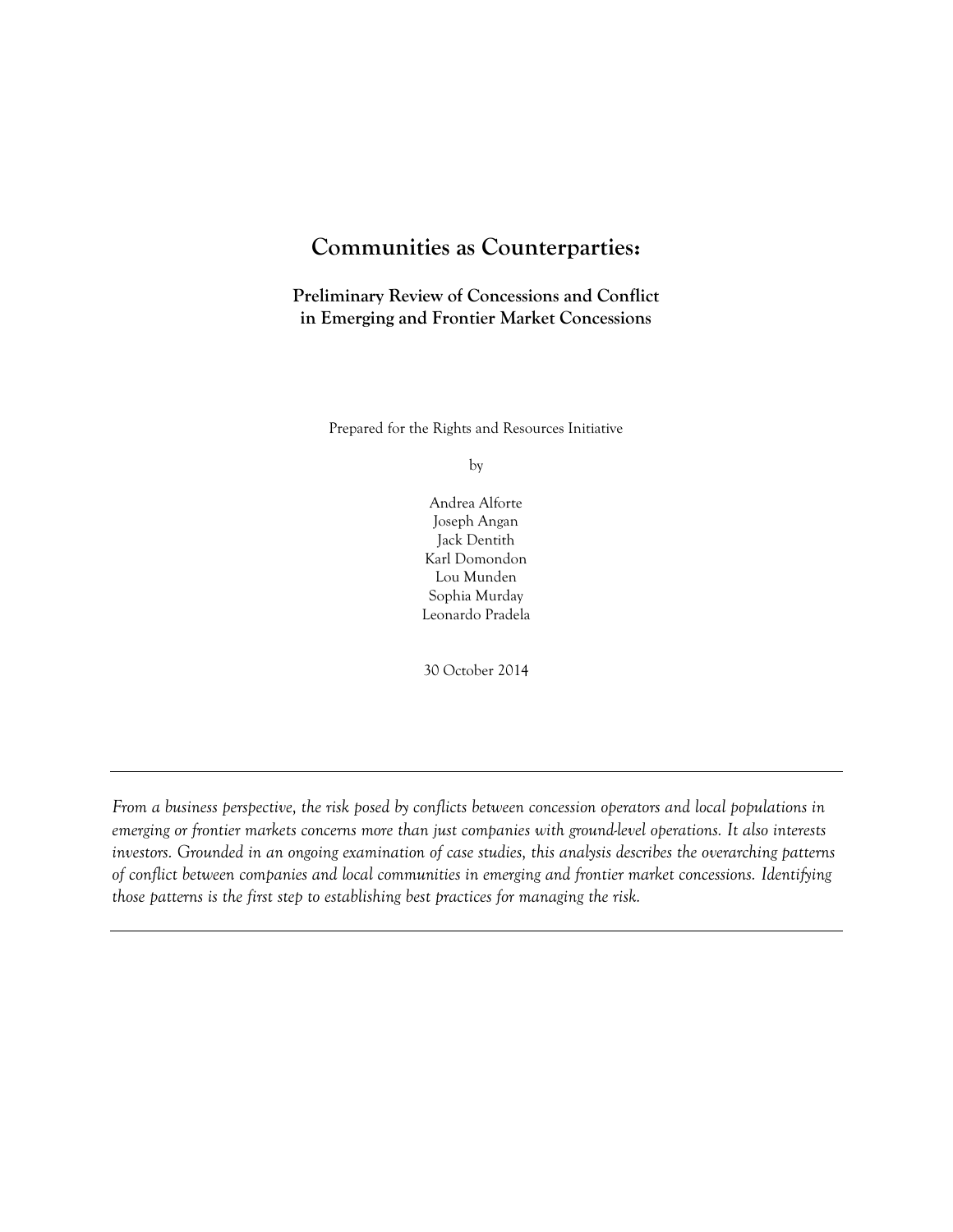## **INTRODUCTION**

In emerging or frontier markets (EFMs), a significant portion of land is designated for commercial use via concession agreements. These agreements are the legal framework for economic activity in EFMs across many sectors: oil and gas, mining, agriculture, and the like.

As we have noted previously, <sup>1</sup> property rights in many EFMs are dysfunctional to the point that ownership of land can be granted to an operator without the tens of thousands of people who live or depend on that land knowing about it. Generally tied to their land for many generations, these people have little interest in moving to urban areas and are practically impossible to relocate.

Nor is the presence of people on land designated for concessions unusual: in a parallel analysis we conducted, we found that there were people present in 93-99% of concession territories, <sup>2</sup> and that their presence was more or less uniform across sectors and countries. Table 1 below illustrates the statistical improbability of "clean" (i.e. uninhabited) concession areas.

| Country     | Concession                       | Area $(km^2)$ | Total number<br>of concessions<br>minus offshore<br>(polygon) | $%$ of<br>concessions<br>with people<br>in it<br>(Landscan) | $%$ of<br>concessions<br>with people<br>in it<br>(SEDAC) |
|-------------|----------------------------------|---------------|---------------------------------------------------------------|-------------------------------------------------------------|----------------------------------------------------------|
|             | forest                           | 59,130.02     | 13                                                            | 100%                                                        | 100%                                                     |
| Brazil      | oil and gas                      | 239,832.62    | 115                                                           | 96%                                                         | 100%                                                     |
| Cambodia    | palm oil, rubber, cassava, sugar | 21,700.00     | 225                                                           | 99%                                                         | 100%                                                     |
|             | mining                           | 3,944.64      | 15                                                            | 93%                                                         | 100%                                                     |
|             | mining                           | 53,181.67     | 9,464                                                         | 97%                                                         | 99%                                                      |
| Colombia    | oil                              | 155,903.06    | 229                                                           | 100%                                                        | 98%                                                      |
|             | palm oil                         | 155,245.18    | 1,845                                                         | 99%                                                         | 98%                                                      |
| Indonesia   | logging                          | 302,505.81    | 557                                                           | 96%                                                         | 98%                                                      |
|             | wood fiber                       | 128,829.03    | 570                                                           | 98%                                                         | 100%                                                     |
|             | agriculture                      | 6,911.93      | 15                                                            | 100%                                                        | 100%                                                     |
| Liberia     | logging                          | 32,758.16     | 222                                                           | 100%                                                        | 100%                                                     |
| Mozambique  | agriculture (biofuel)            | 30,585.04     | 374                                                           | 100%                                                        | 100%                                                     |
| Peru        | forest                           | 79,351.73     | 105                                                           | 98%                                                         | 100%                                                     |
|             | mining                           | 269,894.01    | 59,159                                                        | 92%                                                         | 100%                                                     |
|             | oil and gas                      | 203,258.17    | 70                                                            | 97%                                                         | 97%                                                      |
|             | timber                           | 5,052.82      | 22                                                            | 100%                                                        | 100%                                                     |
| Philippines | mining                           | 14,867.64     | 35                                                            | 100%                                                        | 100%                                                     |

**Table 1: Presence of populations in concession areas in eight countries**

<sup>1</sup> The Financial Risks of Insecure Land Tenure: An Investment View. Available at: http://www<u>.rightsandresources.org/documents/files/doc\_5715.pdf</u> [Accessed 2<sup>nd</sup> October 2014].

 $2$  The different figures derive from different population datasets (93% in the Landscan dataset, and 99% using SEDAC data). More details on the data and our methodology for this analysis can be found in Appendix A.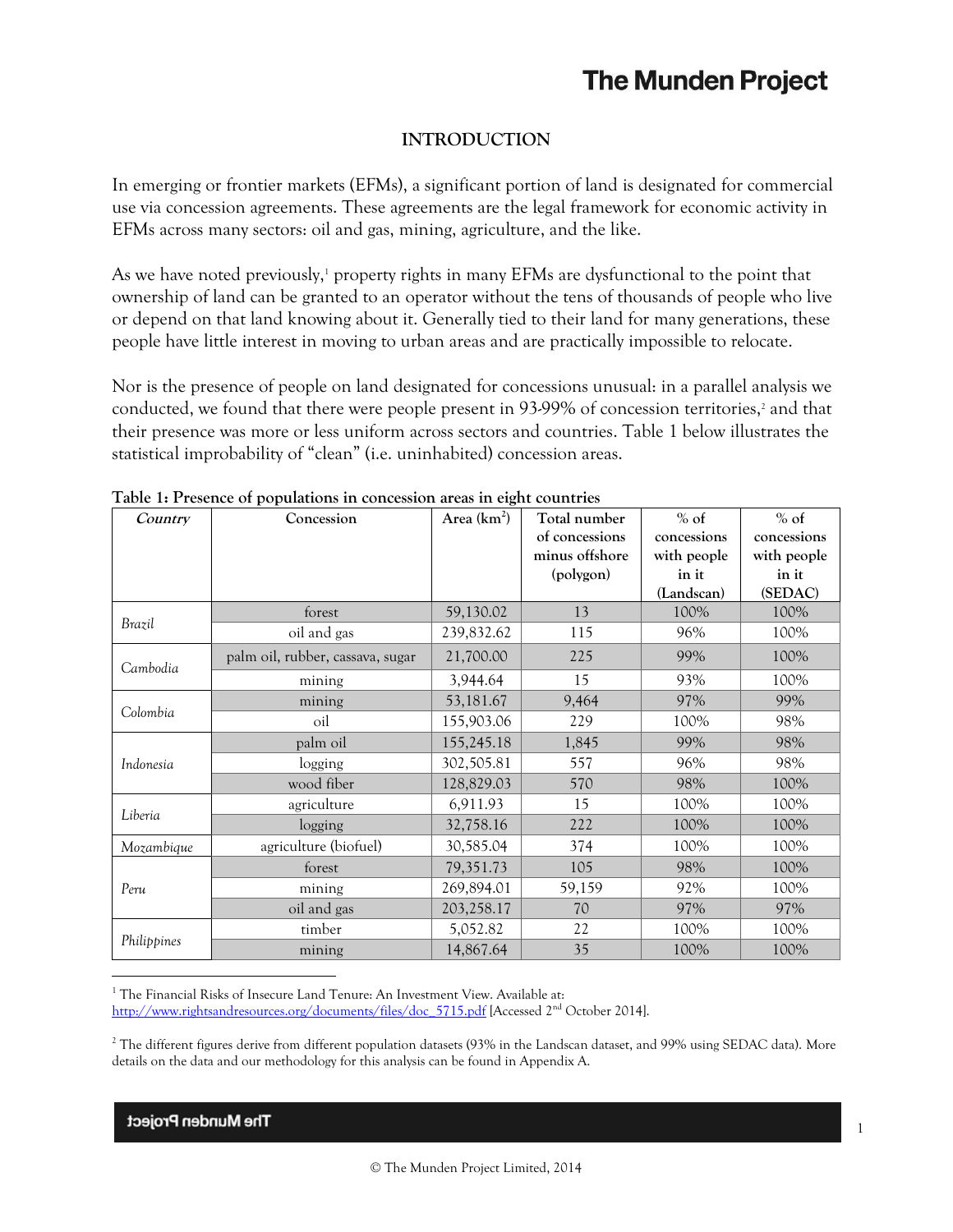In some countries, the proportion of land allocated for commercial use through concession agreements is extensive. Over 40% of land in Peru was allocated for forest, mining, and oil and gas concessions. In Liberia, the use of around 35% of land was conceded for agriculture and timber production. And in Indonesia, 30% of the entire country's land is currently part of some sort of concession.<sup>3</sup>

The granting of concessions without the knowledge or approval of people directly affected by them is obviously a human rights issue of grave concern. But it may also have a real financial impact, and this impact concerns more than just those companies with ground-level operations.

For example, an increasing number of private equity funds invest directly in concessionaires in EFMs. In parallel, asset managers in equities have an indirect interest via shareholdings in companies who depend on supply from these concessions to make their products (i.e. those making consumer goods, food/beverage products, etc.).

Corporate social responsibility may be effective in capturing the interest of companies, particularly when their brands have value. By contrast, investors tend to be more interested in "the availability of relevant and reliable data which reflects actual issues and potential risks." <sup>4</sup> This is not to say they are hard-hearted, simply that they tend to rely more on numbers to make decisions.

Given the extreme rarity of uninhabited concessions, investors should assume some degree of interaction between a concessionaire and whoever lives within (or in many cases, close to) the concession territory. The financial costs of getting this interaction wrong can be significant – a recent major study of business costs resulting from conflict found, for example, that "companycommunity conflict in one country cost one project US\$100 million per year in stoppages." <sup>5</sup> On some occasions, for example where local communities have legally recognized rights to land, infringements of those rights can lead to complete shutdowns of operations. 6

As we have examined this problem, we have come to think of local populations as a kind of "unrecognized counterparty" to concession agreements. We found that communities often used legal mechanisms to resolve their grievances with concessionaires. This suggests that local

<sup>&</sup>lt;sup>3</sup> See Appendix A for the complete breakdown.

<sup>4</sup> Release from the Norges Bank Investment Management (NBIM). Available at: [http://www.nbim.no/globalassets/documents/submissions/2013/20131217\\_rainforestfoundationnorway-2.pdf](http://www.nbim.no/globalassets/documents/submissions/2013/20131217_rainforestfoundationnorway-2.pdf) [Accessed 2nd October 2014].

<sup>&</sup>lt;sup>5</sup> Franks, D.M., Davis, R., Bebbington, A.J., Ali, S.H., Kemp, D. and Scurrah, M., 2014, "Conflict translates environmental and social risk into business costs", *Proceedings of the National Academy of Sciences of the United States of America*, Vol. 111 No 21. Available at:<http://www.pnas.org/content/111/21/7576> [Accessed 10<sup>th</sup> October 2014].

<sup>6</sup> This occurred in Jesus, Pedro Galvez and Cachachi in Peru: [http://basedatos.conflictosmineros.net/ocmal\\_db/?page=conflicto&id=184](http://basedatos.conflictosmineros.net/ocmal_db/?page=conflicto&id=184) [Accessed 2<sup>nd</sup> October 2014].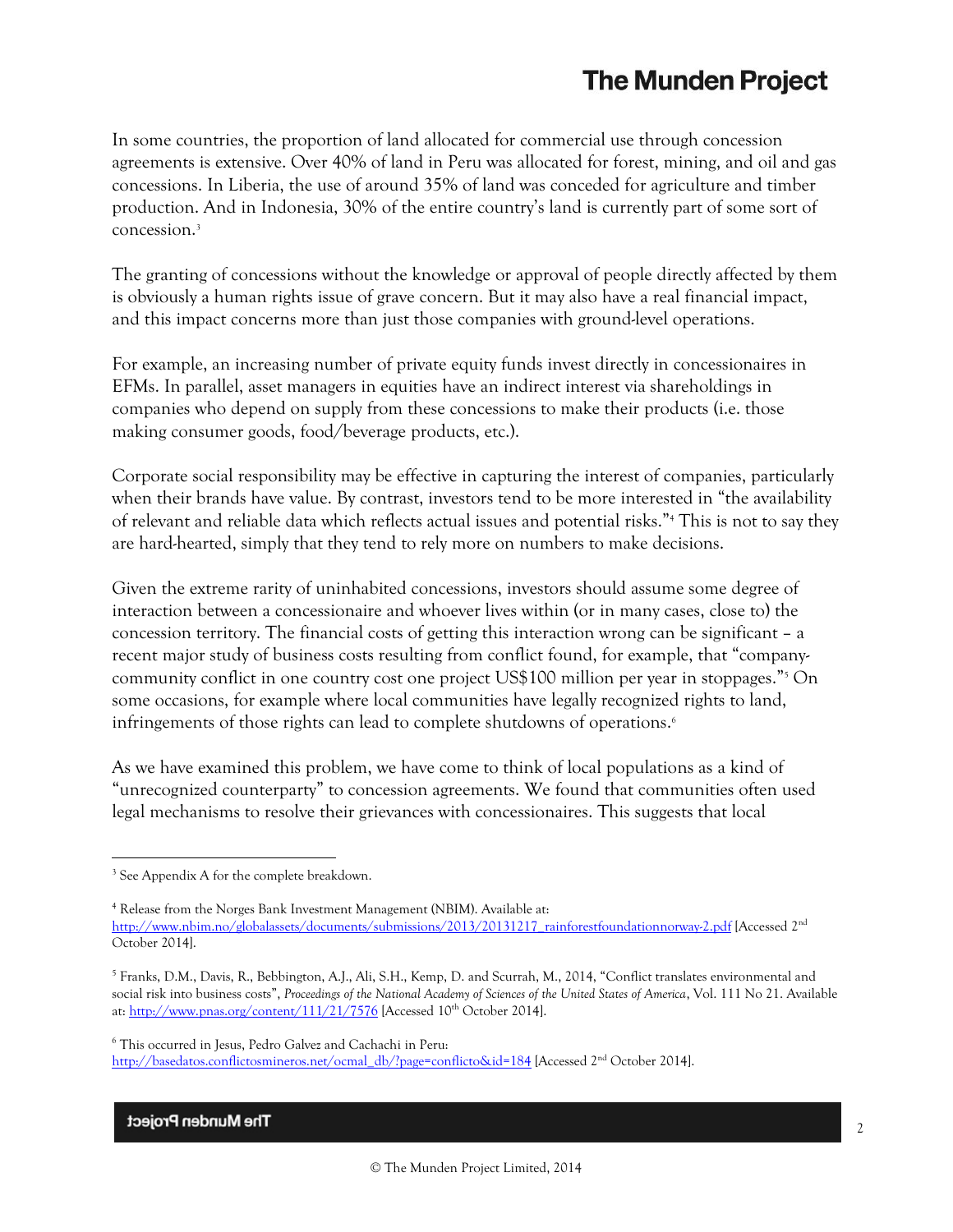communities' rights over an area have appreciable legal weight, even if government bodies and concessionaires haven't attributed them much import in the terms of their agreements.

Our analysis suggests that a concession agreement in and of itself will not guarantee the ability to operate. Even if concessions provide the right from a legal point of view, these are frequently challenged where there is tension between a company and the local population. We examined 60 examples of conflict in mining and timber concessions (two of the most heavily regulated sectors we looked at) to assess the legality of the concessions themselves, and only found four instances where there was clear evidence of irregularities in the concession or licensing process.

The abundance of conflicts between communities and companies in instances where a concession has been granted suggests that what is written on paper does not necessarily represent the full reality of operating a concession.

Just like other important counterparties – a government agency or an engineering firm hired to construct a mine – the community's consent and cooperation must be properly secured before a concession can operate effectively. Recognizing communities as counterparties is one way of thinking through what is required to properly secure consent.

This view begs two questions: first, is it worth the money, time, and risk involved in dealing with these local counterparties? And second, what best practices can we define to reduce the expense and risk of the process?

We are beginning a multi-year effort to answer these questions.<sup>7</sup> As a first step, this paper shares some emerging evidence from a review of 100 cases in ten different EFMs to establish overarching patterns of conflict around concessions.<sup>8</sup> Our findings are admittedly subjective, but they suggest some interesting conclusions for investors, namely:

1. More resources should be devoted to managing risks at the inception stage of operating a new concession, or very early in the expansion of a concession.

 $\overline{a}$  $^7$  The sectors to be covered are mining, agriculture, infrastructure, energy, and forestry. We will begin by assessing the specific landtenure related challenges of each sector in detail. Based on these, we will devise due diligence and risk management frameworks tailored to each sector, suggesting best practices that should be adopted by companies seeking to minimize the risk and the damage caused by conflicts between themselves and local communities over land and resource rights.

 $8$  The number of cases for each country was the following: Brazil (33), Peru (19), Mozambique (10), Colombia (8), the Philippines (10), South Africa (6), Indonesia (4), Liberia (4), India (3), and Cambodia (3). Cases were selected starting where more information was publicly available. For further details on our methodology in selecting case studies, please refer to Appendix B. The full list of cases can be found in Appendix C.

We should point out that this is a first step in plugging a significant information gap. We suspect the gap exists because this has been viewed as a human rights (and not an investment) issue, which means it has only been examined by researchers who think primarily in social, legal, or political terms. Worse still, their jobs have been made very difficult by uncertain – and frankly, insufficient – public funding.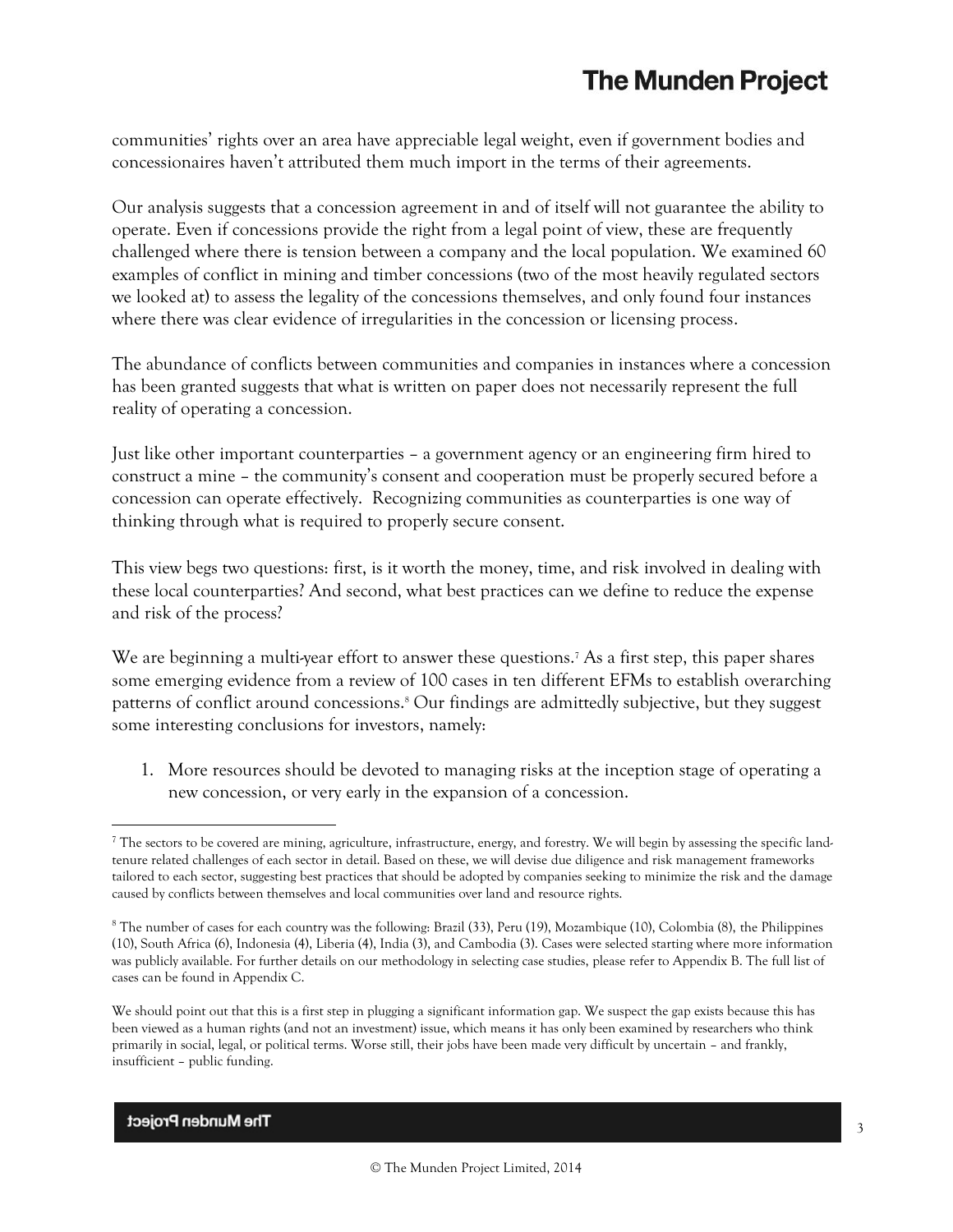- 2. Risks resulting from conflict with local populations can be managed by maintaining strong environmental standards.
- 3. More time and resources should be given to the identification and development of relationships with reliable local counterparties.

We welcome feedback from those interested in this topic, which can be directed to us via email at [landtenurerisk@mundenproject.com.](mailto:landtenurerisk@mundenproject.com)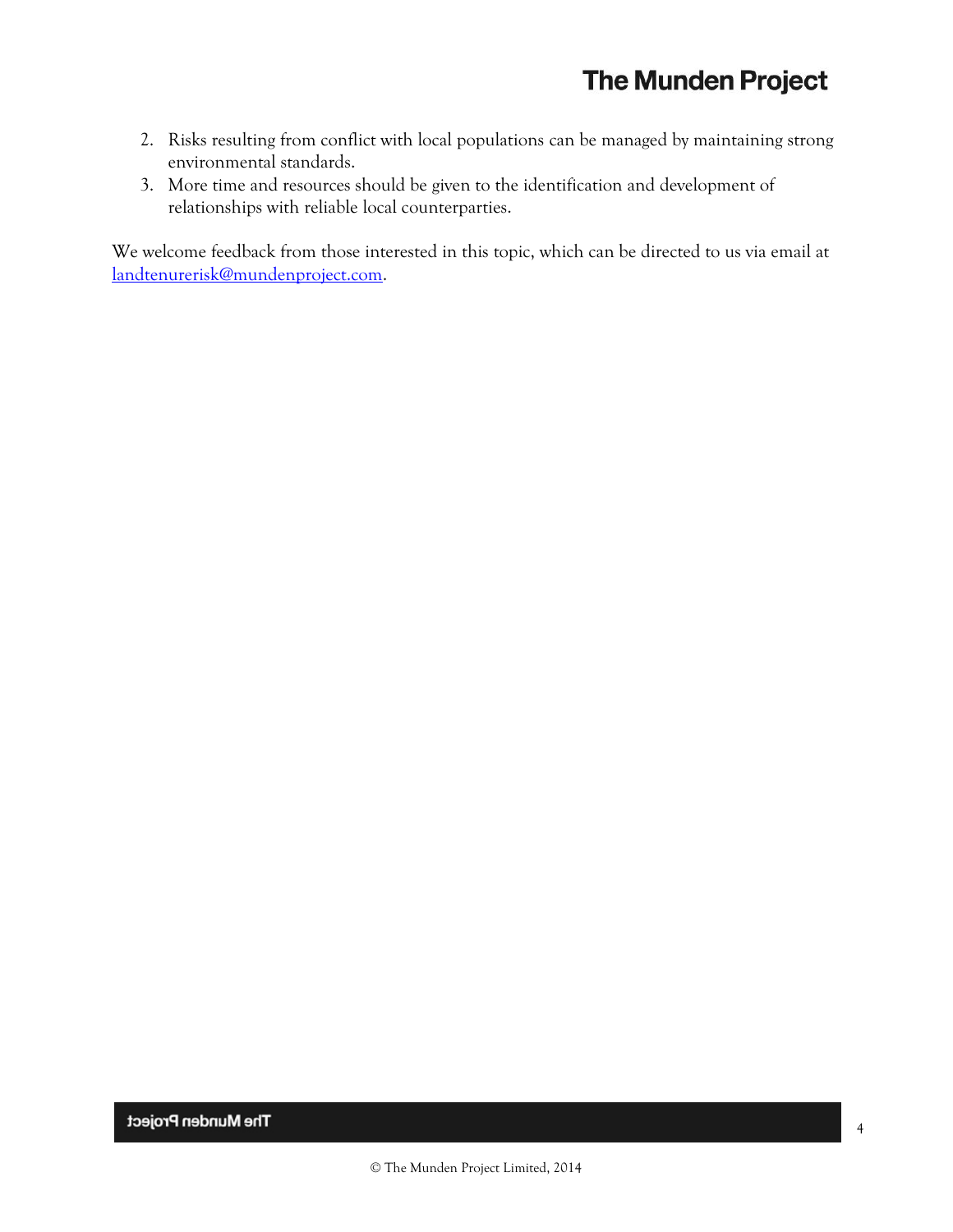## **PATTERNS OF CONFLICT**

We recognize that relationships between companies, local populations, and governments are not the same across all EFMs, and in many cases are not even consistent within a single state or district within a given country.

In every example we have looked at, the unique historical context of the people and institutions involved gave a distinct flavor to the ways in which conflicts arose or dissolved. That said, there are certain overarching patterns that can inform the generation and implementation of global best practices.

First, conflicts tend to have a specific timing. Second, that timing is commonly triggered by a specific set of actors and actions. And third, avoiding these problems appears to require engaging with a specific counterparty.

We should also note that there was no noticeable pattern in what kinds of conflict led to particular levels of financial impairment. This suggests that *any* conflict between company and local counterparties carries a potential risk of loss for the concession operator.

By the same token, it also suggests that conflicts can be managed – and avoided – in an economically responsible way. Examination of the patterns below is a first step in understanding how to do this.

## **Main Pattern #1: Timing of company-community conflicts**

We found that the majority of conflicts arise when a project is first being developed. <sup>9</sup> By contrast, just 23% happen under normal operating conditions between inception and closure.

In some cases – and these are often the ones which make headlines – there is opposition from the outset of an operation, such as in Pulán, Peru, where protests demanding a more comprehensive Environmental Impact Assessment (EIA) first halted exploration for a gold and silver mine in 2004. This opposition set the scene for later protests and regulatory intervention.

We have seen many cases in which the initial interaction between a company and its local counterparties was so dysfunctional that no agreement could be reached. <sup>10</sup> In India, the Philippines, and Brazil, evidence suggests that companies tend to initiate their interaction when decisions

<sup>10</sup> In India: "India rejects Vedanta plans to mine tribal land" <http://www.bbc.com/news/world-south-asia-11067678> [Accessed 2<sup>nd</sup> October 2014]. In the Philippines: "Glencore Xstrata 'to pull out' of Philippine mining project" <http://www.gmanetwork.com/news/story/346542/economy/companies/glencore-xstrata-to-pull-out-of-philippine-mining-project> [Accessed 2nd October 2014]. In Brazil: "Índios rejeitam hidrelétricas no rio Tapajós" <http://isebvmf.com.br/index.php?r=noticias/view&id=256654> [Accessed 2nd October 2014].

<sup>&</sup>lt;sup>9</sup> From the 100 cases analyzed, 60 occurred during inception, 22 ongoing operations, 16 in expansions, and 1 during closure.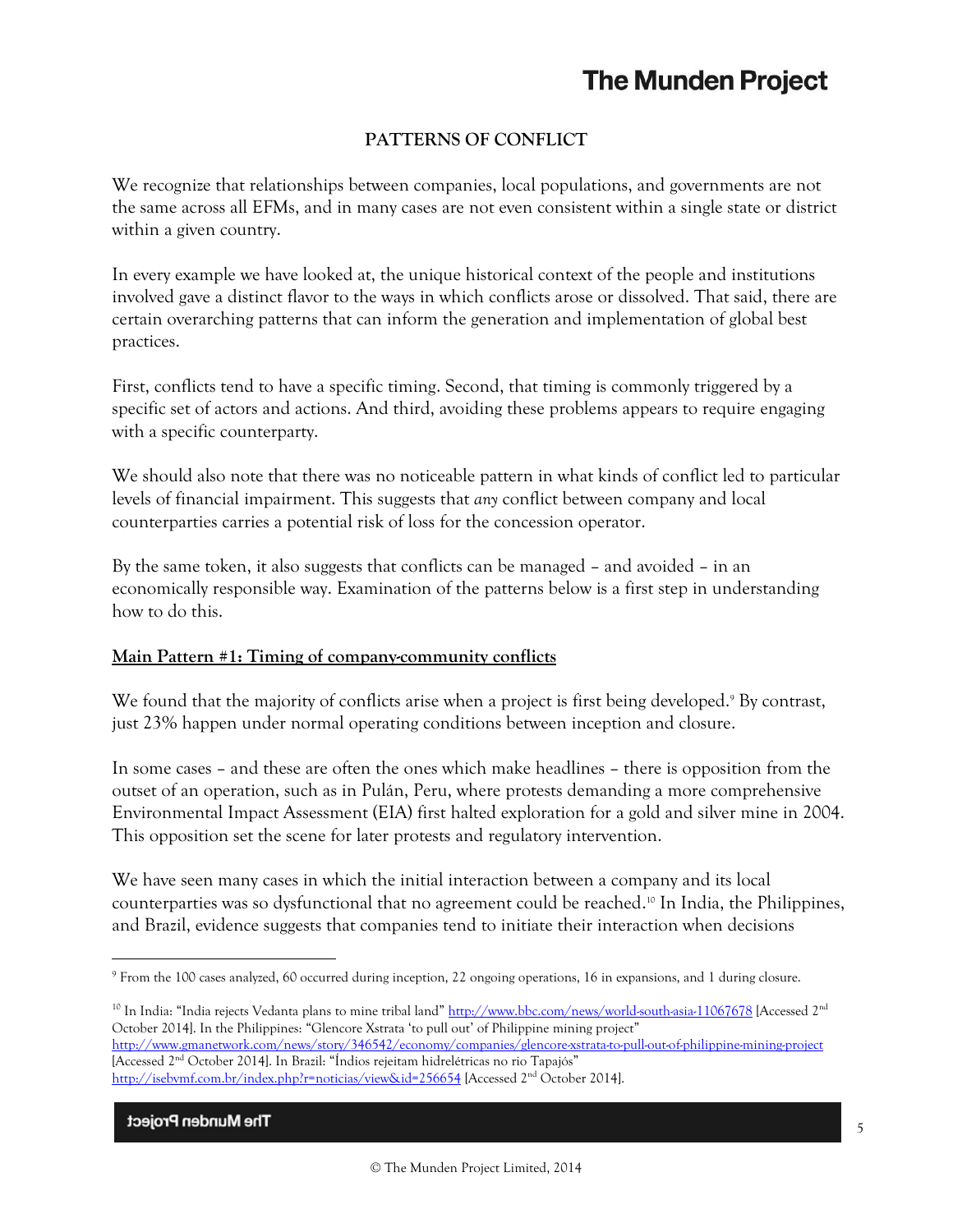about the operation are already made; hence there is little or no room for changes proposed by local parties. We explore the importance of how negotiations are conducted in more detail below.

In other cases, for example in the expansion of El Cerrejón coal mine in La Guajira in Colombia, populations coexisted with nearby concessions for many years before an expansion triggered protest. In La Guajira, there had been a coal mine in operation since the 1970s – it wasn't until it expanded in 2001 that conflict disrupted operations.





However, the financial impact is generally not immediate: it seems to occur at some point in the first three to five years after a company starts operating a concession.

Losses are typically incurred in two scenarios, the first of which centers on legal agreements. We found a great number of cases in which losses occurred either when negotiations of agreements with relevant local counterparties have not been properly executed, or if there was non-compliance with existing agreements.

A good example of this is in Garwula, Liberia, where local smallholders were not adequately consulted regarding the expansion of a palm oil plantation on their land. They were outraged by the compensation they received and worked with a local NGO to file a complaint which resulted in operations being suspended. Similarly, in La Guajira, compensation arrangements for the expanded mine's impacts were not formally agreed, which led to resettlement costs for the company further down the line.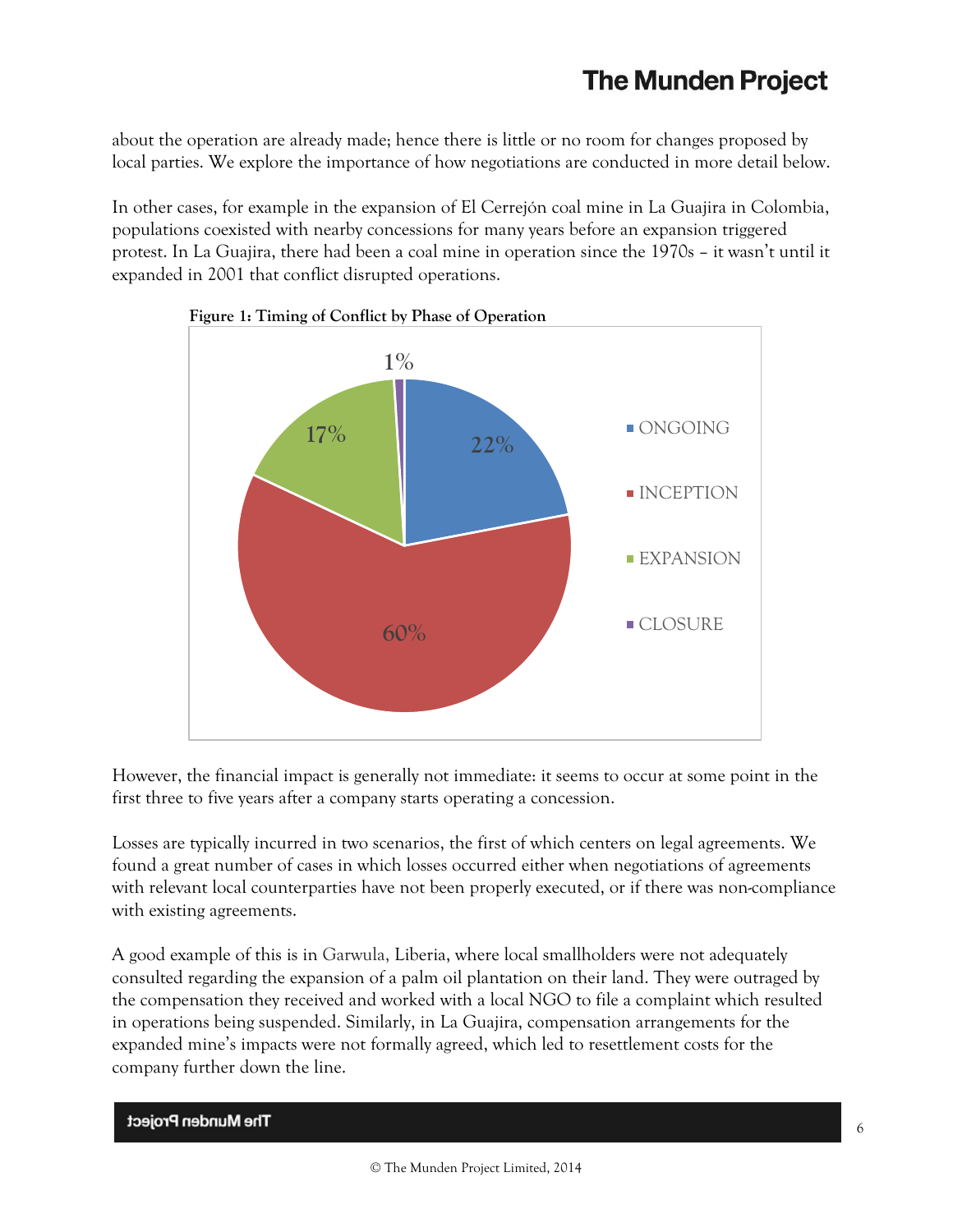We see two themes that explain why conflicts are most likely to arise in the early stages of a new or expanding project.

First, early project development disproportionately includes activities which require direct interaction with local populations. These can be physical actions like clearing agricultural land near a population center, or social contact made when operators attempt to establish agreements, for example in conducting and obtaining consent for environmental impact assessments.

Secondly, companies do not have an established relationship with local communities when they begin these early stage activities, and too often operators underestimate the complexity of establishing the relationship and reaching reliable agreements.

Populations local to a concession area are not necessarily defined and represented in the same clear-cut way that other entities involved in concession agreements are. The difficulty in making agreements that satisfy diverse groups are often exacerbated in EFMs because of logistical difficulties in reaching and bringing together people who live in remote locations; the time scales that commercial entities work in to secure concessions and begin operations tend to discourage the thoroughness of approach that is required to negotiate these complexities effectively.

When companies initiate a project – often in ways which significantly affect the natural and social environment of an area – but do not establish a clear understanding with local populations about what these operations will entail, they will have to deal with strong negative reactions to their work. A lack of trust between the two counterparties, and poorly arranged agreements about community benefit and environmental protection may explain why the beginning of operations is the most common catalyst to action.

## **Main Pattern #2: Regulatory non-compliance and legal redress**

We were surprised to find that regulatory non-compliance is the second most common cause of conflict and loss.

Bluntly put, our experience across Southeast Asia, Latin America, and Africa suggested that many EFMs have rubber-stamp regulatory schemes. We therefore expected compliance with these schemes to be merely a formality. We could not have been more wrong.

The evidence showed several occasions in which local organizations were able to use regulatory systems to hold a company to account. More interestingly still, environmental regulations were the most common source of losses related to non-compliance. If this evidence continues to accumulate, it will strongly imply that maintaining environmental standards is an important method to reduce risk.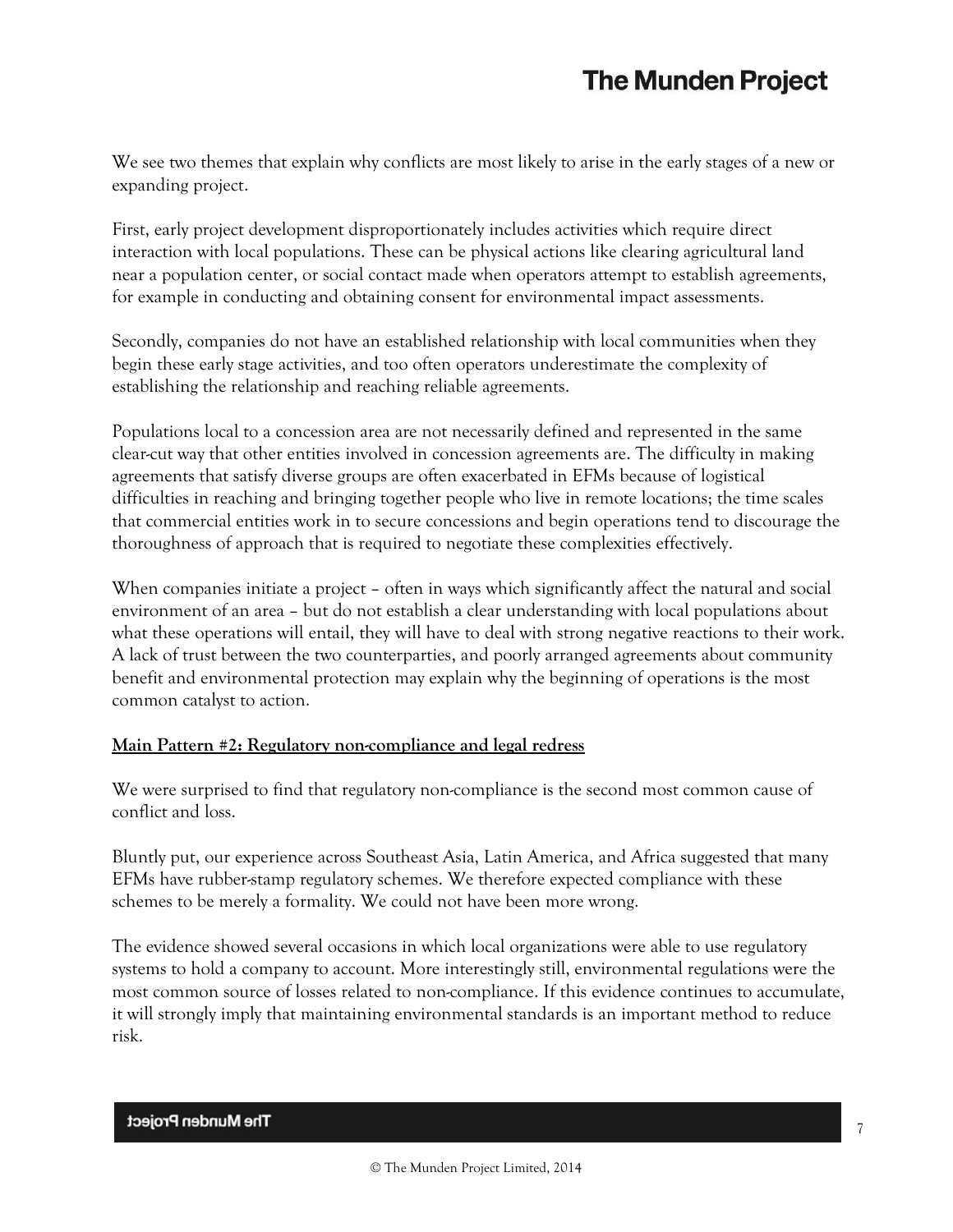This should not be misread as a classic form of regulatory risk similar to leftward shifts in government that introduce less business-friendly ministers into government. Instead, the regulatory pressure comes from the ground level: we found that EFM authorities rarely initiated proceedings based on environmental reviews themselves.

This might be because those ministries are poorly funded and lack the capacity to be proactive. Whatever the case, if this pattern continues to hold, it suggests that the risk will have to be managed through some direct bargaining with the "unrecognized counterparties" that are local populations and community organizations. 11

The typical scenario seems to involve either local community members or an observing NGO recording significant water, soil, and air contamination, and/or forest destruction and issuing some kind of complaint. <sup>12</sup> This is usually followed by a tepid regulatory response, provoking a more forceful demand for explanations (often using media to draw attention to the story). At this point, the government agencies in charge of issuing environmental licenses take some kind of action.

Bad press often accumulates over the course of events, as do penalties and fines levied on the operator. These amounts can be significant: for example, in Serra do Navio, Brazil, a manganese mine that had contaminated soil with arsenic resulted in the operator being fined R\$52 million and having its assets seized to guarantee the payment.

These issues are not restricted to mining – various forms of processing infrastructure also produce pollutants which, if improperly disposed, can prompt conflict with affected populations. The smoke plumes from a cement factory near Matola in Mozambique, for example, prompted local residents to file complaints with the Ministry of Environment. In this instance, it took nine years for the factory to replace the necessary filters, but it demonstrates that even in situations where regulators are slow to act, people will often use formal channels *before* taking direct action like protests or blockades*.*

 $11$  Such an approach promises good potential for addressing conflict risks, as environmental issues and "the absence of opportunities for community stake-holders to provide consent at the outset of projects" were found as the two most common proximate causes of conflict between mining companies and communities in Franks et al.'s 2014 review of 50 case studies. (Franks, D.M., Davis, R., Bebbington, A.J., Ali, S.H., Kemp, D. and Scurrah, M., 2014, "Conflict translates environmental and social risk into business costs", *Proceedings of the National Academy of Sciences of the United States of America*, Vol. 111 No 21. Available at: <http://www.pnas.org/content/111/21/7576> [Accessed 10<sup>th</sup> October 2014]).

<sup>12</sup> In South Africa: "Water pollution near mines prompts South African probe" [http://www.bloomberg.com/news/2014-05-](http://www.bloomberg.com/news/2014-05-21/water-pollution-near-mines-prompts-south-african-ombudsman-probe.html) [21/water-pollution-near-mines-prompts-south-african-ombudsman-probe.html](http://www.bloomberg.com/news/2014-05-21/water-pollution-near-mines-prompts-south-african-ombudsman-probe.html) [Accessed 2nd October 2014]. In Brazil: "Degradação ambiental é tema central do Minas de Minas em Paracatu"

[http://www.conexaonoroeste.com.br/portal/notas/ler\\_cont.php?id=1380](http://www.conexaonoroeste.com.br/portal/notas/ler_cont.php?id=1380) [Accessed 2<sup>nd</sup> October 2014]. And in Colombia: "Colombian town forcibly relocated due to air contamination from open-pit coal mining – Community takes on multinationals in fight for rights" [http://www.asfcanada.ca/fr/blogue/billet/colombian-town-forcibly-relocated-due-to-air-contamination-from-open](http://www.asfcanada.ca/fr/blogue/billet/colombian-town-forcibly-relocated-due-to-air-contamination-from-open-pit-coal-mining-community-takes-on-multinationals-in-fight-for-rights/216)[pit-coal-mining-community-takes-on-multinationals-in-fight-for-rights/216](http://www.asfcanada.ca/fr/blogue/billet/colombian-town-forcibly-relocated-due-to-air-contamination-from-open-pit-coal-mining-community-takes-on-multinationals-in-fight-for-rights/216) [Accessed 2nd October 2014].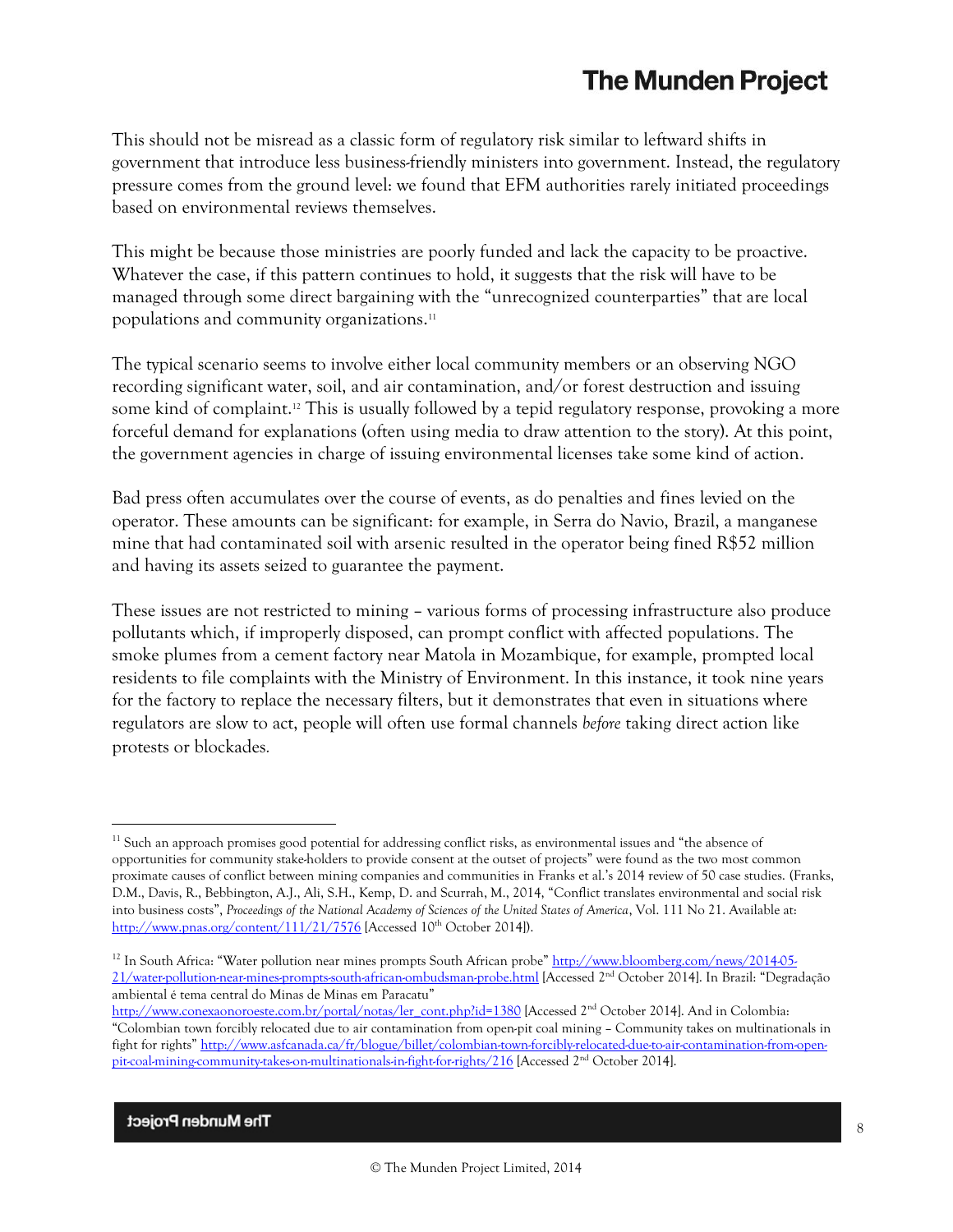Companies may drag their heels in complying, and they are rarely forced into speedy action. In one of our cases the environmental agency demanded that a company produce quarterly water quality reports, which were only delivered two years later. <sup>13</sup> However companies are usually just delaying the inevitable; ultimately there will be damages to be paid, often in significant sums.

The evident inability or reluctance of regulators to enforce their rules makes it all the more surprising that, in almost all situations, local counterparties attempted to solve their problems through legal channels. This not a one-or-the-other choice between filing a case and on-the-ground action: many court cases were filed when other forms of (often illegal) protest were taking place simultaneously.<sup>14</sup>

Nevertheless, there is a degree of skepticism towards Public Defenders' offices and similar public entities' ability to deliver positive outcomes in due time. It is no surprise that bureaucratic processes in emerging economies are often slow, and cases can take decades to be resolved. 15

In many cases local communities address their concerns through simultaneous legal *and* direct action, concluding that by the time their judicial case is decided, the project's damage will already be done and it may be too late to repair it.

The efficacy of legal action remains murky. Some cases result in fines for the companies involved,<sup>16</sup> while others temporarily interrupt operations for a year or more, <sup>17</sup> so it would seem the success of judicial disputes cannot be understood as directly resolving the conflict.<sup>18</sup>

Fines are often not troubling enough to change the behavior of a mining company, but indefinitely interrupting operations can force companies to take a new approach with disputing counterparties. Partial victories are frequent, such as authorities demanding alterations in the

<sup>13</sup> Villa Verde, R.; Fernandes, F. Impactos da mineração e da agroindústria em Paracatu (MG): ênfase em recursos hídricos. Available at: [http://www2.cetem.gov.br/publicacao/serie\\_anais\\_XVIII\\_jic\\_2010/Rodrigo\\_Verde.pdf](http://www2.cetem.gov.br/publicacao/serie_anais_XVIII_jic_2010/Rodrigo_Verde.pdf) [Accessed 2nd October 2014].

<sup>&</sup>lt;sup>14</sup> Even in very small interruptions, which lasted only a few days due to protesters closing roads in São Felix do Xingu (Brazil), legal action was taken and later resulted in fines for the company involved. Or in Matola (Mozambique), where locals filed formal complaints against the cement factory that released non-toxic waste.

<sup>&</sup>lt;sup>15</sup> Rights and Resources Initiative. What Future for Reform? Progress and slowdown in forest tenure reform since 2002. March, 2014.

<sup>16</sup> In São Felix do Xingu (Brazil): "Mineração de níquel expulsa pequenos trabalhadores rurais e povos indígenas no sudeste do Pará" <http://www.conflitoambiental.icict.fiocruz.br/index.php?pag=ficha&cod=74> [Accessed 2<sup>nd</sup> October 2014].

<sup>&</sup>lt;sup>17</sup> In Cerrito and Chitaga (Colombia):<http://ejatlas.org/conflict/paramo-el-almorzadero-colombia> [Accessed 2<sup>nd</sup> October 2014]. And in Mpumalanga (South Africa): "Natural water body threatened by large mining company" <http://www.ejolt.org/2012/11/natural-water-body-threatened-by-large-mining-company/> [Accessed 2nd October 2014].

<sup>&</sup>lt;sup>18</sup> Paracatu (Brazil) is a good example of this, where two affected communities filed lawsuits against Kinross, but only one of them won.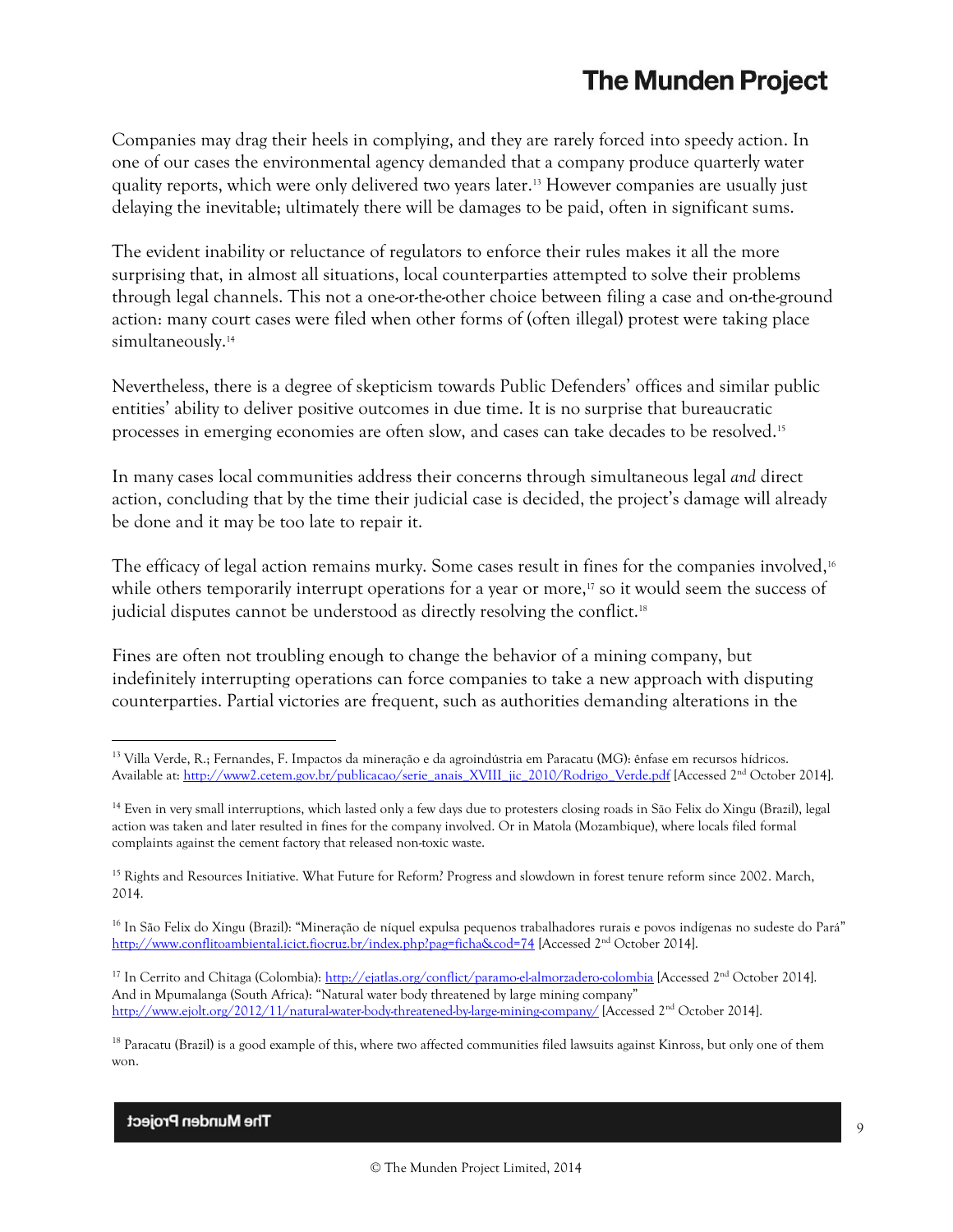Environmental Impact Assessment (EIA), <sup>19</sup> which frequently take more than a year to prepare and process.

What is a bit clearer are the conditions under which legal action has been taken. Lawsuits tend to be filed when negotiations with the companies involved have already deteriorated.

Even though some legal challenges are successful, it is exceedingly rare that a lawsuit permanently closes an operation. <sup>20</sup> Complete shutdowns were observed when there was failure to obtain approval from local communities with legally recognized land rights, <sup>21</sup> or when authorities changed the status of the disputed land to some form of protected area<sup> $22$ </sup> – but not via court rulings.

The example of a mine which was completely closed down in Jesus, Pedro Galvez, and Cachachi (all in Peru) suggests how conflict could be avoided by treating local communities as counterparties. The mining companies gained their exploration permits in community assemblies, but without the agreement of the owners of the land involved. The legal substance given to counterparties in a contract strongly encourages being certain and clear about who bears rights and responsibilities. In the conflicts we have examined, this certainty and clarity almost universally excludes local communities.

In some instances, as in Jesus, Pedro Galvez, and Cachachi, local community members had preexisting land rights which could have been taken into account contractually. Such land rights are not always present in EFMs, but the regularity with which we found companies being challenged

From the cases we observed, and those are certainly not all, about 10 operations were closed permanently, none of these the result of court decision. In other instances, we do see companies being forced to stop their operations permanently as a result of a court decision, although frequently the company will try to fix the problems and appeal. What usually permanently ends the operations are non-approved EIAs and failure to get consent from local communities.

Of course, there are other things that can close mines, such as when the Philippine government imposed a ban on open-pit mines, forcing one of the largest foreign investments to change their plans.

The Munden Project

<sup>&</sup>lt;sup>19</sup> As seen in Llusco (Peru)[: http://ejatlas.org/conflict/chumbivilcas-peru](http://ejatlas.org/conflict/chumbivilcas-peru) [Accessed 2<sup>nd</sup> October 2014]. Santiago de Chuco (Peru): "Barrick se impone en Alto Chicama" [http://basedatos.conflictosmineros.net/ocmal\\_db/?page=conflicto&id=25](http://basedatos.conflictosmineros.net/ocmal_db/?page=conflicto&id=25) [Accessed 2nd October 2014]. In Quellaveco (Peru): "Oposición de agricultores a la desviación del río Asana para el proyecto Quellaveco" [http://basedatos.conflictosmineros.net/ocmal\\_db/?page=conflicto&id=106](http://basedatos.conflictosmineros.net/ocmal_db/?page=conflicto&id=106) [Accessed 2<sup>nd</sup> October 2014]. In Meraukee (Indonesia): <http://www.ejatlas.org/conflict/wilmar-international-sugar-plantations-in-meraukee-papua-indonesia> [Accessed 2nd October 2014].

<sup>&</sup>lt;sup>20</sup> In many cases, lawsuits succeeded in suspending operations until given conditions were fulfilled by the company involved. The opinions expressed in this argument do not cast shadow on the importance of lawsuits. Lawsuits are good tools to stop an operation from happening, and they do on occasion lead to mine closure.

 $21$  This is especially important for mining, as obtaining the social license to operate is ranked as the third highest risk facing operations, according to Ernst and Young's "Business risks in mining and metals 2014-15." Available at: http://www.ey.com/GL/en/Industries/Mining--Metals/Business-risks-in-mining-and-metals [Accessed 2<sup>nd</sup> October 2014].

 $^{22}$  One example is the creation of an Extractive Reserve in São Luís, forcing an industrial complex to be redesigned: "MPF/MA quer a conclusão de processo que propões a criação de reserve extrativista do Tauá-Mirim na zona rural de São Luís." Available at: <http://www.prma.mpf.gov.br/noticia-4739> [Accessed 2<sup>nd</sup> October 2014].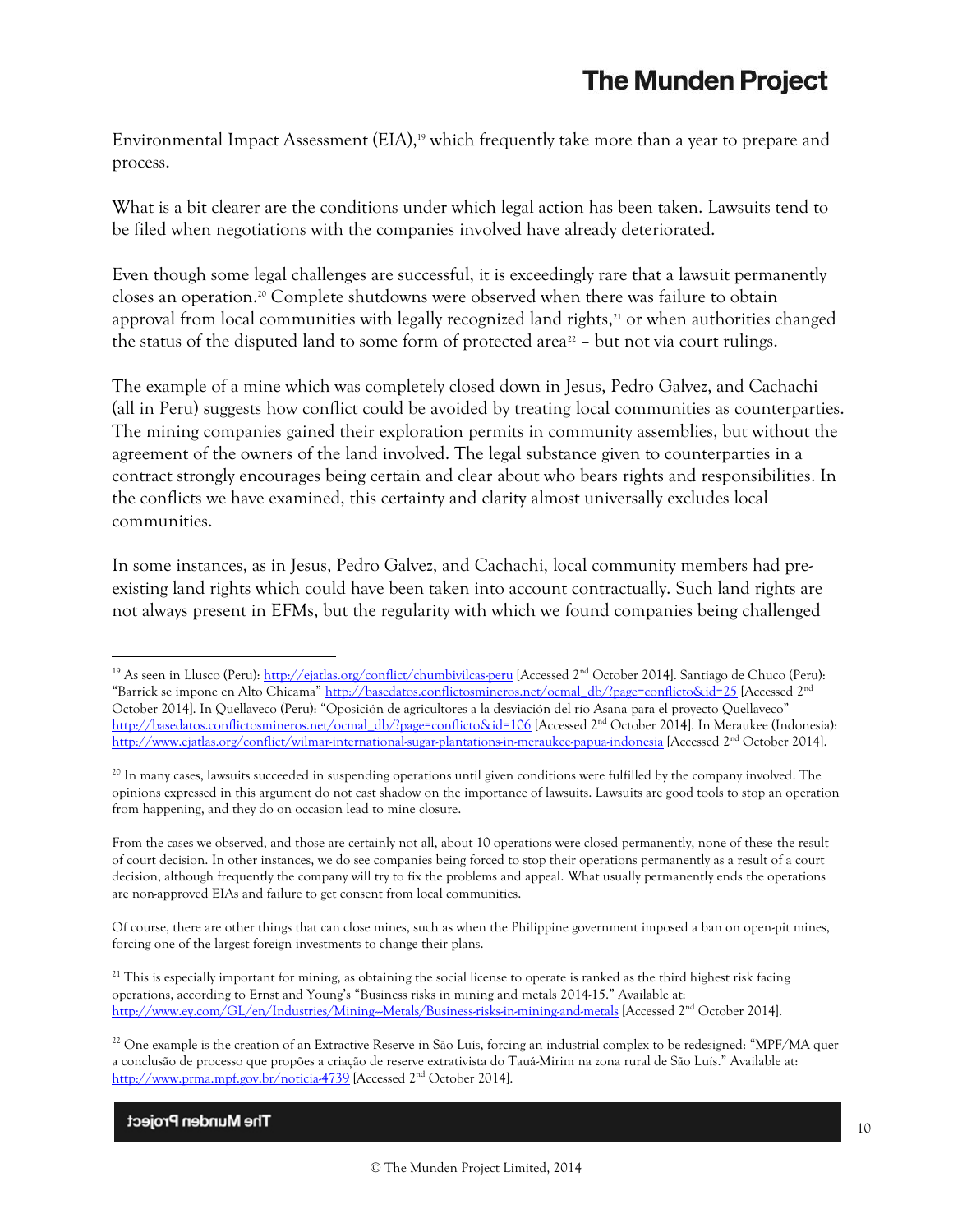on environmental regulations indicates that recognizing the rights that local parties have in an area could be crucial to avoiding costly conflict with those parties.

In Santiago de Chuco, also in Peru, local community organizations managed to prove that Barrick Gold was responsible for contaminating their water supply, and forced the company to spend millions of dollars trying to fix it. This attracted attention at the federal level, and Barrick was forced to adjust the project's EIA, causing operations to be suspended for eight months.

The efficiency of government processes appears also to be important. On the legal side, there is a strong relationship between the time of a financial loss occurring and the time it takes for authorities to process the complaints and reach verdicts or settlements.

All countries analyzed had slow and bureaucratic judicial systems. This can have contrasting impacts for companies. A single lawsuit can interrupt the entire operation for nearly a year, and might increase the chances of similar filings in the future (whether against the operation in question or others controlled by the same company).

In contrast, some kinds of legal action can be helpful for a company that actually wants to solve the problem. This is because whenever a counterparty files a lawsuit, it takes a relatively long time before decisions are made in court. This gives plenty of time for negotiations to take place outside of the legal setting.

## **Main Pattern #3: Reliable counterparties**

When negotiations are structured to include local populations, many companies appear to be "checking the box" to fulfill a requirement without viewing these inhabitants as genuine counterparties. Anecdotal evidence indicates that many companies genuinely believe that the simple act of informing local inhabitants about a project is sufficient to discharge their obligations.

If the project involves compensation, there is a corresponding view that making an offer constitutes "social responsibility", and those receiving it should be grateful for whatever they get. In Yekapa, Liberia, for example, Arcelor Mittal emphasised the value of national pride for Liberians in being involved with the redevelopment of an iron ore mine. <sup>23</sup> Some concessionaires also attempt to bypass formal negotiations and compensation arrangements with bribery. 24

 $\overline{a}$ <sup>23</sup> BBC, 2012. "Digging for truth in Liberia's mines." Available at: [http://news.bbc.co.uk/today/hi/today/newsid\\_9731000/9731458.stm](http://news.bbc.co.uk/today/hi/today/newsid_9731000/9731458.stm) [Accessed 2nd October 2014].

<sup>&</sup>lt;sup>24</sup> It is important to note that, quite apart from legal or ethical issues, bribery does not have the effectiveness that is assumed by those who see it as a quick fix. In Itaituba, Brazil, the Munduruku tribe successfully halted construction of dams close to their territory following alleged bribery attempts. "Munduruku e ribeirinhos lutam pela vida e contra complexo de hidrelétricas em seu território." Available at: <http://www.conflitoambiental.icict.fiocruz.br/index.php?pag=ficha&cod=432> [Accessed 2<sup>nd</sup> October 2014].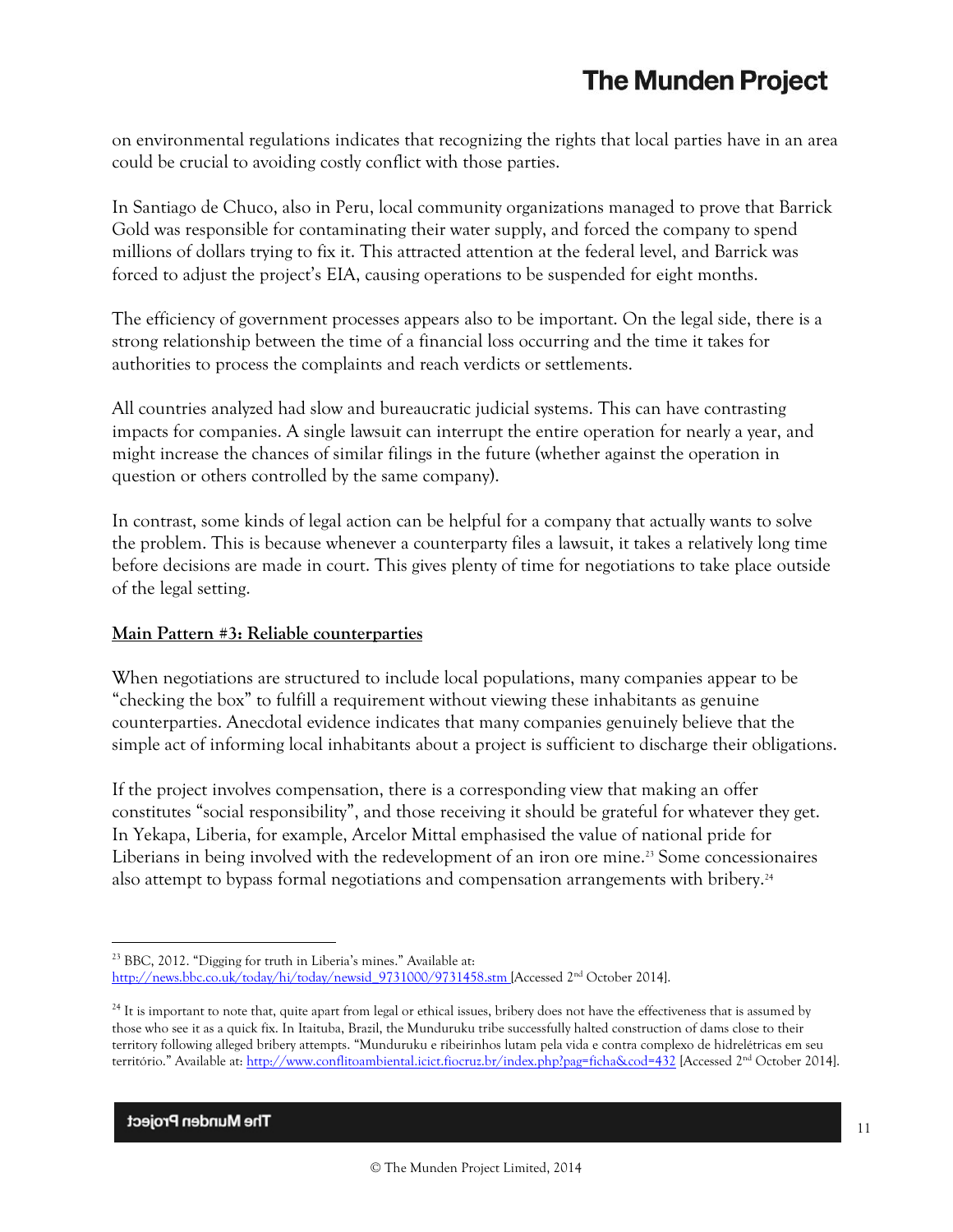Not only does this run against the sense of existing guidelines, such as those issued by the International Council on Mining and Metals, <sup>25</sup> our analysis suggests that the mere act of bringing a local population to the negotiating table does not reduce losses. Applying standards for how the process is constructed, executed, and monitored seems quite important.

If done properly, process standards would have to address several potential issues. <sup>26</sup> These include ensuring a consistent point of contact within the company who can build trust among locals over many years; fulfilling a community's expectations (e.g. of employment) or engaging with the community as equals; and even providing contingencies in the budget following consultation to alter the project, which is often designed before taking local populations into account.<sup>27</sup>

We are still developing our guidelines, but for the moment our inclination is to focus on securing the local population as a credible counterparty. This is partly because we believe it is possible to develop a repeatable process that can be applied at scale across jurisdictions and operations without losing sight of the ground-level differences that make each concession unique.

This kind of thinking is in line with the recommendations of many NGOs who advocate for local rights. In that way, our conclusions align with their view of the world.

Our major concern is implementation. Existing standards tend to be complex, hard to understand, time consuming, and reliant upon the assumption of available labor to facilitate discussions between the counterparties.

Moreover, guidelines appear to assume that companies are entirely to blame for problems that arise. Our examination of the evidence suggests a less black-and-white picture in which the blame for dysfunctional outcomes can just as easily lie with local organizations. This stands to reason: just as bad executive management can fail to translate good labor into profitability, poor local leadership can also fail to achieve their community's objectives.

For instance, the expansion of El Cerrejón coal mine required the complete relocation of a community. Local leaders failed to make an agreement with the mine operator for the whole affected population, instead opting for individual deals between community members and the company. This divided the population, and those that did not follow the leaders but remained in

<sup>25</sup> Guia de Boas Práticas: Mineração e povos indígenas. International Council on Mining & Metals (2010). Available at: <http://www.icmm.com/document/2089> [Accessed 2<sup>nd</sup> October 2014].

<sup>&</sup>lt;sup>26</sup> International Council on Mining & Metals. Community Development Toolkit. July 2012.

 $27$  This is particularly relevant in situations where local counterparties strongly oppose specific parts of a project, such as the construction of a building or the path of a new road. Altering such features is relatively simple given the magnitude of the entire project, but some companies may face economic hardships at the time, or have very limited budgets.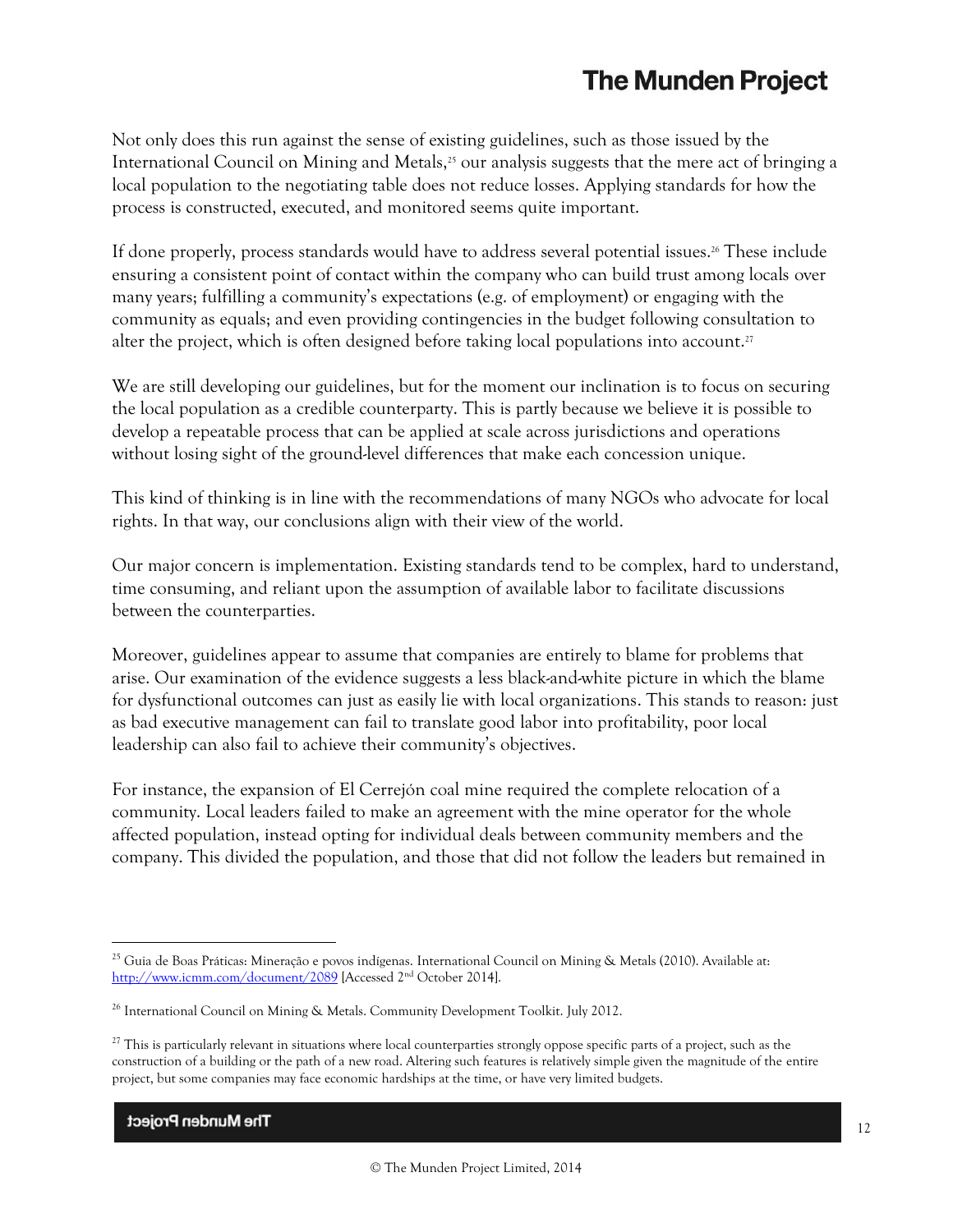the contested area faced increasing pressure from the company, including the diversion of a nearby river. 28

In other cases, individual leaders can be the problem. In Mozambique, the local community consultation around the Tectona teak plantation involved negotiation only through one chief, who allegedly accepted bribes to prevent disturbances to the timber harvesting operation. <sup>29</sup> Other allegations of misconduct by same chief exist, including the illegal sale of lands to the timber company.

At the same time, we see reasons for optimism about community leadership. The case studies showed many instances where local leaders effect results for their communities and overcome problems to work with concessionaires.

In Suárez, Colombia, young local leaders contested several gold mining concessions around their territory. <sup>30</sup> Their efforts were successful, halting all mining concessions in the region until their Free, Prior, and Informed Consent was correctly obtained. A number of mining companies have complied with this requirement and now operate in the region.

With that said, we should also add a word of caution: timelines appear to slip quite often. Conflicts arising from inadequate counterparty negotiation occur at varying stages of project development, and there is enough evidence to suggest that very few negotiations conclude successfully in the expected timeline. In Peru, negotiations are permanently interrupted so frequently that the Public Defender's Office prefers to issue reports when there are *open* dialogues between disputing parties.<sup>31, 32</sup>

<sup>&</sup>lt;sup>28</sup> Environmental Justice Atlas, 2014. "El Cerrejón mine, Colombia." Available at[: http://ejatlas.org/conflict/el-cerrejn-mine](http://ejatlas.org/conflict/el-cerrejn-mine-colombia)[colombia](http://ejatlas.org/conflict/el-cerrejn-mine-colombia) [Accessed 2nd October 2014].

 $^{29}$  Lords of the land: preliminary analysis of the phenomenon of land grabbing in Mozambique. Available at: <http://www.open.ac.uk/technology/mozambique/sites/www.open.ac.uk.technology.mozambique/files/pics/d131619.pdf> [Accessed 2nd October 2014].

<sup>&</sup>lt;sup>30</sup> [http://basedatos.conflictosmineros.net/ocmal\\_db/?page=conflicto&id=84](http://basedatos.conflictosmineros.net/ocmal_db/?page=conflicto&id=84) [Accessed 2<sup>nd</sup> October 2014].

<sup>&</sup>lt;sup>31</sup> List of active social conflicts, divided by region in Peru: [http://www.defensoria.gob.pe/conflictos](http://www.defensoria.gob.pe/conflictos-sociales/conflictosactivos.php?ot=1)[sociales/conflictosactivos.php?ot=1](http://www.defensoria.gob.pe/conflictos-sociales/conflictosactivos.php?ot=1) [Accessed 2<sup>nd</sup> October 2014].

<sup>&</sup>lt;sup>32</sup> With regard to mining, Peru is the most problematic country we looked at. Less than 2% of all mining concessions are fully operational, though the reasons for that are not limited to conflicts with local populations: "Less than 2% of Peru's total mining concessions are active." Available at: <http://www.mining.com/less-than-2-of-perus-total-mining-concessions-are-active/> [Accessed 2nd October 2014].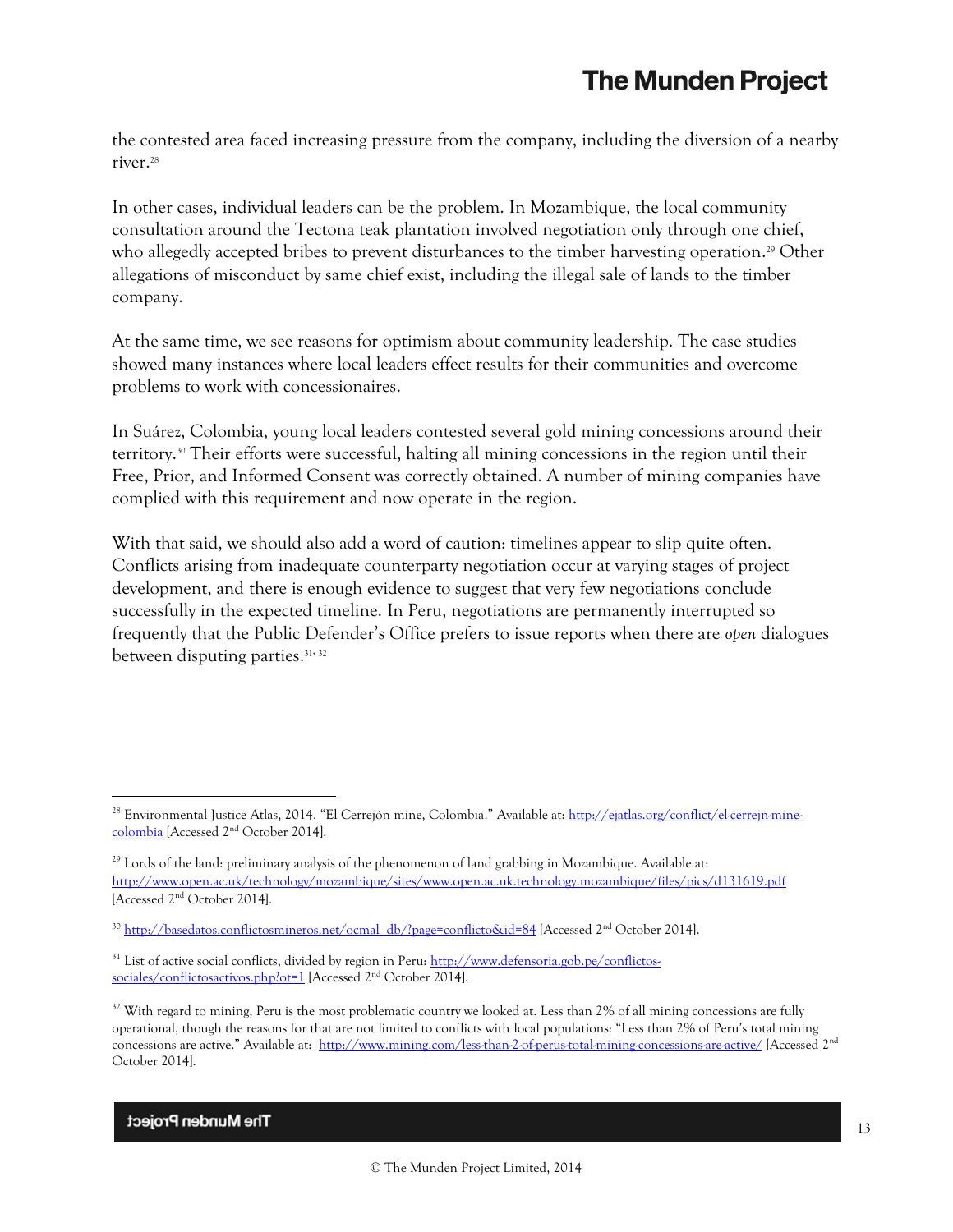Additional problems of resettling residents and reallocating land to them often occur.<sup>33</sup> The responsibility for relocation is sometimes shared with local and regional governments, which lengthens originally agreed timelines due to inefficiency, lack of manpower, or willful misconduct.

If supported by additional evidence, this finding would imply that even the best practices in negotiating community agreements are only likely to succeed in places where effective counterparties are available. 34

### **CONCLUSIONS**

Ultimately, what links the 100 disparate events we examined is the interaction between two parties: operating companies and local populations.

The company is represented by people who are new to a particular space, one typically identified with the assistance of some national elites. The company's objective is to manage the natural resources in that space for profit. The corporate time horizon for judging success is between one and three decades, but career-driven professionals will tend to have shorter-term concerns.

By contrast, local people have a longstanding and dependent relationship with the space that extends beyond economics. In EFMs, the popular view of elites tends to be jaundiced. And generally speaking, this is related to past injustices suffered at the hands of those groups. Local peoples will also tend to be very aggressive in defending what might be their only asset, and moreover, the only legacy their children and grandchildren might inherit.

The typical concession model leaves these people out of the picture. We think it unlikely that government practice will change within a useful period of time, and so it falls to the companies to make the engagement themselves.

By treating all affected communities as counterparties to a concession agreement, companies may be able to more effectively engage with their representatives on the issues which commonly lead to problems. Thinking of communities in this way should also help to establish all of the conditions necessary to operate *in fact*, not just in theory, by making the agreements through which a concession is granted truer to the reality on the ground.

The Munden Project

<sup>&</sup>lt;sup>33</sup> In Mozambique: "New coal giant Mozambique faces rising public anger" [http://www.minnpost.com/christian-science](http://www.minnpost.com/christian-science-monitor/2012/04/new-coal-giant-mozambique-faces-rising-public-anger)[monitor/2012/04/new-coal-giant-mozambique-faces-rising-public-anger](http://www.minnpost.com/christian-science-monitor/2012/04/new-coal-giant-mozambique-faces-rising-public-anger) [Accessed 2nd October 2014]. In Indonesia: "Conflicts between community and British-owned plantation in Kalimantan" [http://www.downtoearth-indonesia.org/story/conflicts-between](http://www.downtoearth-indonesia.org/story/conflicts-between-community-and-british-owned-plantation-company-kalimantan)[community-and-british-owned-plantation-company-kalimantan](http://www.downtoearth-indonesia.org/story/conflicts-between-community-and-british-owned-plantation-company-kalimantan) [Accessed 2<sup>nd</sup> October 2014]. And in Colombia: "El espejismo de Marmato" <http://www.elespectador.com/noticias/nacional/el-espejismo-de-marmato-articulo-302997> [Accessed 2<sup>nd</sup> October 2014].

<sup>&</sup>lt;sup>34</sup> Our current standard for "effective" is that the organization achieves the community's objectives, and in the cases reviewed, this quite often means stopping operations. This is because our current case sample focuses on situations where local populations and business interests are in conflict. Obviously, a more functional model would be to engage these organizations to advance investment and we will be looking for examples of this in the coming months.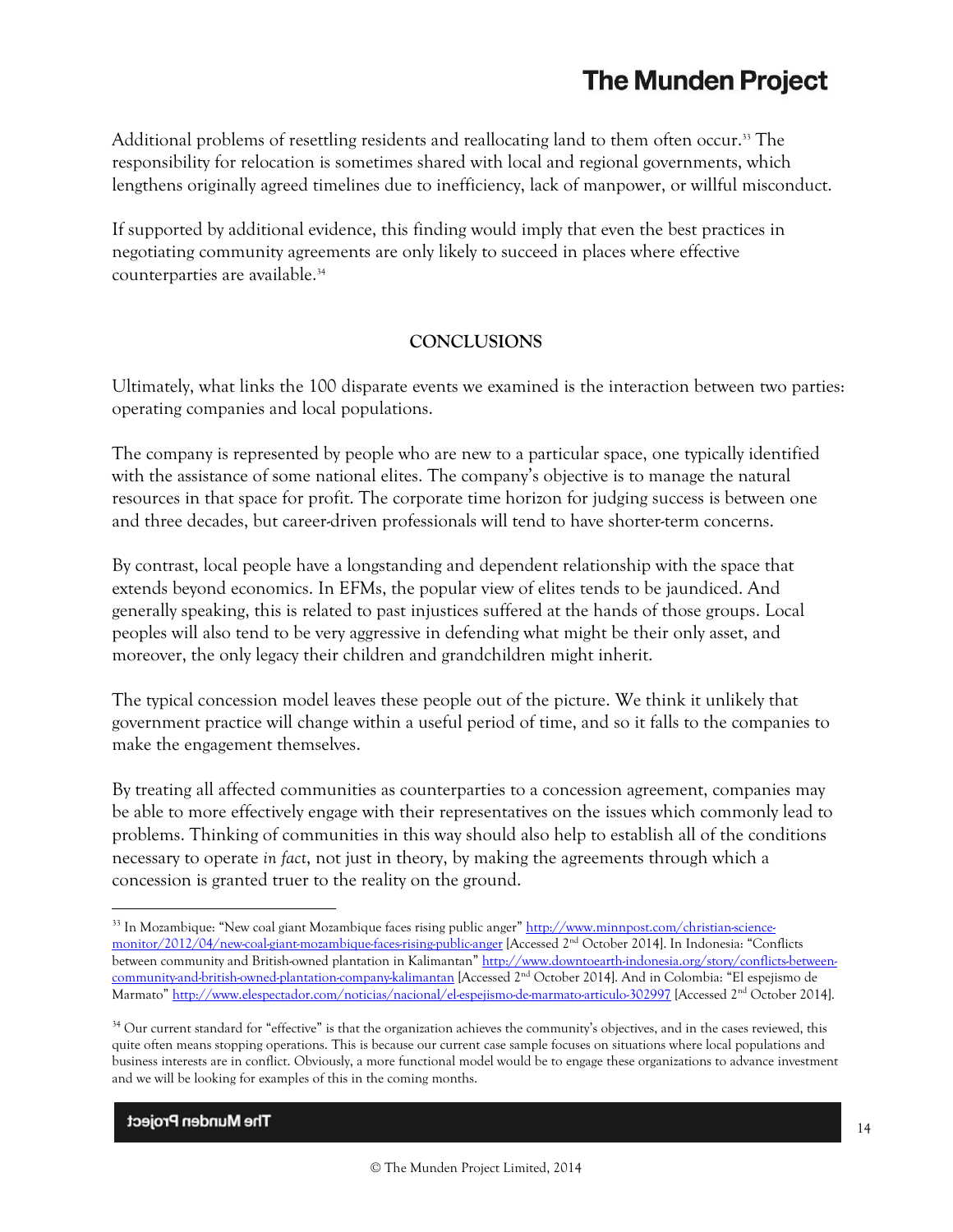Our sample of case studies only shows one – unsuccessful – side of the story. There is more to be learned. But if the patterns we have observed are borne out in further study, the implications for how companies should manage risks of community conflict are straightforward.

First, more resources should be devoted to preempting conflict risk at the inception phase of a new project, or in the early stages of planned expansions. As with any counterparty who has the ability to affect the success of operations, it would be wise to ensure that they explicitly consent to the way those operations are to be run *before* beginning – or expanding – a project.

Second, risks can be reduced by maintaining strong environmental standards. It pays to manage these standards with a great deal of care and attention – if only because the relationship with the environment is often paramount for local counterparties, and almost always legally protected.

Third, more time and resources should be devoted to identifying and developing relationships with reliable counterparties. Company-community conflicts can only be reduced by engagement with dependable representatives of local populations, and a crucial part of a company's due diligence should be an assessment of how credibly different local actors can speak for the communities involved.

In order to accomplish these three objectives, clear and scalable operational guidelines need to be developed. Using this research as a first step, we intend to issue these in 2015, starting with the mining sector.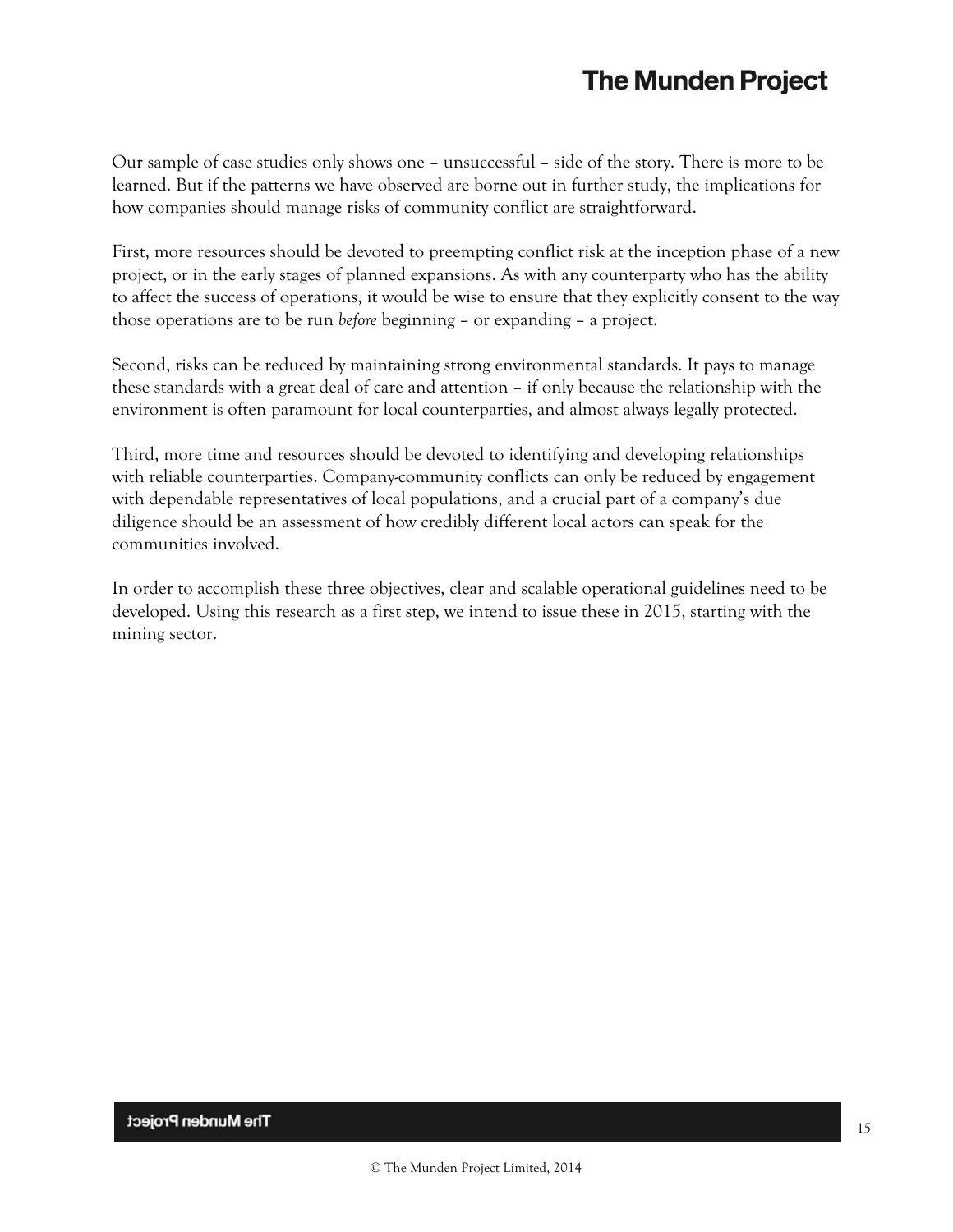## **APPENDIX A: COMMUNITY AND PROPORTION OF COUNTRY OVERLAP ACROSS CONCESSION SECTORS**

Table 1 was originally created for our parallel research paper "Forest Loss, Concessions, and Communities: An Investment Perspective." Additional files with complete data are available.

Population data with concession locations across a wide range of EFMs. In total, we analyzed 72,907 shapefiles from concessions of different sizes and industries, including mining, oil/gas, agriculture, and forestry. Those were then overlapped with two different global population databases. We also looked at how much of different countries' territory was covered by the analyzed concessions, as shown in Table 2.

| Country     | Area $(km^2)$<br>Concession         |            | Country       | % of country with concession |               |  |
|-------------|-------------------------------------|------------|---------------|------------------------------|---------------|--|
|             |                                     |            | area $(km^2)$ | per concession type          | country total |  |
|             | forest                              | 59,130.02  | 8,514,877     | 0.69%                        | 3.51%         |  |
| Brazil      | oil and gas                         | 239,832.62 |               | 2.82%                        |               |  |
| Cambodia    | palm oil, rubber,<br>cassava, sugar | 21,700.00  | 181,035       | 11.99%                       | 14.17%        |  |
|             | mining                              | 3,944.64   |               | 2.18%                        |               |  |
|             | mining                              | 53,181.67  |               | 4.67%                        | 18.36%        |  |
| Colombia    | oil                                 | 155,903.06 | 1,138,910     | 13.69%                       |               |  |
|             | palm oil                            | 155,245.18 |               | 8.15%                        |               |  |
| Indonesia   | logging                             | 302,505.81 | 1,904,569     | 15.88%                       | 30.80%        |  |
|             | wood fiber                          | 128,829.03 |               | 6.76%                        |               |  |
|             | agriculture                         | 6,911.93   |               | 6.21%                        | 35.62%        |  |
| Liberia     | logging                             | 32,758.16  | 111,369       | 29.41%                       |               |  |
| Mozambique  | agriculture (biofuel)               | 30,585.04  | 799,380       | 3.83%                        | 3.83%         |  |
| Peru        | forest                              | 79,351.73  |               | 6.17%                        | 42.99%        |  |
|             | mining                              | 269,894.01 | 1,285,216     | 21.00%                       |               |  |
|             | oil and gas                         | 203,258.17 |               | 15.82%                       |               |  |
|             | timber                              | 5,052.82   |               | 1.68%                        | 6.64%         |  |
| Philippines | mining                              | 14,867.64  | 300,000       | 4.96%                        |               |  |

**Table 2: A comparison of the combined size of the concessions analyzed with countries' total areas**

There are overlaps between some concessions. However, this does not affect the results in a very significant way. The country with the largest gap is Peru, where the difference is of 1.45% of the country area.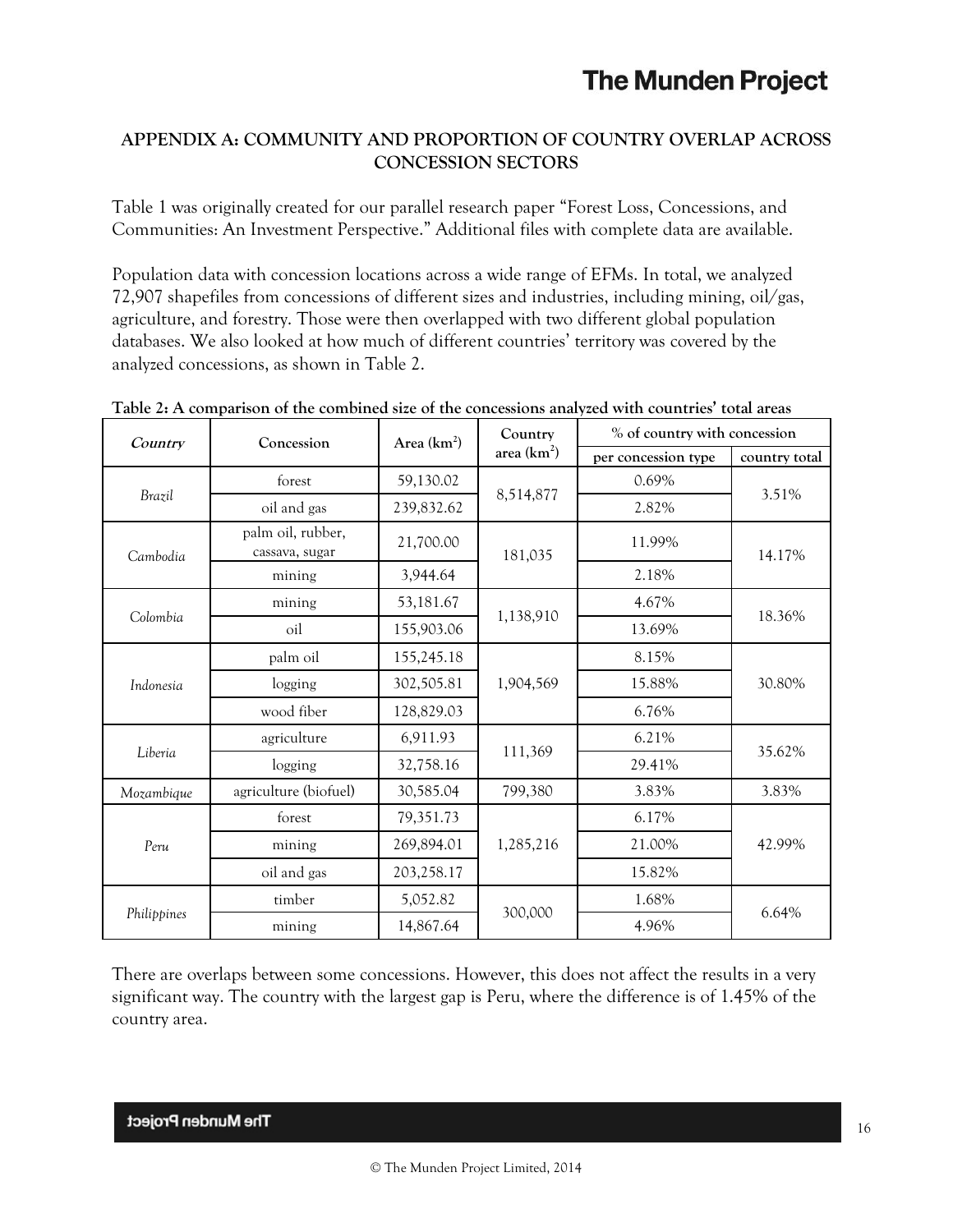## **Datasets Used:**

**Concession areas**: Areas where there is a legal claim on natural resources. In our analysis we have included concessions of palm oil, agriculture, forest, logging, oil and gas, and mining whenever the data is available and accessible. These were downloaded from various sources that are publicly available. If concessions data are not available in GIS format (i.e. shapefile or raster), they were georeferenced, digitized, and converted to GIS format for overlay analysis.

**Population:** We compared data from two different sources: Oakridge National Laboratories' LandscanTM dataset (Landscan – available at:<http://web.ornl.gov/sci/landscan/> [Accessed 10th October 2014]), and data from the Socio Economic Data and Applications Centre (SEDAC - available at:<http://sedac.ciesin.columbia.edu/data/collection/gpw-v3> [Accessed 10th October 2014]). The difference between the figures given by the two is mainly due to spatial resolution of data: Landscan data is at 1km x 1km resolution while SEDAC is at 5km x 5km.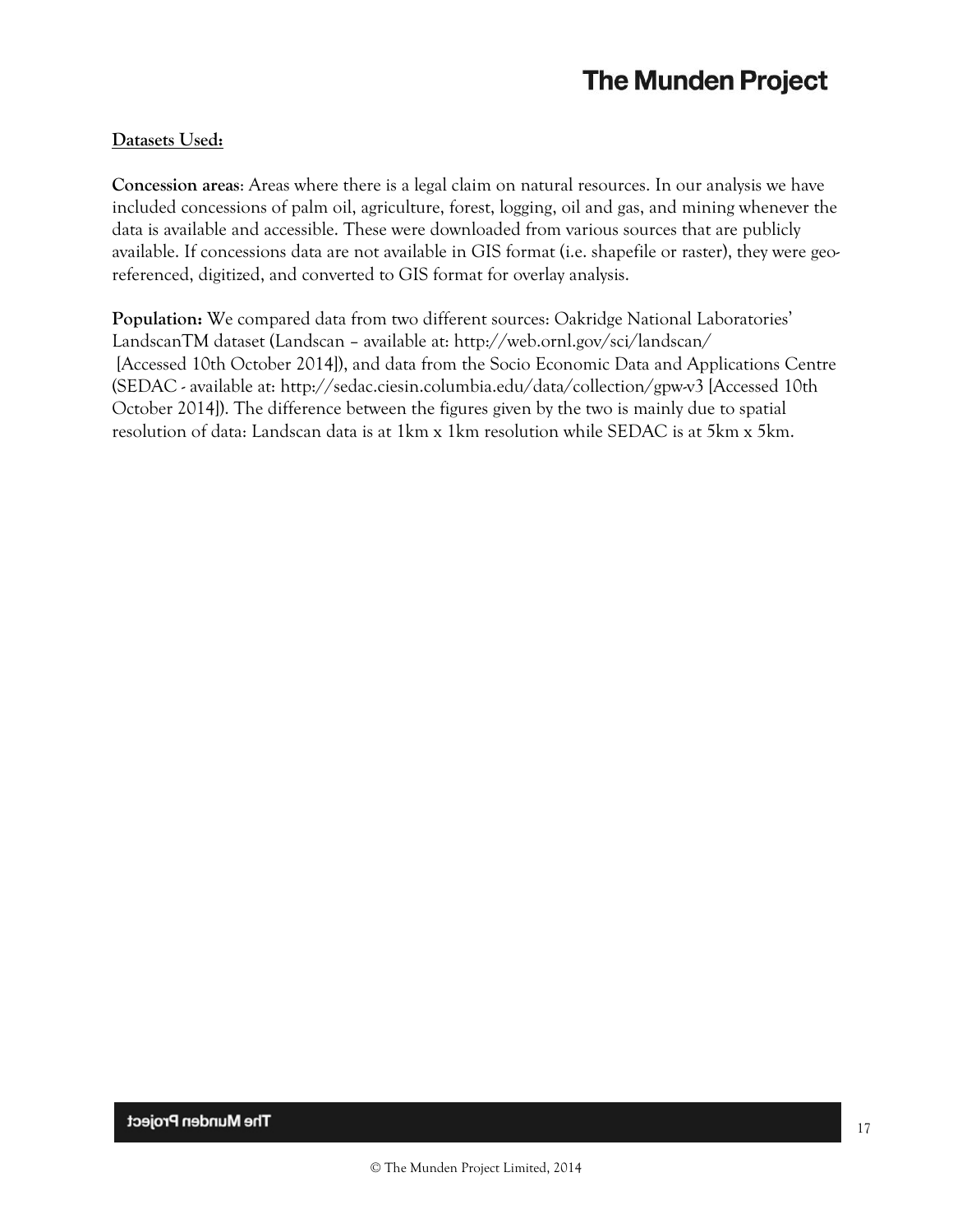## **APPENDIX B: NOTES ON METHODOLOGY**

Appendix C provides a comprehensive list of cases we have examined to date. By necessity, our methodology for examining these has been opportunistic and merits explanation.

To find events where companies had their operations interrupted or disrupted in some way, we explored news articles, public databases, conflict maps, blogs, and scientific publications. We looked for large operations, which are well represented by the mining and energy sectors, but we also explored some large agricultural enterprises.

Big agribusiness investments very often operate in remote areas with limited media coverage. Local newspapers offer some information, but not enough to give sufficient understanding of the event. Local blogs provide less reliable but more elaborate opinions about what motivates the initiation and development of conflicts. <sup>35</sup> These blogs were explored in cases not significant enough to reach regional or national news, or where it was evident that they were the best source available.

Another way to find conflicts was by looking at public databases of open judicial cases. Peru is the best example of how this works, as their Public Defender's Office releases monthly reports with detailed information about every open and recently closed case involving land tenure in the country. <sup>36</sup> This type of source was very useful for identifying areas prone to conflicts, and we would then research local media and scientific publications for further detail.

Some organizations are dedicated to identifying, listing, mapping, and sometimes assisting in land tenure and resource conflicts.<sup>37, 38</sup> Similar to public databases, these sources require complementary research to identify potential losses to the companies involved.

We have examined publicly available information to identify the causes and types of conflict; the connection between conflicts and commercial operations; and the resulting financial

<sup>&</sup>lt;sup>35</sup> Paracatu (Brazil) is a good example of this, where newspapers had a few articles each month about the conflict between locals and Kinross, while a local blog named "Alerta Paracatu" had a large amount of elaborate opinions and relevant documents. <http://alertaparacatu.blogspot.com/> [Accessed 2<sup>nd</sup> October 2014].

<sup>&</sup>lt;sup>36</sup> Of all countries examined, Peru had the best public database. Their monthly reports not only list open cases, but also provide short but useful details about the interaction between companies involved and local counterparties. <http://www.defensoria.gob.pe/conflictos-sociales/home.php> [Accessed 2nd October 2014].

<sup>37</sup> Two Brazilian organizations stand out on this matter: Fiocruz and CPT (Comissão Pastoral da Terra – *Pastoral Land Commission*). The first listed and mapped nearly 350 tenure conflicts (of which we used about 25), while CPT is a religious organization actively engaged in over 500 cases with the purpose of granting tenure rights for the poor. <http://www.conflitoambiental.icict.fiocruz.br/index.php> [Accessed 2nd October 2014]. An[d http://cptnacional.org.br/](http://cptnacional.org.br/) [Accessed

<sup>2</sup> nd October 2014].

<sup>&</sup>lt;sup>38</sup> The Environmental Justice Atlas was also recurrently explored for the research in Mozambique, Liberia, Indonesia and Colombia. <http://ejatlas.org/> [Accessed 2<sup>nd</sup> October 2014].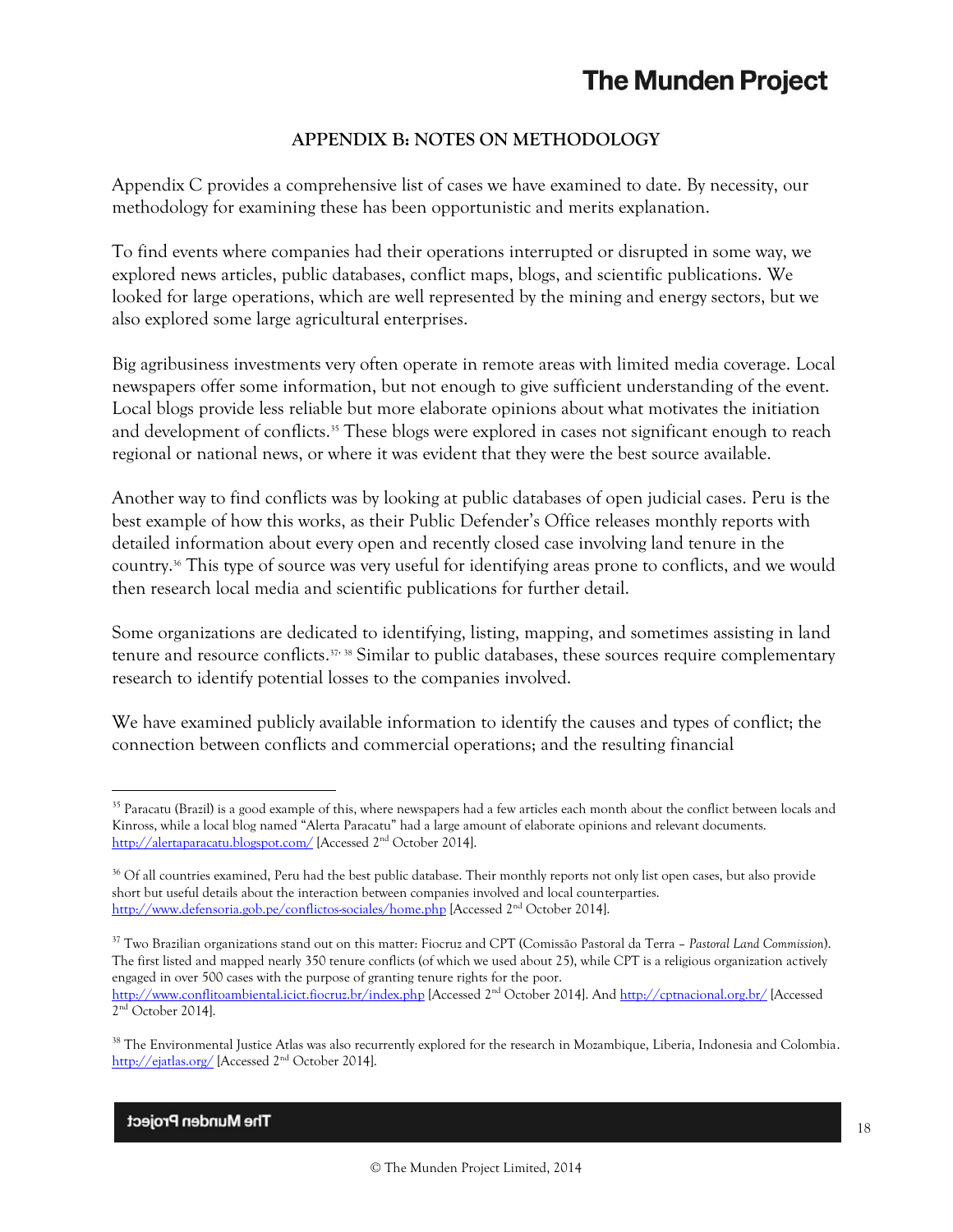consequences. <sup>39</sup> The sectors involved include mining, oil and gas, car manufacturing, and agriculture.

To be clear, we are not looking at violence resulting from all types of land conflict. The purpose of the work is to identify and understand conflicts directly related to large enterprises, primarily in the agriculture, mining, and energy sectors. We excluded land owners threatened by guerrillas, $^\mathrm{40}$ regions targeted by reformist groups like Landless Peasants Movement (MST) in Brazil, <sup>41</sup> or areas facing civil wars, such as Liberia prior to 2003.<sup>42</sup> Those cases require a different kind of analysis involving judgments of political risk.

Significant weight was given to the different levels of tenure legislation among the ten countries analyzed. Distinct land tenure legislation and enforcement capabilities have a major part to play in the evolution of conflicts. We have used RRI's analysis of forest tenure reform as a guide to how some of the countries deal with the land and resource rights of their populations. <sup>43</sup> Establishing trends among the countries examined has been a challenge, since the land tenure regimes in each are developing at very different rates.

Even though there have been some significant advances in legal recognition of community land tenure over the last decades, most countries still do not have the means to overcome their historical bureaucracy. In Brazil, for example, the federal law recognizing *quilombolas* dates back to 1995, but by 2013 only 7% of the 3,000 relevant groups obtained land rights. <sup>44</sup> The Latin American countries analyzed have come a long way to recognize the existence of traditional communities and to provide land rights for them. However most African and Southeast Asian countries are still trailing, <sup>45</sup> and by failing to provide legal protection, they force communities to rely on the good will of weak judicial systems for their disputes.

<sup>43</sup> Rights and Resources Initiative. What Future for Reform? Progress and slowdown in forest tenure reform since 2002. March, 2014.

<sup>44</sup> Hundreds of claims are being processed, but these can take many years to be resolved. [http://www.cpisp.org.br/terras/html/por\\_que\\_as\\_titulacoes\\_nao\\_acontecem.aspx](http://www.cpisp.org.br/terras/html/por_que_as_titulacoes_nao_acontecem.aspx) [Accessed 2nd October 2014].

The Munden Project

<sup>&</sup>lt;sup>39</sup> It is important to highlight the importance of financial implications. That means we did not list cases where companies won every battle they fought without any kind of punishment. Those are not rare, and different reasons can be attributed to that end, including, but not limited to, corruption, failure of governments to recognize community rights, strong political pressure, and lack of evidence to punish the companies (there are also cases where community claims are misguided, leading to unsuccessful legal disputes).

<sup>40</sup> "Land and violence in Colombia: This land is our land" Available at: <http://www.economist.com/node/17043061> [Accessed 2nd October 2014].

<sup>41</sup> Barros, C.; Faria, J.; De Araujo Jr, A. Brazilian Land Tenure Conflicts: a spatial analysis. Journal of International Development, 26, 409-421 (2014).

<sup>&</sup>lt;sup>42</sup> Brottem, L.; Unruh, J. Territorial Tensions: Rainforest Conversation, Postconflict Recovery, and Land Tenure in Liberia. Annals of the Association of American Geographers, 99:5, 995-1002 (2009).

<sup>45</sup> Rights and Resources Initiative. *What Future for Reform? Progress and slowdown in forest tenure reform since 2002*. March, 2014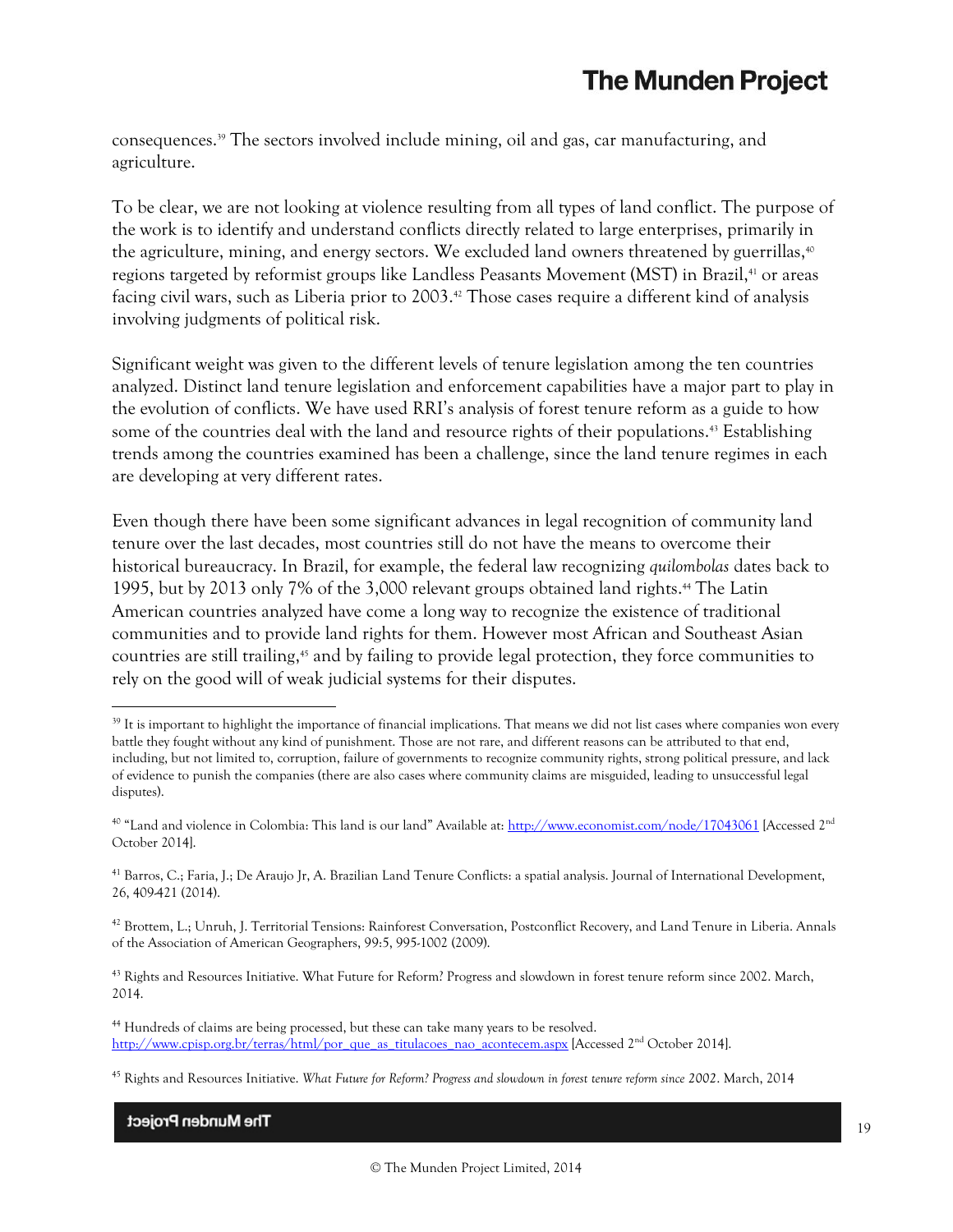It is important for the reader to consider the timeframes of our cases. Our original plan was to analyze events starting in 2007, but to increase the pool size, we extended our scope to conflicts beginning as early as 1999. In several of these, disputes resurface after years of agreement, usually when the impact of a commercial project upon local counterparties has been poorly estimated in the initial negotiations. 46

The Munden Project

<sup>&</sup>lt;sup>46</sup> One example is the El Cerrejón mine, in Colombia, where several changes in the mine's ownership affected both the project's extension and the relationship with local leaderships. <http://ejatlas.org/conflict/el-cerrejn-mine-colombia> [Accessed 2<sup>nd</sup> October 2014].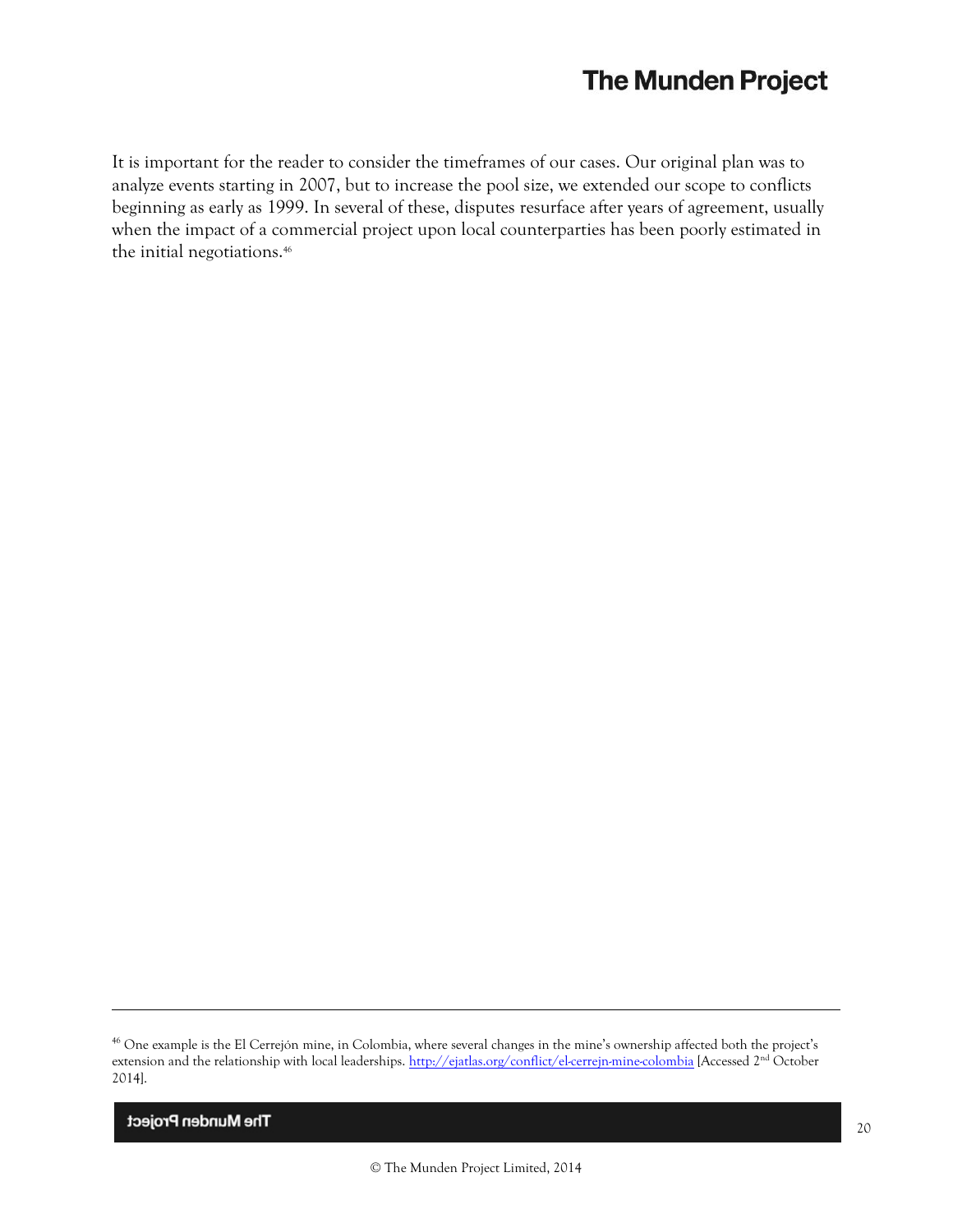## **APPENDIX C: CASE STUDIES – BREAKDOWNS AND FULL LIST**

## **Case breakdowns**

**Table 3: Number of cases by industry**

| <b>Sector \ Country</b>  | Brazil                  | Cambodia     | <b>Colombia</b> | India        | Indonesia               | Liberia                 | Mozambique   | Peru         | Philippines             | South Africa            | <b>Total</b>            |
|--------------------------|-------------------------|--------------|-----------------|--------------|-------------------------|-------------------------|--------------|--------------|-------------------------|-------------------------|-------------------------|
| <b>Agriculture</b>       |                         | $\mathbf{1}$ |                 |              | $\overline{\mathbf{4}}$ | $\overline{\mathbf{3}}$ | $\mathbf{3}$ |              |                         |                         | 11                      |
| <b>Aquaculture</b>       | 3                       |              |                 |              |                         |                         |              |              |                         |                         | $\overline{\mathbf{3}}$ |
| <b>Automobiles</b>       |                         |              |                 | $\mathbf{1}$ |                         |                         |              |              |                         |                         | $\mathbf{1}$            |
| <b>Beverages</b>         |                         |              |                 | $\mathbf{1}$ |                         |                         |              |              |                         |                         | $\mathbf{1}$            |
| Construction             |                         |              |                 |              |                         |                         | $\mathbf{1}$ |              |                         |                         | $\mathbf{1}$            |
| <b>Energy</b>            | $\overline{7}$          |              | 1               |              |                         |                         | $\mathbf{1}$ | $\mathbf{1}$ | $\overline{\mathbf{3}}$ | $\mathbf{1}$            | 14                      |
| <b>Farming</b>           | $\mathbf{1}$            |              |                 |              |                         |                         |              |              |                         |                         | $\mathbf{1}$            |
| <b>Food industry</b>     | 1                       |              |                 |              |                         |                         |              |              |                         |                         | $\mathbf{1}$            |
| <b>Forestry (timber)</b> | $\overline{2}$          | $\mathbf{1}$ |                 |              |                         |                         | 5            | $\mathbf{1}$ |                         |                         | $\boldsymbol{9}$        |
| <b>Infrastructure</b>    |                         | $\mathbf{1}$ | $\mathbf{1}$    |              |                         |                         |              |              | $\mathbf{1}$            |                         | $\overline{\mathbf{3}}$ |
| <b>Metallurgy</b>        |                         |              |                 | $\mathbf{1}$ |                         |                         |              |              |                         |                         | $\mathbf{1}$            |
| <b>Mining</b>            | 12                      |              | 6               |              |                         | $\mathbf{1}$            |              | 17           | 6                       | $\overline{\mathbf{3}}$ | 45                      |
| <b>Multiple Sectors</b>  | $\mathbf{1}$            |              |                 |              |                         |                         |              |              |                         |                         | $\mathbf{1}$            |
| <b>Naval Industry</b>    | $\mathbf{1}$            |              |                 |              |                         |                         |              |              |                         |                         | $\mathbf{1}$            |
| Petro-chemical           | 1                       |              |                 |              |                         |                         |              |              |                         |                         | $\mathbf{1}$            |
| <b>Pulp and Paper</b>    | $\overline{\mathbf{3}}$ |              |                 |              |                         |                         |              |              |                         | $\mathbf{1}$            | $\overline{\mathbf{4}}$ |
| <b>Rubber</b>            | $\mathbf{1}$            |              |                 |              |                         |                         |              |              |                         |                         | $\mathbf{1}$            |
| <b>Waste Management</b>  |                         |              |                 |              |                         |                         |              |              |                         | $\mathbf{1}$            | 1                       |
| <b>Total</b>             | 33                      | 3            | 8               | 3            | $\overline{\mathbf{4}}$ | $\overline{\mathbf{4}}$ | 10           | 19           | 10                      | 6                       | <b>100</b>              |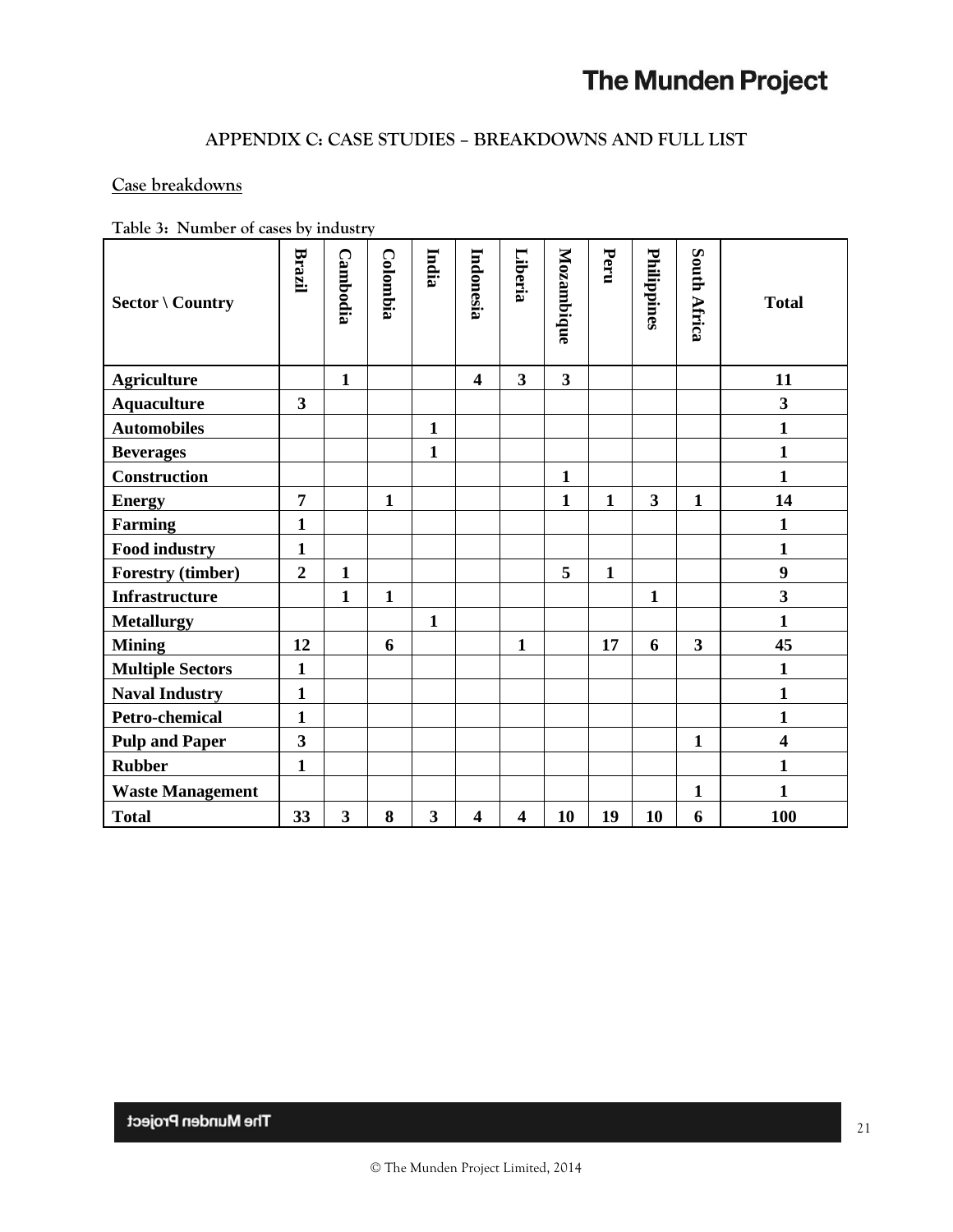|                     | <b>Total</b><br><b>Cases</b> | Stage in which conflict occurred |                |                  |                |  |  |  |  |
|---------------------|------------------------------|----------------------------------|----------------|------------------|----------------|--|--|--|--|
| Country             |                              | <b>Inception</b>                 | Ongoing        | <b>Expansion</b> | <b>Closure</b> |  |  |  |  |
| <b>Brazil</b>       | 33                           | 20                               | 6              | 6                |                |  |  |  |  |
| Colombia            | 8                            | 5                                | $\overline{2}$ |                  |                |  |  |  |  |
| Peru                | 19                           | 11                               | $\overline{c}$ | 6                |                |  |  |  |  |
| Liberia             |                              | 2                                |                |                  |                |  |  |  |  |
| <b>Mozambique</b>   | 10                           | 7                                | $\overline{2}$ |                  |                |  |  |  |  |
| <b>South Africa</b> | 6                            | 2                                | 3              |                  |                |  |  |  |  |
| India               | 3                            | $\overline{c}$                   |                | 0                |                |  |  |  |  |
| <b>Philippines</b>  | 10                           | 7                                | 3              | 0                |                |  |  |  |  |
| Cambodia            | 3                            | $\overline{2}$                   | 0              |                  |                |  |  |  |  |
| <b>Indonesia</b>    |                              | 2                                | $\overline{2}$ |                  |                |  |  |  |  |

**Table 4: Number of cases by stage of operation**

## **FULL LIST OF CASES EXAMINED**

#### **BRAZIL**

#### **Location: Paracatu (MG)**

**Event**: Kinross had its gold mine operation (the largest in Brazil at full capacity) interrupted due to prolonged conflict with *quilombolas* ("traditional" communities). The company expanded its operations in 2008 by spending US\$ 570 million, and allegedly invading a *quilombola* territory during this process. A number of environmental complaints forced the company to take action and spend money fixing problems, but what really caused interruptions were tenure conflicts with traditional communities and the occupation of their territory.

Operations were interrupted by judicial determination in May 2010, and resumed once an agreement was established in March 2011.

**Companies affected**: Kinross, under the name of Rio Paracatu Mineração. The company extracts about 40 tonnes of gold each year from its operations in Brazil, equaling 20% of its global yearly extraction. The shutdown lasted 10 months and affected only the area contested by traditional communities, with no specific figure for the loss.

<http://www.conflitoambiental.icict.fiocruz.br/index.php?pag=ficha&cod=219> [http://www.kinross.com.br/quem\\_somos.php?id\\_category=16](http://www.kinross.com.br/quem_somos.php?id_category=16) <http://paracatunoticias.com/?p=920>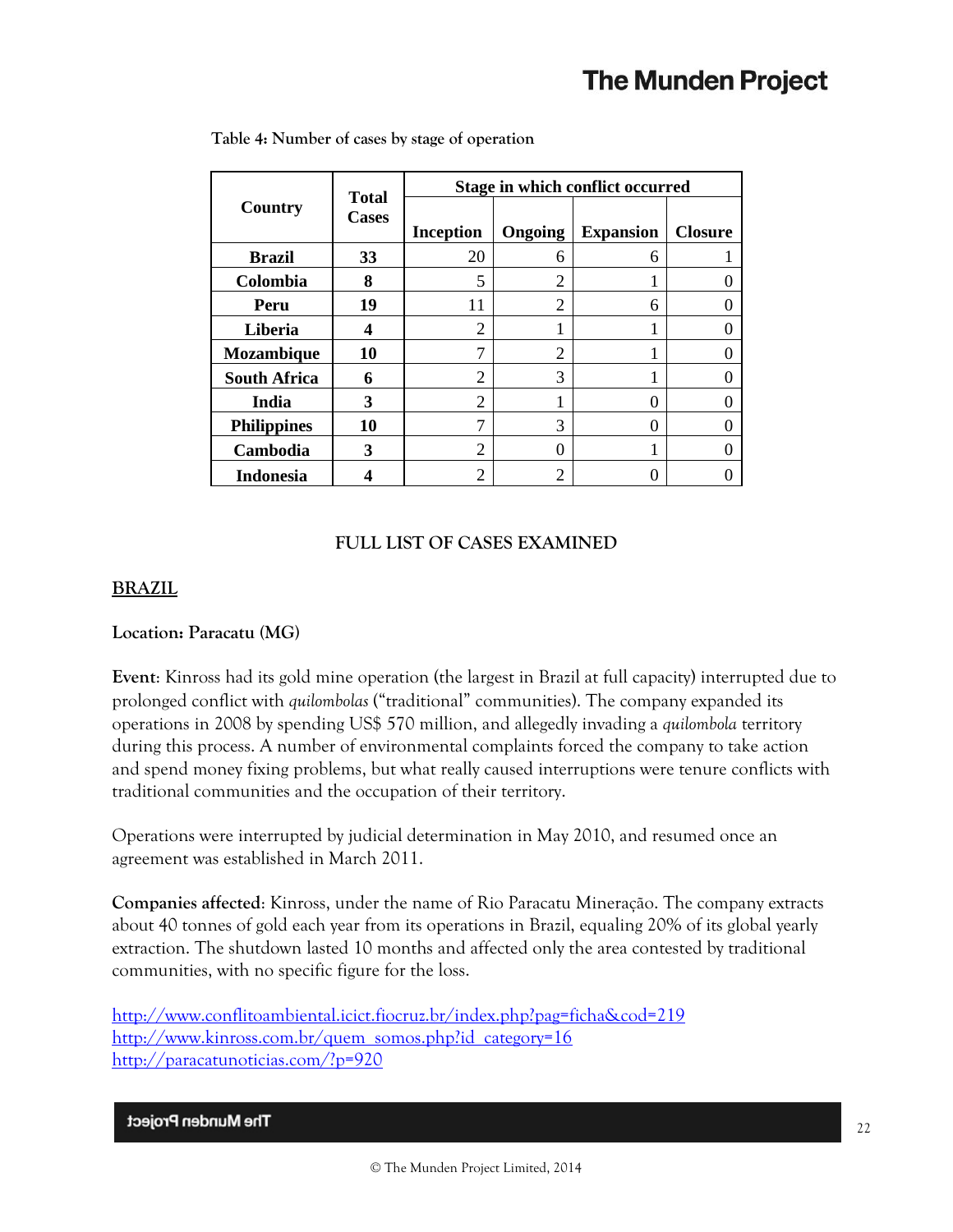<http://www.conflitoambiental.icict.fiocruz.br/index.php?pag=ficha&cod=74> [http://blogamaurijr.wordpress.com/2011/10/06/ourilandia-colonos-fecham-estradas-que-da](http://blogamaurijr.wordpress.com/2011/10/06/ourilandia-colonos-fecham-estradas-que-da-acesso-a-vale/)[acesso-a-vale/](http://blogamaurijr.wordpress.com/2011/10/06/ourilandia-colonos-fecham-estradas-que-da-acesso-a-vale/)

## **Location: São Felix do Xingu (PA)**

**Event**: Vale's nickel operations were halted both by legal determination and by protests, prompted by a lack of transparent and proper negotiation with local farmers. The mining company installed a nickel processing plant on a disputed territory in 2005, where a few thousand families used to live. The compensation process did not go well, with allegation of coercion by Vale's local company, Onça Puma. INCRA (National Institute for Colonization and Agrarian Reform) filed a lawsuit against the company in 2008, for not taking the proper measures to deal with local farmers, and demanding the suspension of mining operations. Rural workers closed some roads for three days in September of that year, which led to negotiations with Vale and an agreement being signed. Several other conflicts occurred since then, one of which resulted in fines, but no interruption of operations.

**Companies affected**: Vale, under the name of Onça Puma. The mine produces 53 thousand tons of nickel per year.

<http://www.conflitoambiental.icict.fiocruz.br/index.php?pag=ficha&cod=74> [http://blogamaurijr.wordpress.com/2011/10/06/ourilandia-colonos-fecham-estradas-que-da](http://blogamaurijr.wordpress.com/2011/10/06/ourilandia-colonos-fecham-estradas-que-da-acesso-a-vale/)[acesso-a-vale/](http://blogamaurijr.wordpress.com/2011/10/06/ourilandia-colonos-fecham-estradas-que-da-acesso-a-vale/)

## **Location: Boca do Acre (AM)**

**Event:** Rubber tappers legally claimed back their territory. In May 2009, a big cattle breeder claimed possession of an area where 105 families used to live, forcing them to resettle nearby. By the end of December in the same year, a judicial order gave the rubber tappers their territory back, permanently closing cattle operations.

#### **Companies affected:** Fazenda Caçula

<http://www.conflitoambiental.icict.fiocruz.br/index.php?pag=ficha&cod=486> [http://portaldopurus.com.br/index.php/melhores-noticias/4089-moradores-do-seringal-macapa](http://portaldopurus.com.br/index.php/melhores-noticias/4089-moradores-do-seringal-macapa-oferecem-denuncia-contra-fazendeiro-ao-ministerio-publico)[oferecem-denuncia-contra-fazendeiro-ao-ministerio-publico](http://portaldopurus.com.br/index.php/melhores-noticias/4089-moradores-do-seringal-macapa-oferecem-denuncia-contra-fazendeiro-ao-ministerio-publico)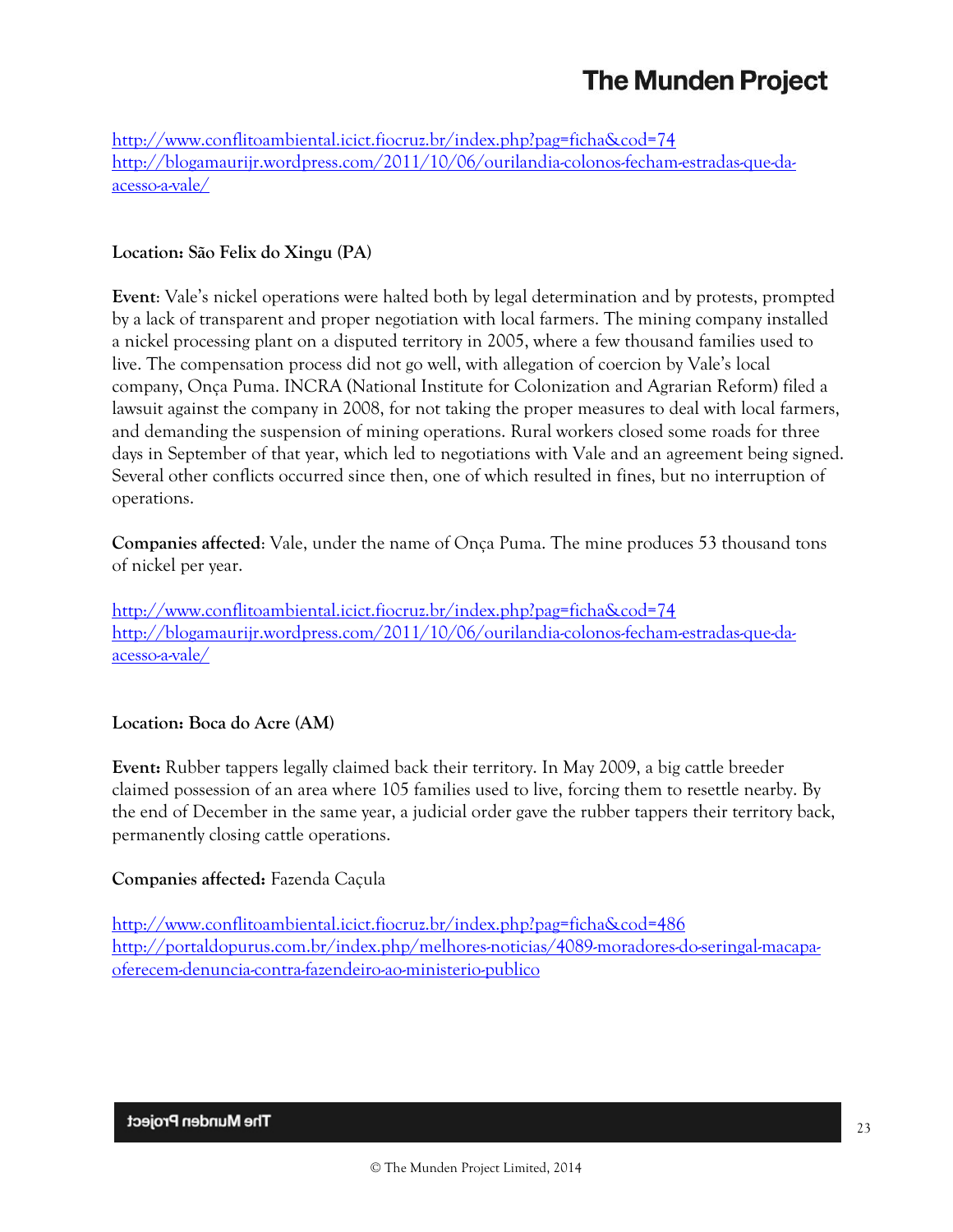### **Location: Barreirinha (AM)**

**Event:** Q*uilombolas* received legal land recognition, forcing fishing companies and farmers to leave their territory. It took them 6 years of waiting for favorable decisions to be made, but by the end of 2013, the Public Ministry announced its final decisions.

**Companies affected:** professional fishing companies, ranchers and loggers (not specified)

<http://www.conflitoambiental.icict.fiocruz.br/index.php?pag=ficha&cod=474>

#### **Location: Lábrea (RO)**

**Event:** Indigenous communities question the construction of a hydroelectric power plant, getting strong public support. This led to an interruption of operations, until agreements were reached. Interruptions lasted for 3 months in 2010.

**Companies affected:** Energia Sustentável do Brasil

<http://www.conflitoambiental.icict.fiocruz.br/index.php?pag=ficha&cod=463> <http://ti.socioambiental.org/pt-br/#!/noticia/83674>

**Location**: Codajás, Coari, Iranduba, Anori, Caapiranga, Anamã, Manaus (AM)

**Event**: Communities living near rivers (*ribeirinhos)* in Amazonas and an indigenous tribe denounced the construction of a gas pipeline that would hard their territories. The region contains 24% of all natural gas reserves in the country. In 2002, several public audiences were conducted, but no agreement was reached. They contested that measures described on the Environmental Impact Assessment (EIA) were not enough to mitigate the problems caused. In 2004, they reached a beneficial agreement for all parts, and two years later the construction started. By the end of 2006, the Federal Justice determined the interruption of operations due to lack of proper environmental license. That decision was nullified in the following month.

#### **Companies affected:** Petrobrás

[http://noticias.terra.com.br/brasil/noticias/0,,OI1216118-EI306,00-](http://noticias.terra.com.br/brasil/noticias/0,,OI1216118-EI306,00-Justica+suspende+obras+do+Gasoduto+CoariManaus.html) [Justica+suspende+obras+do+Gasoduto+CoariManaus.html](http://noticias.terra.com.br/brasil/noticias/0,,OI1216118-EI306,00-Justica+suspende+obras+do+Gasoduto+CoariManaus.html) <http://pib.socioambiental.org/en/noticias?id=11000> <http://www.conflitoambiental.icict.fiocruz.br/index.php?pag=ficha&cod=9>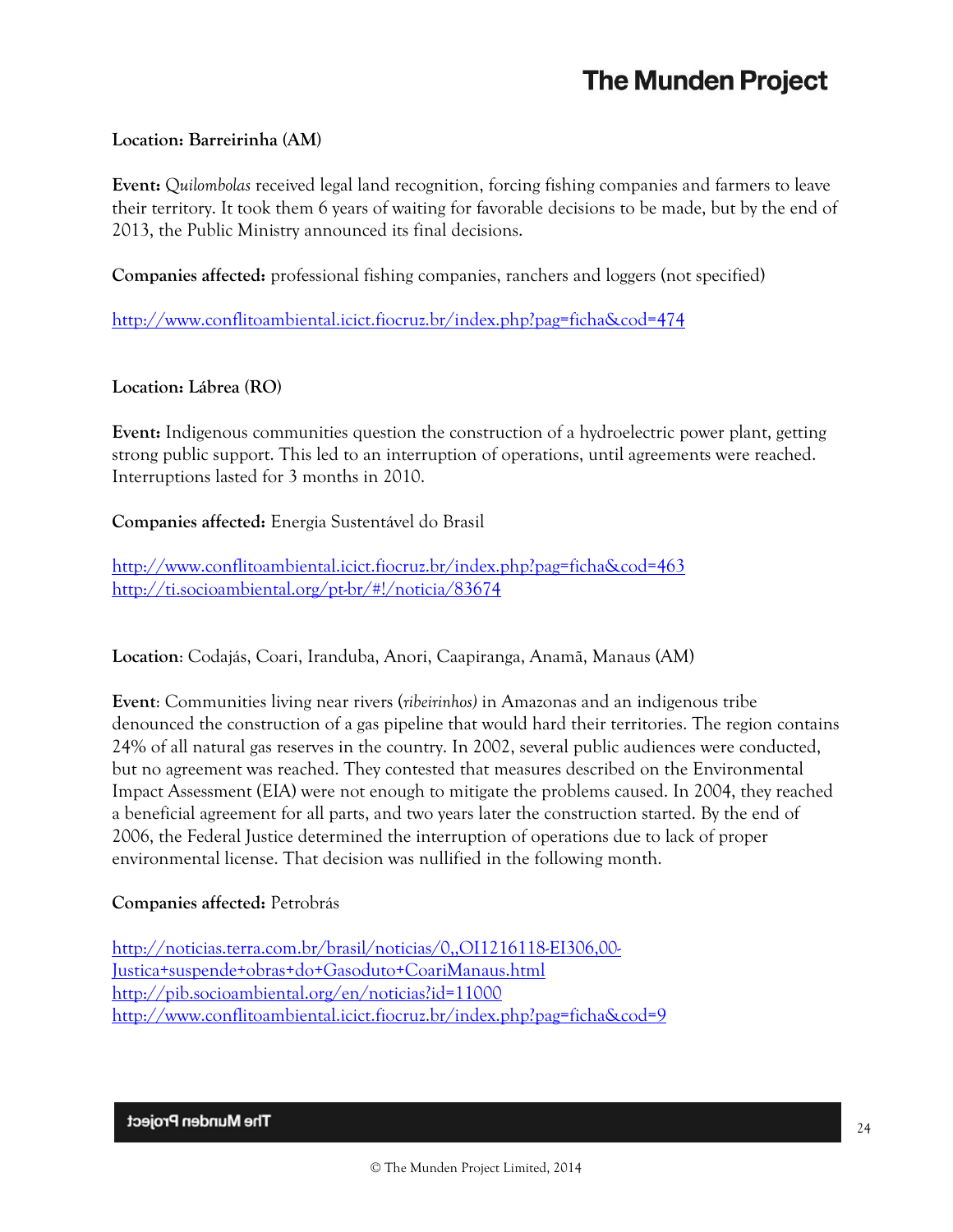## **Location: Serra do Navio (AP)**

**Event:** Most of the municipality was affected by the closure of a manganese mine. The company in charge of it did not take proper care of residuals, which contaminated the soil in a large area with arsenic. In 2001, the company received a R\$ 52 million fine for environmental damages. The state government seized ICOMI's assets to guarantee the payment. Only in 2013 was a final agreement reached, with the company cleaning the sites and obtaining the permission for its return to manganese exploration at a nearby site.

## **Companies affected:** ICOMI and Bethlehem Steel Company

<http://www1.folha.uol.com.br/folha/treinamento/novoemfolha45/ult10096u429418.shtml> <http://www.periodicos.ufpa.br/index.php/ncn/article/viewFile/85/134> <http://www.conflitoambiental.icict.fiocruz.br/index.php?pag=ficha&cod=7>

## **Location: Criciúma, Treviso (SC)**

**Event:** Environmental and social groups protested against the expansion of a coal mine. They denounced the severe impacts in the coastal area close to the mine, and won partial judicial battles by suspending operations on four different occasions. The Ministry of the Environment have already spent some money cleaning the area, and expect to force the company to pay for it.

## **Companies affected:** Termoelektrarna Sostanj

[http://noticias.ambientebrasil.com.br/clipping/2008/11/11/41868-mma-investe-r-13-milhao-na](http://noticias.ambientebrasil.com.br/clipping/2008/11/11/41868-mma-investe-r-13-milhao-na-bacia-carbonifera-de-santa-catarina.html)[bacia-carbonifera-de-santa-catarina.html](http://noticias.ambientebrasil.com.br/clipping/2008/11/11/41868-mma-investe-r-13-milhao-na-bacia-carbonifera-de-santa-catarina.html) [http://www.adjorisc.com.br/economia/china-podera-investir-na-produc-o-de-carv-o-mineral-de-sc-](http://www.adjorisc.com.br/economia/china-podera-investir-na-produc-o-de-carv-o-mineral-de-sc-1.1054186#.Ugaaj5Jwrjl)[1.1054186#.Ugaaj5Jwrjl.](http://www.adjorisc.com.br/economia/china-podera-investir-na-produc-o-de-carv-o-mineral-de-sc-1.1054186#.Ugaaj5Jwrjl) <http://ejatlas.org/conflict/coal-mining-pollution-santa-catarina-brazil>

## **Location: Anitapolis (SC)**

**Event:** A phosphate and sulfuric acid extraction project was successfully interrupted by farmers, environmental organizations and local businesses. They claimed local ecotourism would be impaired by the mine. IFC, the original mining company, was bought by Vale in 2010, which announced it would suspend the project until new studies were conducted.

**Companies affected:** IFC and Vale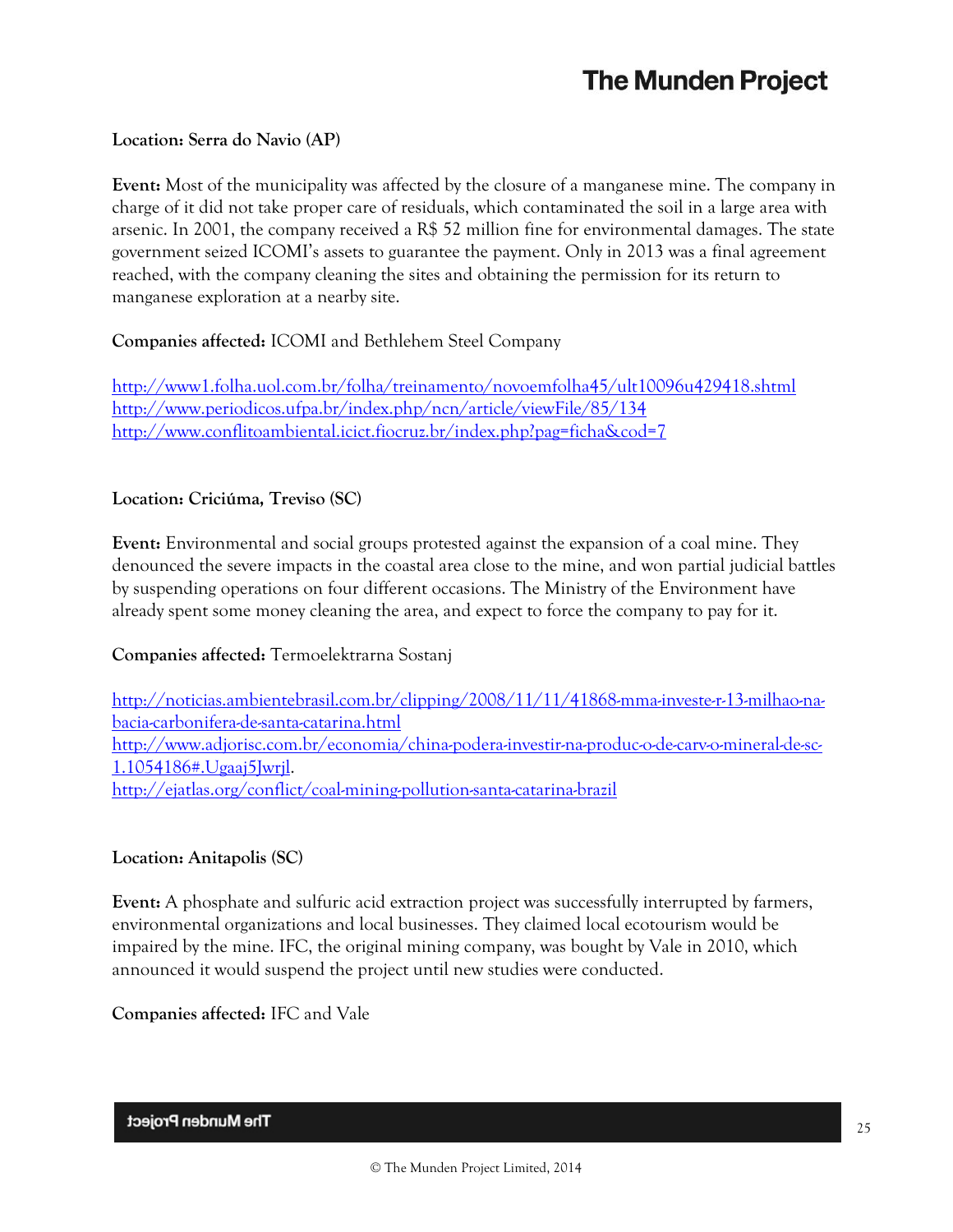[https://docs.google.com/file/d/174C\\_XNehwqkCh09kgAC4IpfBy2h\\_Jmx8WEjmK327\\_L9gNgc](https://docs.google.com/file/d/174C_XNehwqkCh09kgAC4IpfBy2h_Jmx8WEjmK327_L9gNgcGMYk7sY4iZLuu/edit?hl=pt_BR) [GMYk7sY4iZLuu/edit?hl=pt\\_BR](https://docs.google.com/file/d/174C_XNehwqkCh09kgAC4IpfBy2h_Jmx8WEjmK327_L9gNgcGMYk7sY4iZLuu/edit?hl=pt_BR) <http://www.blogpenadigital.com/2010/08/movimentos-sociais-realizam-manifesto.html> <http://www.estadao.com.br/noticias/geral,mina-vira-alvo-de-protestos-em-sc,438002>

## **Location: Corumba and Ladario (MS)**

**Event:** Indigenous communities living in the wetlands (the Pantanal) protested against the expansion of an iron ore mine that could harm their territory. Several fines were applied to companies involved in deforestation for charcoal exploration. The companies involved had all the licenses for operation, but were forced to decrease their production to meet with local demands, due to many allegations of illegal activities. MMX interrupted their operations for 6 months in 2013, but the other companies remain active.

**Companies affected:** Corumba Mineração Ltda (COMIN), MMX, Rio Tinto, Vale

[http://www.lima.coppe.ufrj.br/files/aaepantanal/Relatorio\\_Executivo.pdf](http://www.lima.coppe.ufrj.br/files/aaepantanal/Relatorio_Executivo.pdf) [http://exame.abril.com.br/negocios/noticias/mmx-suspende-producao-de-minerio-de-ferro-em](http://exame.abril.com.br/negocios/noticias/mmx-suspende-producao-de-minerio-de-ferro-em-corumba-2)[corumba-2](http://exame.abril.com.br/negocios/noticias/mmx-suspende-producao-de-minerio-de-ferro-em-corumba-2) [http://www.justicaambiental.org.br/noar/anexos/acervo/17\\_071129\\_ibama\\_fecha\\_carvoaria\\_terr](http://www.justicaambiental.org.br/noar/anexos/acervo/17_071129_ibama_fecha_carvoaria_terra_indigena_pantanal.pdf) [a\\_indigena\\_pantanal.pdf](http://www.justicaambiental.org.br/noar/anexos/acervo/17_071129_ibama_fecha_carvoaria_terra_indigena_pantanal.pdf)

## **Location: Paulinia (SP)**

**Event:** Residents surrounding a pesticide plant owned by Shell (and then by BASF) suffered from soil and groundwater contamination. Connection between the contamination and several cancer cases was established. Substantial compensation was granted to many former workers and their families, totaling US\$ 316 million. No judicial decision has yet been reached to force the company to limit its operation or to clean the soil and groundwater.

## **Companies affected**: Shell and BASF

<http://business-humanrights.org/en/shellbasf-lawsuit-re-brazil#c18656> [http://www.bloomberg.com/news/2012-03-01/basf-shell-in-talks-to-settle-653-million-brazil](http://www.bloomberg.com/news/2012-03-01/basf-shell-in-talks-to-settle-653-million-brazil-contamination-penalty.html)[contamination-penalty.html](http://www.bloomberg.com/news/2012-03-01/basf-shell-in-talks-to-settle-653-million-brazil-contamination-penalty.html) [http://www.portaldepaulinia.com.br/home/noticias-de-paulinia/cidade/14725-shell-e-basf-terao](http://www.portaldepaulinia.com.br/home/noticias-de-paulinia/cidade/14725-shell-e-basf-terao-que-fazer-pagamento-antecipado-referente-ao-tratamento-medico.html)[que-fazer-pagamento-antecipado-referente-ao-tratamento-medico.html](http://www.portaldepaulinia.com.br/home/noticias-de-paulinia/cidade/14725-shell-e-basf-terao-que-fazer-pagamento-antecipado-referente-ao-tratamento-medico.html)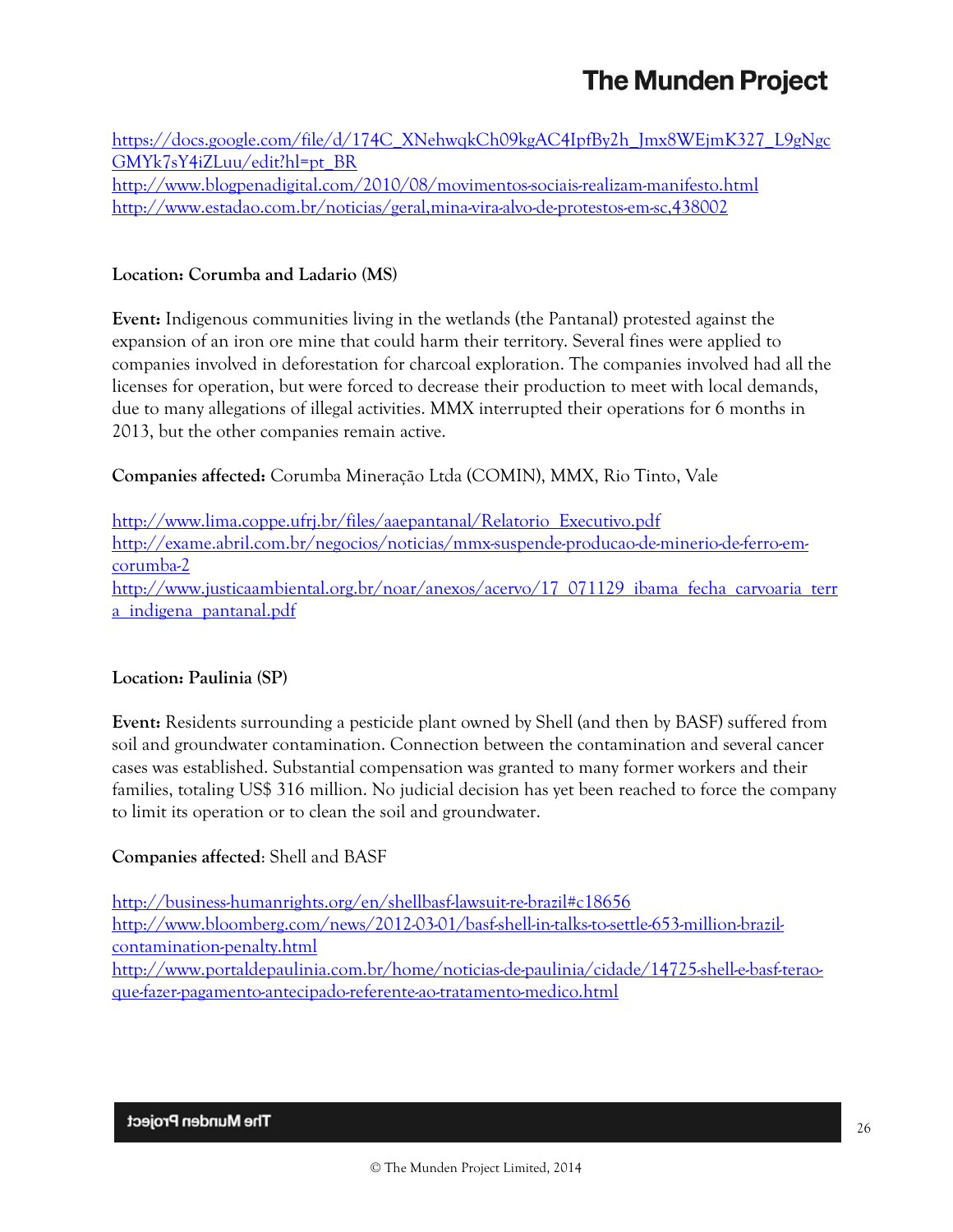## **Location: Caeté, Santa Bárbara, Raposos and Rio Acima (MG)**

**Event:** A proposed iron mine expected to receive an area belonging to a national park. This was rejected by local populations, which contested the truthfulness of plans to bring jobs and benefits to their region. The case received strong political support and the project was suspended.

## **Companies affected:** Vale

[http://api.ning.com/files/VZ8NRafuL7YDB6vQvZVVrx3v7niQ8EGmqWZ2VtWhpFpRH8vXto](http://api.ning.com/files/VZ8NRafuL7YDB6vQvZVVrx3v7niQ8EGmqWZ2VtWhpFpRH8vXtomCdTiepnNbEnUyNzWw00kwMPLFsEmIgwm55NXHnyyNRNl7/Gandarela.pdf) [mCdTiepnNbEnUyNzWw00kwMPLFsEmIgwm55NXHnyyNRNl7/Gandarela.pdf](http://api.ning.com/files/VZ8NRafuL7YDB6vQvZVVrx3v7niQ8EGmqWZ2VtWhpFpRH8vXtomCdTiepnNbEnUyNzWw00kwMPLFsEmIgwm55NXHnyyNRNl7/Gandarela.pdf) [http://forestrivers.wordpress.com/2012/11/20/actions-create-the-parque-nacional-da-serra-do](http://forestrivers.wordpress.com/2012/11/20/actions-create-the-parque-nacional-da-serra-do-gandarela/)[gandarela/](http://forestrivers.wordpress.com/2012/11/20/actions-create-the-parque-nacional-da-serra-do-gandarela/)

## **Location: Araripina (PE)**

**Event:** Suzano, a large pulp and paper company, expanded its transgenic eucalyptus tree to Araripina, which is mostly composed of Caatinga (an ecoregion composed of desert shrubland and thorn forests). Local counterparts had to be reallocated, since the large monoculture affected their local production. The expansion of the project was interrupted and state authorities allocated monetary resources to repair some of the damages caused.

## **Companies affected:** Suzano

<http://www.codevasf.gov.br/noticias/2006/desenvolvimento-florestal-para-araripe/> [http://racismoambiental.net.br/2013/06/suzano-vai-investir-em-plantacao-de-eucalipto-para](http://racismoambiental.net.br/2013/06/suzano-vai-investir-em-plantacao-de-eucalipto-para-geracao-de-energia-em-pernambuco-mais-uma-ameaca-para-agricultores-e-biodiversidade/#more-105482)[geracao-de-energia-em-pernambuco-mais-uma-ameaca-para-agricultores-e-biodiversidade/#more-](http://racismoambiental.net.br/2013/06/suzano-vai-investir-em-plantacao-de-eucalipto-para-geracao-de-energia-em-pernambuco-mais-uma-ameaca-para-agricultores-e-biodiversidade/#more-105482)[105482](http://racismoambiental.net.br/2013/06/suzano-vai-investir-em-plantacao-de-eucalipto-para-geracao-de-energia-em-pernambuco-mais-uma-ameaca-para-agricultores-e-biodiversidade/#more-105482) [http://www.portaldoagronegocio.com.br/noticia/plantio-de-eucalipto-para-conservao-da-caatinga-](http://www.portaldoagronegocio.com.br/noticia/plantio-de-eucalipto-para-conservao-da-caatinga-25281)[25281](http://www.portaldoagronegocio.com.br/noticia/plantio-de-eucalipto-para-conservao-da-caatinga-25281)

## **Location: Juazeiro, Orocá, Petrolina, Santa Maria da Boa Vista (PE)**

**Event:** Local communities protested against the construction of several dams in the São Francisco River, which would severely disrupt their way of life and force many of them to resettle somewhere else. Several protests took place, including an attempt to occupy the responsible electric company's office. Relevant authorities have already delayed the project for at least two years, demanding more elaborate terms in the EIA.

## **Companies affected:** Companhia Hidro Elétrica do São Francisco (CHESF)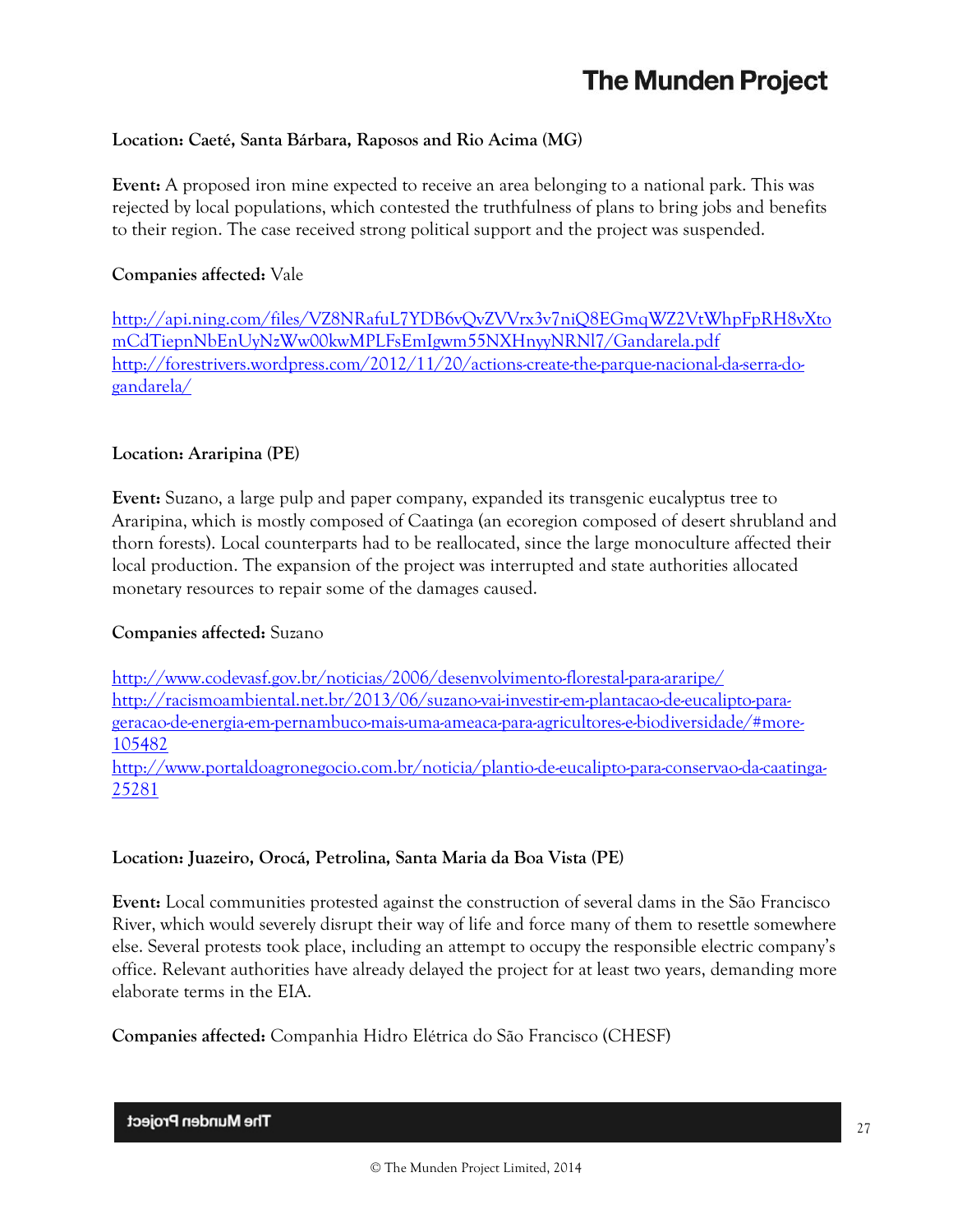<http://www.mabnacional.org.br/noticia/comunidades-dizem-n-ao-projeto-da-barragem-riacho-seco> <http://pedesenvolvimento.com/2010/03/29/pernambuco-recebe-usina-hidreletrica/> <http://www.conflitoambiental.icict.fiocruz.br/index.php?pag=ficha&cod=312>

## **Location: Juruti (Pará)**

**Event:** Bauxite mining in Juruti has led to environmental degradation, particularly of water quality, in the region. This has spurred social movements against the mining company Omnia, which also owns a railway. In 2007, public hearings were held requesting license suspensions to prevent further mining. In 2009, 1500 people blocked the railway, highway, and port and occupied the company's operational base entrance in protest. However, the company was granted an operating license so the issue persists.

## **Companies affected:** Omnia Minérios Ltda (Alcoa Alumínio S/A)

<http://ejatlas.org/conflict/bauxite-mining-in-juruti-para-brazil> <http://geopuc.geo.puc-rio.br/cgi/cgilua.exe/sys/start.htm?infoid=23&sid=13>

## **Location: Itaituba, Trairão, Jacareacanga, Santarém and Aveiro (PA)**

**Event:** The Munduruku tribe protested against the construction of five hydroelectric power plants, successfully interrupting operations.

<http://www.conflitoambiental.icict.fiocruz.br/index.php?pag=ficha&cod=432> [http://www.ihu.unisinos.br/noticias/noticias-anteriores/30062-nasce-em-itaituba-a-](http://www.ihu.unisinos.br/noticias/noticias-anteriores/30062-nasce-em-itaituba-a-%60%60alianca-tapajos-vivo%60%60) [%60%60alianca-tapajos-vivo%60%60](http://www.ihu.unisinos.br/noticias/noticias-anteriores/30062-nasce-em-itaituba-a-%60%60alianca-tapajos-vivo%60%60) [http://www.ihu.unisinos.br/noticias/noticias-anteriores/22028-povos-da-bacia-do-tapajos-rejeitam](http://www.ihu.unisinos.br/noticias/noticias-anteriores/22028-povos-da-bacia-do-tapajos-rejeitam-complexo-hidreletrico-nos-rios-da-regiao---)[complexo-hidreletrico-nos-rios-da-regiao---](http://www.ihu.unisinos.br/noticias/noticias-anteriores/22028-povos-da-bacia-do-tapajos-rejeitam-complexo-hidreletrico-nos-rios-da-regiao---)

## **Location**: **Oriximiná (Pará)**

**Event:** MRN is the main mining company in the municipality of Oriximiná, where it holds at least 10 mining grants covering more than 100 thousand hectares (primarily for bauxite). In several cases, public prosecutors have successfully brought suits against the company, such as suspending authorization for deforestation in the Floresta Nacional Saraca-Taquera. The company has also been fined R\$ 325,000 for labor law violations.

**Companies affected:** Mineração Rio do Norte (MRN), BHP Billiton, Rio Tinto Alcan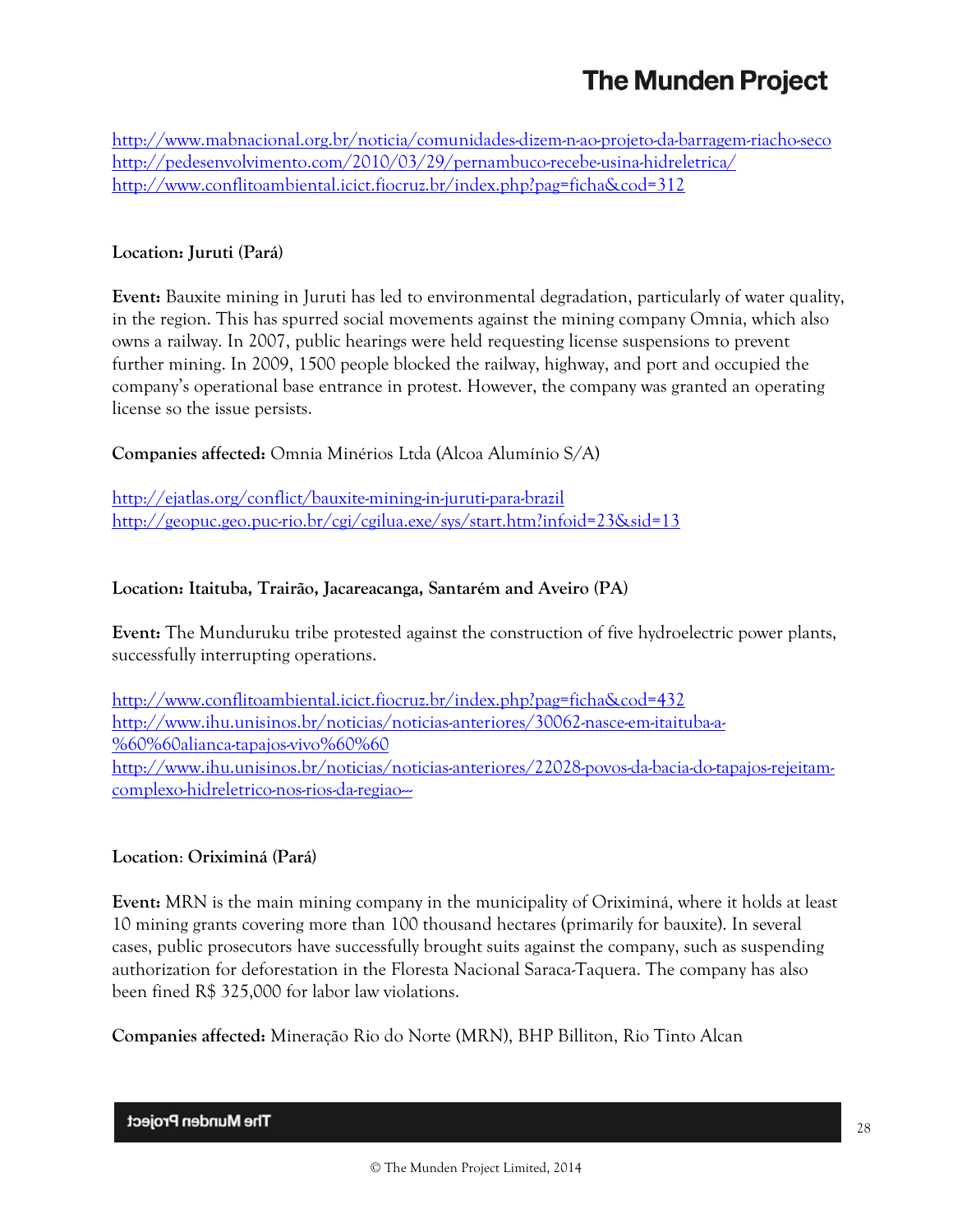<http://ejatlas.org/conflict/bauxite-mining-and-deforestation-in-oriximina-para-brazil>

## **Location: Gleba Nova Olinda, Pará**

**Event:** In 2009, 40 traditional communities blocked logging traffic in the Arapiuns River for one month and took over two timber barges carrying 2,000 cubic meters of wood, which they later set on fire.

**Companies affected:** Cooperativa dos produtores do Oeste do Para, Rondobel Industria e Comercio de Madeira

<http://ejatlas.org/conflict/deforestion-and-land-confict-in-gleba-nova-olinda-para-brazil> <http://www.conflitoambiental.icict.fiocruz.br/index.php?pag=ficha&cod=349>

## **Location: Porto de Moz, Pará**

**Event:** Timber exploitation in Porto de Moz has led to violent land conflicts in recent years, with Madenorte group being the most important company in the area. In 2002, local communities proposed the creation of the Reserve Verde para Sempre, which comprises 1.3 million hectares, which would stop the Madernote group from using that land for timber. In 2004, the Lula government approved the Reserve.

**Companies affected:** Madenorte group (includes different companies such as Madenorte S/A Laminados Compensados, Norte Madeiras Importação, Exportação Ltda, and Marajo Island Business Ltda.)

<http://ejatlas.org/conflict/timber-exploitation-porto-de-moz-brazil> <http://www.cdca.it/spip.php?article1639&lang=it>

## **Location: Serra da Onça in Ourilandia do Norte, Pará**

**Event:** Nickel mining in Serra da Onca by Vale is operating under a license granted by the Departamento Nacional de Produção Mineral. Vale was required to compensate for the appropriation of an area belonging to rural settlements, but the inhabitants have denounced the company for coercing them to accept what little was offered. As a response to impacts from the mines and the lack of fair compensation, they have closed the access road to the mine on several occasions. Because the mine causes watershed impacts for the Kayapo and Xikirn Indians, in 2012 the Ministério Público Federal also filed a public civil action to suspend the mine's activities.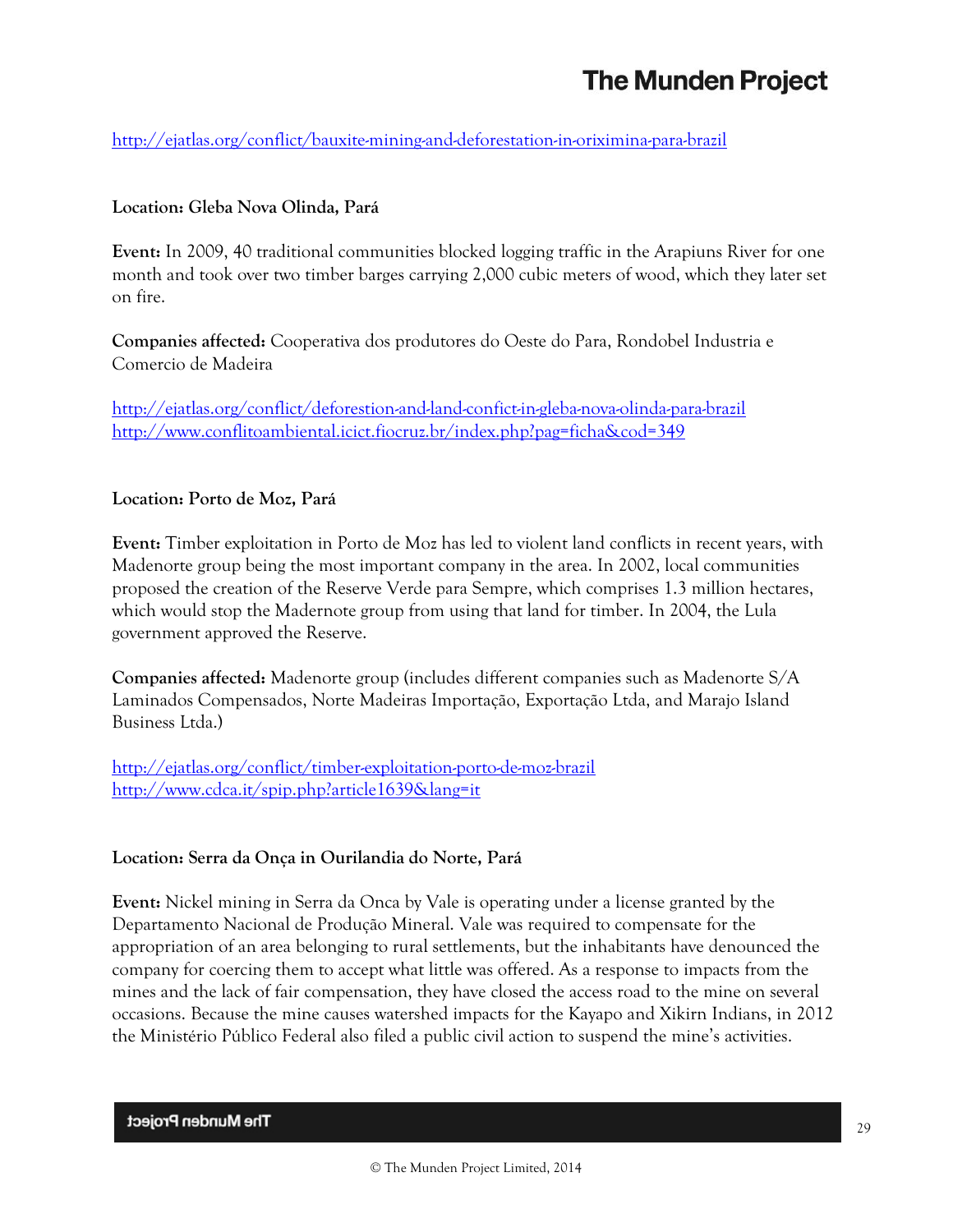**Companies affected:** Canico do Brasil Mineração Ltda, by its subsidiary Mineradora Onça Puma (MOP). In August 2008, the Companhia Vale do Rio Doce (CVRD/Vale) acquired the MOP.

<http://ejatlas.org/conflict/onca-puma-nickel-mining-project-in-ourilandia-do-norte-para-brazil> <http://www.conflitoambiental.icict.fiocruz.br/index.php?pag=ficha&cod=74>

## **Location: Moju, Pará**

**Event:** CADAM explores for kaolin (china clay) and transports it via pipeline in the municipality of Moju, where 674 *quilombola* families have had their crops affected by the operations. As a result, in 2006 they blocked 3 access roads to the mining site to protest the fact that the company had not complied with mandates from the municipality. This included building a community house for agricultural education, a health post, and the restoration of 33 miles of road in *quilombo* lands. Similarly, power transmission line towers have been destroyed. The Ministerio Public Estadual has also approved the right of communities to carry out an environmental impact study and in 2008 Vale agreed to pay for the study and provide some compensation to affected families.

**Companies affected:** CADAM, a subsidiary of Vale (formerly Companhia Vale do Rio Doce). Sold to KaMin in 2012.

<http://ejatlas.org/conflict/kaolin-pipeline-on-quilombo-land-in-moju-para-brazil> [http://www.conflitoambiental.icict.fiocruz.br/index.php?pag=fichaandcod=79.](http://www.conflitoambiental.icict.fiocruz.br/index.php?pag=fichaandcod=79)

## **Location: Caucaia (CE)**

**Event:** Due to a lack of official demarcations of traditional lands, the Tapeba Indians are impacted by many economic activities in their territory. On behalf of the Tapeba people, the Ministerio Publico Federal obtained a court ruling which suspended clay exploitation in their indigenous lands.

[http://ejatlas.org/conflict/tapeba-indians-threatened-by-companies-and-public-policies-in-caucaia](http://ejatlas.org/conflict/tapeba-indians-threatened-by-companies-and-public-policies-in-caucaia-ceara-brazil)[ceara-brazil](http://ejatlas.org/conflict/tapeba-indians-threatened-by-companies-and-public-policies-in-caucaia-ceara-brazil) <http://www.conflitoambiental.icict.fiocruz.br/index.php?pag=ficha&cod=42>

## **Location: Santa Rita (Paraíba)**

**Event:** In 2002, PRJC began shrimp farming in the community of Forte Velho's traditional territory. Tanks were placed in such a way as to close a passageway for community fishermen to the delta of the river Sanhaua. Also, the farming practices have caused salinization of water wells and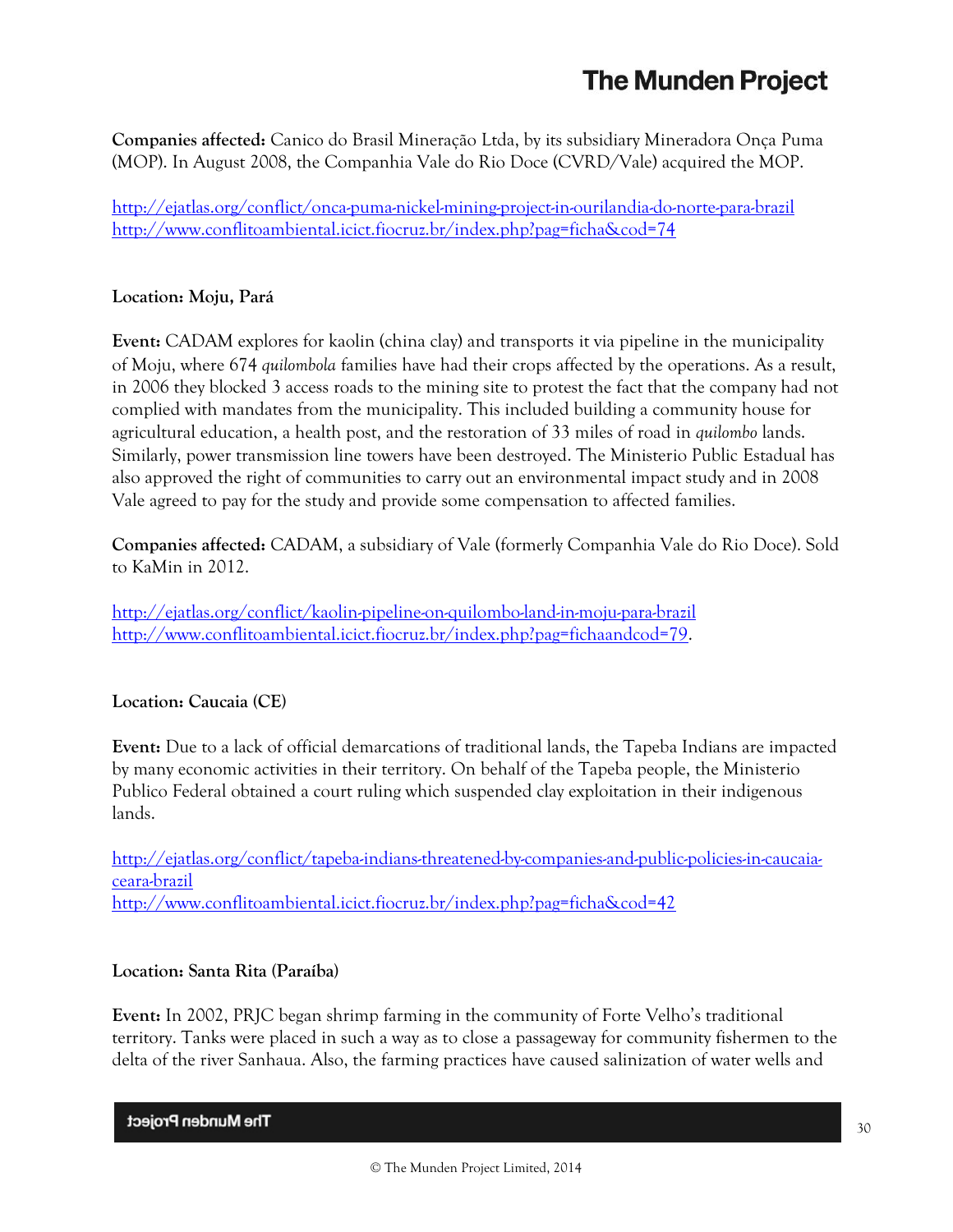in 2007 the company broke a dike which contaminated mangroves and impacted local flora and fauna. Because of this event, IBAMA suspended the company's activities, the Ministério Público Federal has filed several lawsuits to demand community access, and the community currently awaits for the results from a lawsuit to suspend operations completely.

## **Companies affected:** PRJC

<http://ejatlas.org/conflict/shrimp-farms-v-fishermen-in-santa-rita-brazil> [http://www.conflitoambiental.icict.fiocruz.br/index.php?pag=ficha&cod=125.](http://www.conflitoambiental.icict.fiocruz.br/index.php?pag=ficha&cod=125) [http://www.ecodebate.com.br/2009/04/22/esgoto-e-criacao-de-camarao-destroem-manguezais-da](http://www.ecodebate.com.br/2009/04/22/esgoto-e-criacao-de-camarao-destroem-manguezais-da-paraiba/)[paraiba/](http://www.ecodebate.com.br/2009/04/22/esgoto-e-criacao-de-camarao-destroem-manguezais-da-paraiba/)

## **Location: Sapeacu (Bahia)**

**Event:** Three heavy oil fired power plants were approved in the town of Sapeacu for the company Multiner. In response, the local population mobilized to prevent licensing, held protests, and lobbied state prosecutors. As a result, the Conselho Estadual de Meio Ambiente repealed the environmental licenses for the project and the company suspended the projects.

#### **Companies affected:** Multiner

<http://ejatlas.org/conflict/thermal-power-plants-in-sapeacu-brazil> [http://www.gana.org.br/site/?p=113.](http://www.gana.org.br/site/?p=113)

## **Location: Coronel Murta (Minas Gerais)**

**Event:** Rural communities organized against plans for a hydroelectric plant (Murta dam) on the Jequitinhonha River, because inundation from the dam would impact 900 families and 22 communities on their traditional lands. Following 14 years of public hearings, environmental impact studies, and updates to the dam's plans, the rural communities were successful with the suspension of the power plant project in 2012.

**Companies affected:** The consortium under the name Murta Energética S.A. (formerly a consortium named CMPB-Energético formed by Eptisa, Logos, and Technical Industrial Company S.A.(EIT))

<http://ejatlas.org/conflict/murta-dam-mg-brazil> <http://www.conflitoambiental.icict.fiocruz.br/index.php?pag=ficha&cod=220>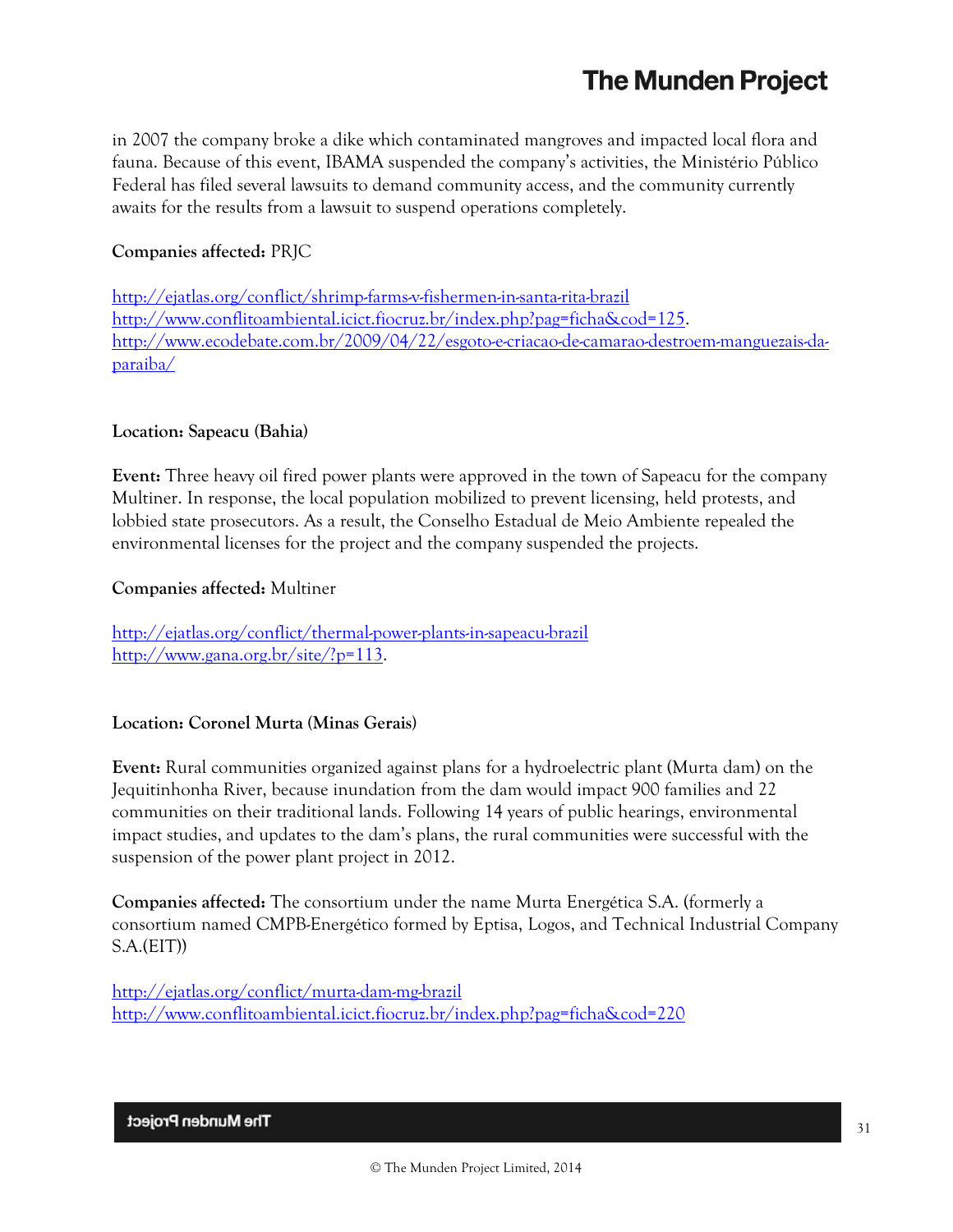### **Location: Caravelas e Nova Viosa (Bahia)**

**Event:** In 2004, Coopex requested a license for a 1500 hectare shrimp farm in Caravelas which overlay the same area being proposed by local communities for the Cassurub Extractivist Reserve (Resex). This Reserve was intended to guarantee local livelihoods based on small-scale fishing and shellfish collecting. The local communities and environmental organizations mobilized pressure against the Coopex proposal and in 2009 the government created the Resex Cassurub, thereby cancelling Coopex's plan.

**Companies affected:** Coopex, subsidiary of the group Lusomar (associated with 26 Brazilian investors)

<http://ejatlas.org/conflict/cassuruba-reserve-in-caravelas-bahia-brazil> [http://noticias.ambientebrasil.com.br/noticia/?id=32502.](http://noticias.ambientebrasil.com.br/noticia/?id=32502)

#### **Location: Vitória (ES)**

**Event:** Aracruz Celulose S.A. seized 11,000 hectares of indigenous territory to produce bleached eucalyptus pulp, displacing 8,500 families. Although the company is still in operation, the territory has been recognized as indigenous and some of the seized lands have been returned.

**Companies affected:** Aracruz Celulose S.A.

<http://ejatlas.org/conflict/eucalyptus-plantations-aracruz-celulose-brazil>

## **Location: Estreito, Darcinópolis, Carolina and Babaçulândia (MA)**

**Event:** Local indigenous tribes protested against the construction of a hydroelectric power plant, which would alter the flow of the Tocantins River, thus leading to different fishing cycles, impacting on the tribes' main source of income. The first hearings occurred in 2002, but conflicts only started in 2006 when it was clear the damage the dams could cause. In 2007, a regional judge interrupted operations, which resumed three months later. In 2008, about 400 people occupied an access road to the construction site. Agreements are still being discussed.

**Companies affected:** Suez Energy South America, Vale, Alcoa, and Camargo Correa Energia

<http://www.conflitoambiental.icict.fiocruz.br/index.php?pag=ficha&cod=51> [http://www.ecodebate.com.br/2008/04/10/hidreletrica-de-estreito-a-mesa-com-os-atingidos-e-com](http://www.ecodebate.com.br/2008/04/10/hidreletrica-de-estreito-a-mesa-com-os-atingidos-e-com-os-indigenas/)[os-indigenas/](http://www.ecodebate.com.br/2008/04/10/hidreletrica-de-estreito-a-mesa-com-os-atingidos-e-com-os-indigenas/) <http://reporterbrasil.org.br/2008/08/indigenas-temem-impactos-e-demonstram-desconfianca/>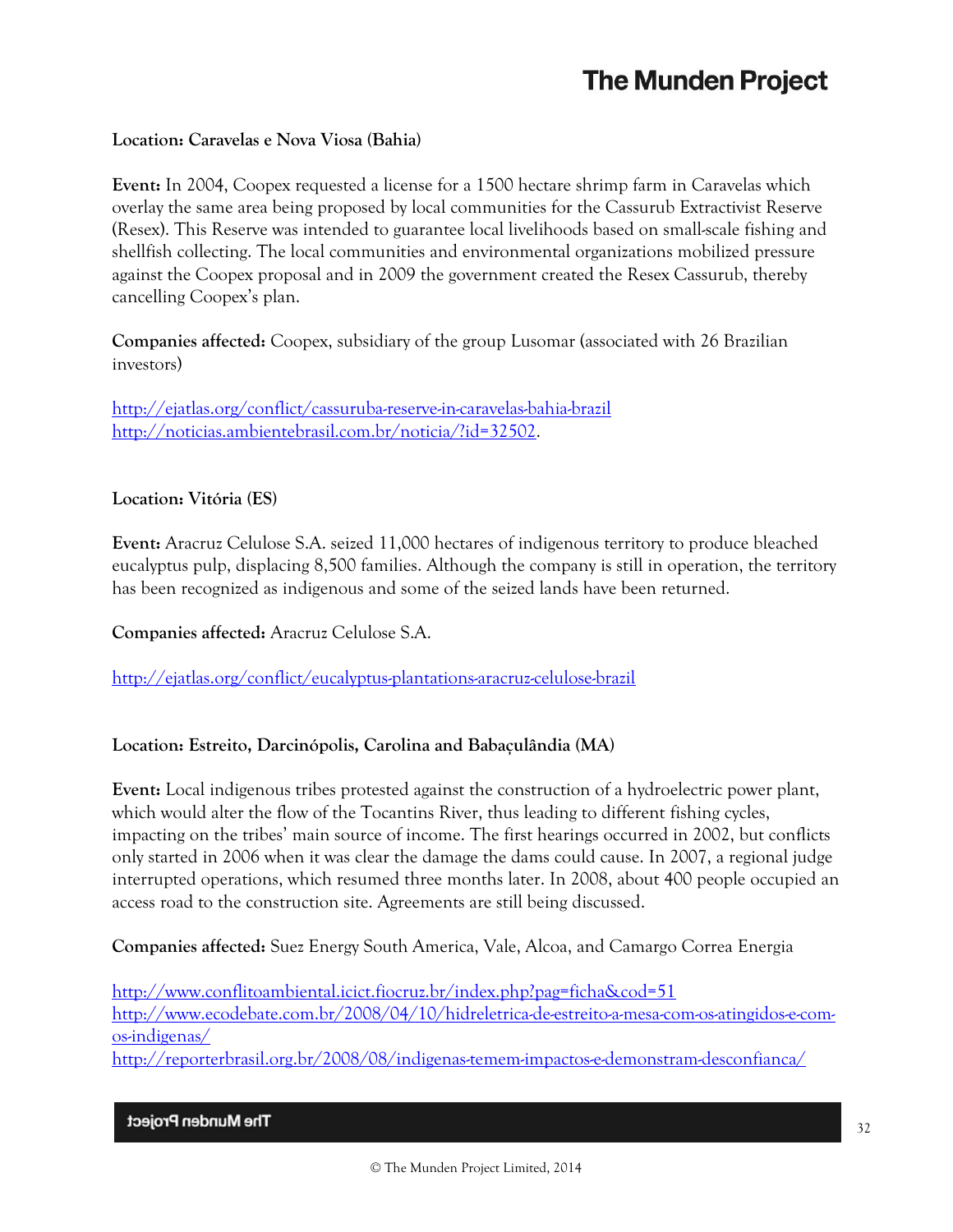## **Location: Alto Alegre do Maranhão (MA)**

**Event:** The rural community Campo da Bandeira was expelled from its territory by the expansion of a cattle farm. The community occupied that territory for about 40 years, but did not have legal ownership. The land was being disputed, but no final decision was reached. The community was forced to leave, but return to occupy and disrupt farming operations in four different occasions. Threats by hired men made the rural community give up on new invasions. Authorities involved wait for judicial decision.

#### **Companies affected:** Grupo Fazenda Cachucha Agropastoril

<http://www.conflitoambiental.icict.fiocruz.br/index.php?pag=ficha&cod=476> <http://blog-do-pedrosa.blogspot.com.br/2013/09/campo-do-bandeira-resiste.html>

#### **Location: Urbano Santos, Anapurus and Belágua (MA)**

**Event:** Local residents denounced Suzano Papel e Celulose and a local businessperson Eduardo Loeff of deforesting large areas and affecting their livelihoods. Urbano Santos was listed as having one of the highest deforestation rates in the country, which attracted attention by environmental groups. Several protests took place, but the productive battles actually happened in court. After 3 years of lawsuits, locals finally won a case forcing Suzano to halt some of its operations. In 2012, 1,635 hectares of Loeff's unproductive farm was conceded to local communities. The businessman tried to revert the court decision twice, but unsuccessfully.

#### **Companies affected:** Suzano

<http://www.conflitoambiental.icict.fiocruz.br/index.php?pag=ficha&cod=439> [http://racismoambiental.net.br/2012/06/maranhao-tem-o-maior-registro-de-conflitos-por-terra-em](http://racismoambiental.net.br/2012/06/maranhao-tem-o-maior-registro-de-conflitos-por-terra-em-todo-o-pais/2/)[todo-o-pais/2/](http://racismoambiental.net.br/2012/06/maranhao-tem-o-maior-registro-de-conflitos-por-terra-em-todo-o-pais/2/) [http://racismoambiental.net.br/2010/11/denuncia-ong-apresenta-relatorio-de-crimes-ambientais](http://racismoambiental.net.br/2010/11/denuncia-ong-apresenta-relatorio-de-crimes-ambientais-da-suzano-em-urbano-santosma/)[da-suzano-em-urbano-santosma/](http://racismoambiental.net.br/2010/11/denuncia-ong-apresenta-relatorio-de-crimes-ambientais-da-suzano-em-urbano-santosma/)

#### **Location: Itapecuru Mirim (MA)**

**Event:** Q*uilombolas* protested against the construction of a railroad through their territory. In 2011, the Public Ministry favored the community on several occasions, delaying the construction of the railroad. In 2013, negotiations advanced some, with Vale giving in to many requests, but no formal decision regarding the railroad has yet been made.

#### **Companies affected:** Vale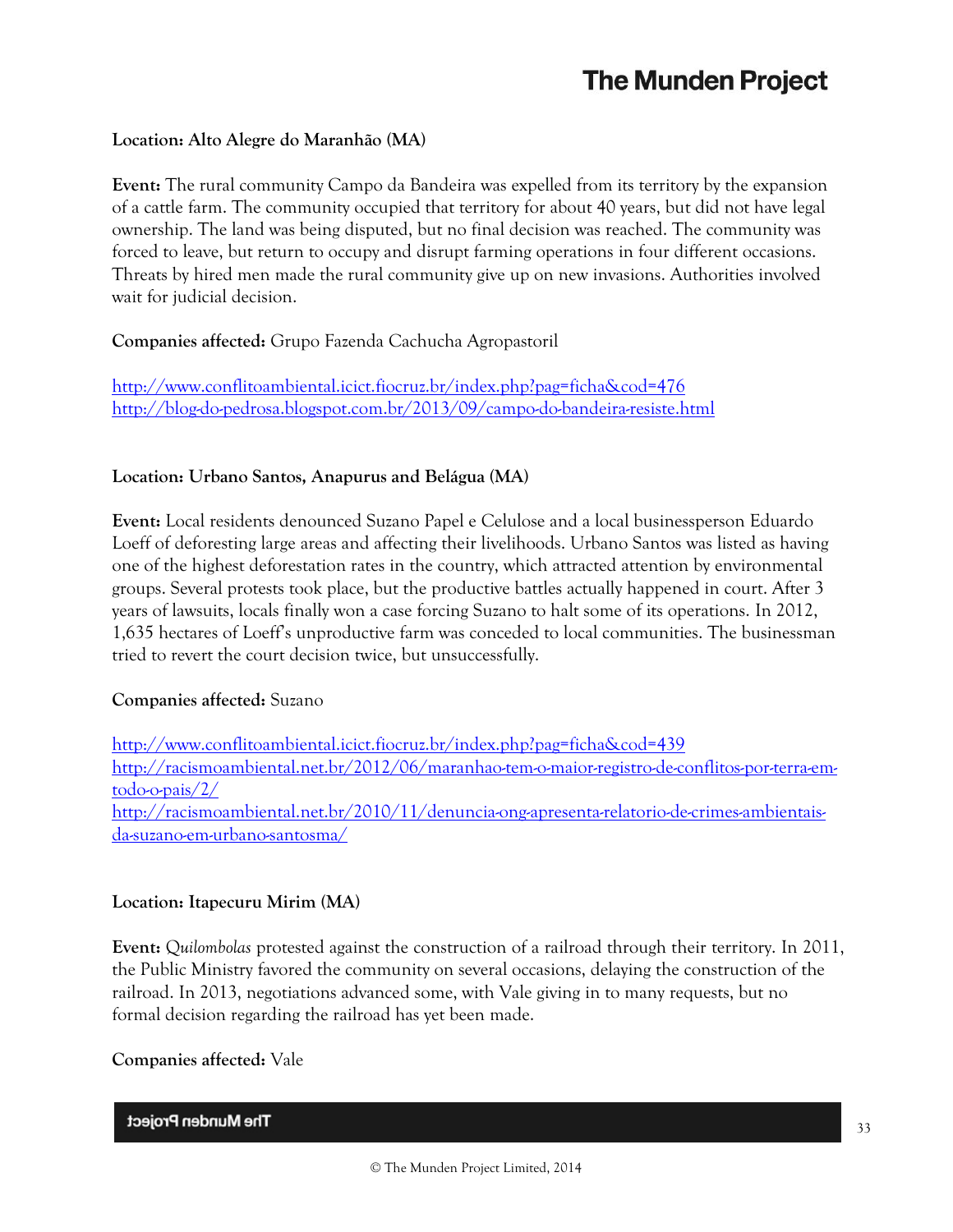[http://portogente.com.br/noticias-do-dia/duplicacao-de-carajas-tem-efeitos-em-cadeia-no-para-e](http://portogente.com.br/noticias-do-dia/duplicacao-de-carajas-tem-efeitos-em-cadeia-no-para-e-maranhao-48415)[maranhao-48415](http://portogente.com.br/noticias-do-dia/duplicacao-de-carajas-tem-efeitos-em-cadeia-no-para-e-maranhao-48415) [http://180graus.com/maranhao-180/seir-realiza-acompanhamento-da-comunidade-quilombola](http://180graus.com/maranhao-180/seir-realiza-acompanhamento-da-comunidade-quilombola-santa-rosa-dos-pretos-em-itapecurumirim)[santa-rosa-dos-pretos-em-itapecurumirim](http://180graus.com/maranhao-180/seir-realiza-acompanhamento-da-comunidade-quilombola-santa-rosa-dos-pretos-em-itapecurumirim) <http://www.conflitoambiental.icict.fiocruz.br/index.php?pag=ficha&cod=448>

## **Location: São Luís (MA)**

**Event:** Fishermen and *quilombolas*, out of fear of being resettled, denounced the creation of an industrial district. The communities wanted their territory to become an Extractive Reserve (Resex - similar to a national park), but the process takes several years. The creation of the protected area attracted significant political support, and was approved in 2011, six years after the original request. In 2013, a judicial order prohibited any resident of the Resex from being resettled, forcing the industrial complex to be redesigned.

**Companies affected:** Baosteel, Posco, Thyssen-Krupp

<http://www.prma.mpf.gov.br/noticia-4739> [http://www.joinpp.ufma.br/jornadas/joinppIII/html/Trabalhos/EixoTematicoI/Horacio\\_Antun](http://www.joinpp.ufma.br/jornadas/joinppIII/html/Trabalhos/EixoTematicoI/Horacio_Antunes_Rafael.pdf) [es\\_Rafael.pdf](http://www.joinpp.ufma.br/jornadas/joinppIII/html/Trabalhos/EixoTematicoI/Horacio_Antunes_Rafael.pdf)

## **Location: Aracruz (ES)**

**Event:** The construction of a large shipyard would invade an APP (Area of Permanent Protection), which was denounced by impacted indigenous communities and environmental organizations. Protesters raised allegations of corruption, as new municipal laws favoring the construction were quickly approved. In 2010, two years after the initial proposal, studies were interrupted due to improper negotiations with local counterparts and irregularities on the environmental licensing.

In 2012, contracts totaling more than US\$ 4 billion were signed for the construction of the shipyard, despite existing conflicts. The EBX Group proposed altering the location of the shipyard to the state of Rio de Janeiro, which cause a diplomatic problem, as the Singaporean government demanded explanations regarding the validity of existing contracts. Several agreements had to be made to convince locals to accept the project, including some infrastructure projects and the hiring of local workers.

**Companies affected:** Fibria Aracruz Celulose, Jurong Shipyard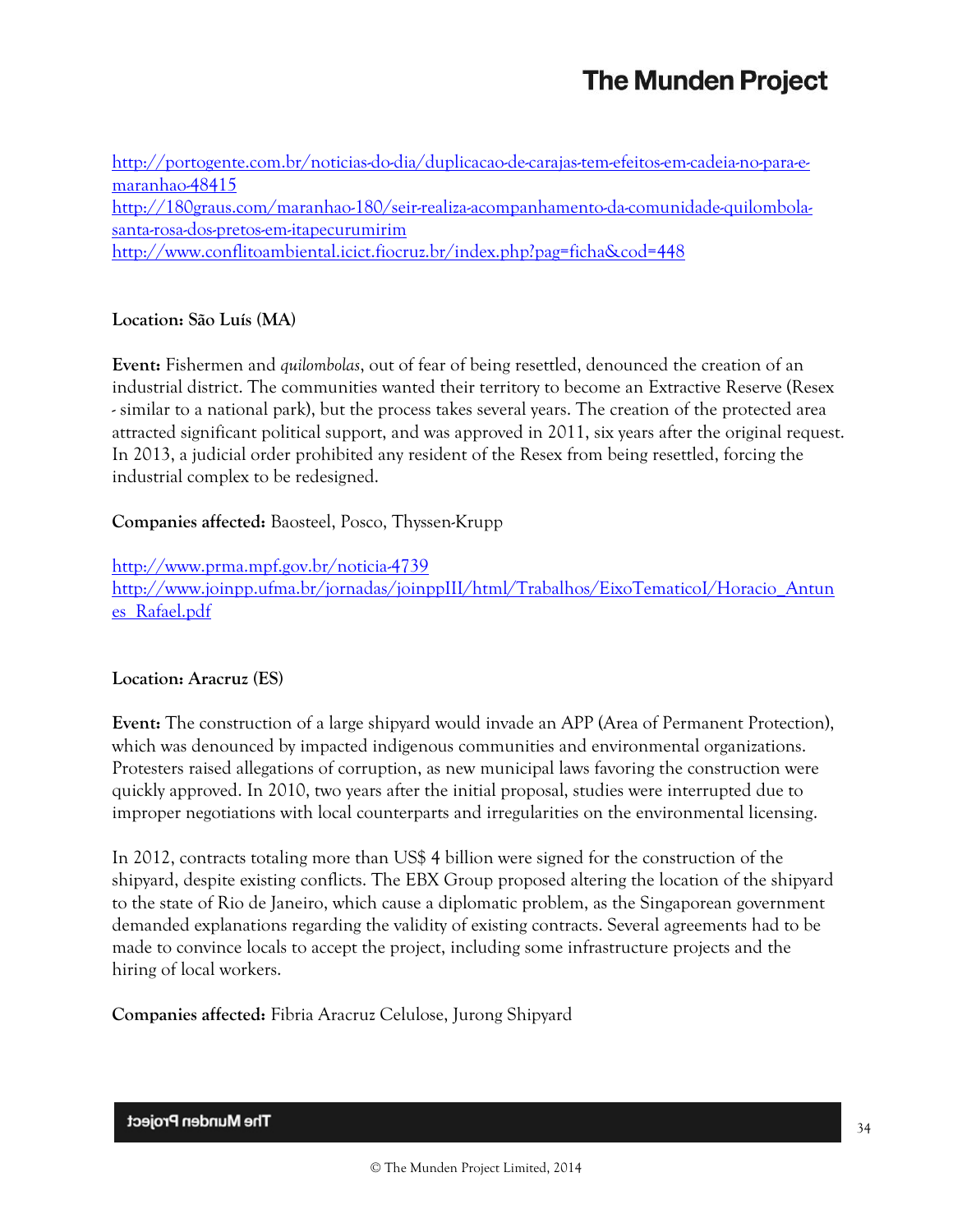[http://www12.senado.gov.br/noticias/materias/2013/03/21/embaixador-do-brasil-em-cingapura](http://www12.senado.gov.br/noticias/materias/2013/03/21/embaixador-do-brasil-em-cingapura-tera-de-explicar-caso-do-estaleiro-jurong)[tera-de-explicar-caso-do-estaleiro-jurong](http://www12.senado.gov.br/noticias/materias/2013/03/21/embaixador-do-brasil-em-cingapura-tera-de-explicar-caso-do-estaleiro-jurong) [http://seculodiario.com.br/17621/10/dragagem-da-jurong-prejudica-pesca-artesanal-em-barra-do](http://seculodiario.com.br/17621/10/dragagem-da-jurong-prejudica-pesca-artesanal-em-barra-do-riacho-1)[riacho-1](http://seculodiario.com.br/17621/10/dragagem-da-jurong-prejudica-pesca-artesanal-em-barra-do-riacho-1) <http://www.conflitoambiental.icict.fiocruz.br/index.php?pag=ficha&cod=418>

## **COLOMBIA**

## **Location: Tairara (Vaupes)**

**Event:** Indigenous communities claimed a gold mining concession was given without their prior consent. The company's activities were suspended in 2008 but resumed later in the same year.

## **Companies affected:** Consigo – Frontier

[http://www.indepaz.org.co/wp-content/uploads/2013/06/Taraira\\_El-ojo-del-hurac%C3%A1n](http://www.indepaz.org.co/wp-content/uploads/2013/06/Taraira_El-ojo-del-hurac%C3%A1n-minero_Diana-Mendoza_Junio-2013.pdf)minero Diana-Mendoza Junio-2013.pdf <http://ejatlas.org/conflict/taraira-vaupes-colombia>

### **Location: Various locations (Cauca and Putumayo)**

**Event:** Indigenous communities are not selling their land titles to Anglogold and B2Gold, as they are not receiving support from federal authorities to deal with their resettlement.

## **Companies affected:** Anglogold Ashanti and B2Gold

[http://www.procesocampesinolavega.org/2011/08/campesinos-e-indigenas-de-la-vega-cauca](http://www.procesocampesinolavega.org/2011/08/campesinos-e-indigenas-de-la-vega-cauca-encararon-a-mineros-ilegales/)[encararon-a-mineros-ilegales/](http://www.procesocampesinolavega.org/2011/08/campesinos-e-indigenas-de-la-vega-cauca-encararon-a-mineros-ilegales/) <http://lasillavacia.com/historia/las-minas-del-cauca-34959>

## **Location: El Quimbo (Huila)**

**Event:** Communities affected by the construction of a hydroelectric power plant blocked road access to the construction site and filed several lawsuits in order to halt the operation. The success of those court cases was limited, but did interrupt operations for nine months.

**Companies affected:** EMGESA, and its major shareholder ENDESA

<http://ejatlas.org/conflict/el-quimbo-hydroelectric-project-colombia>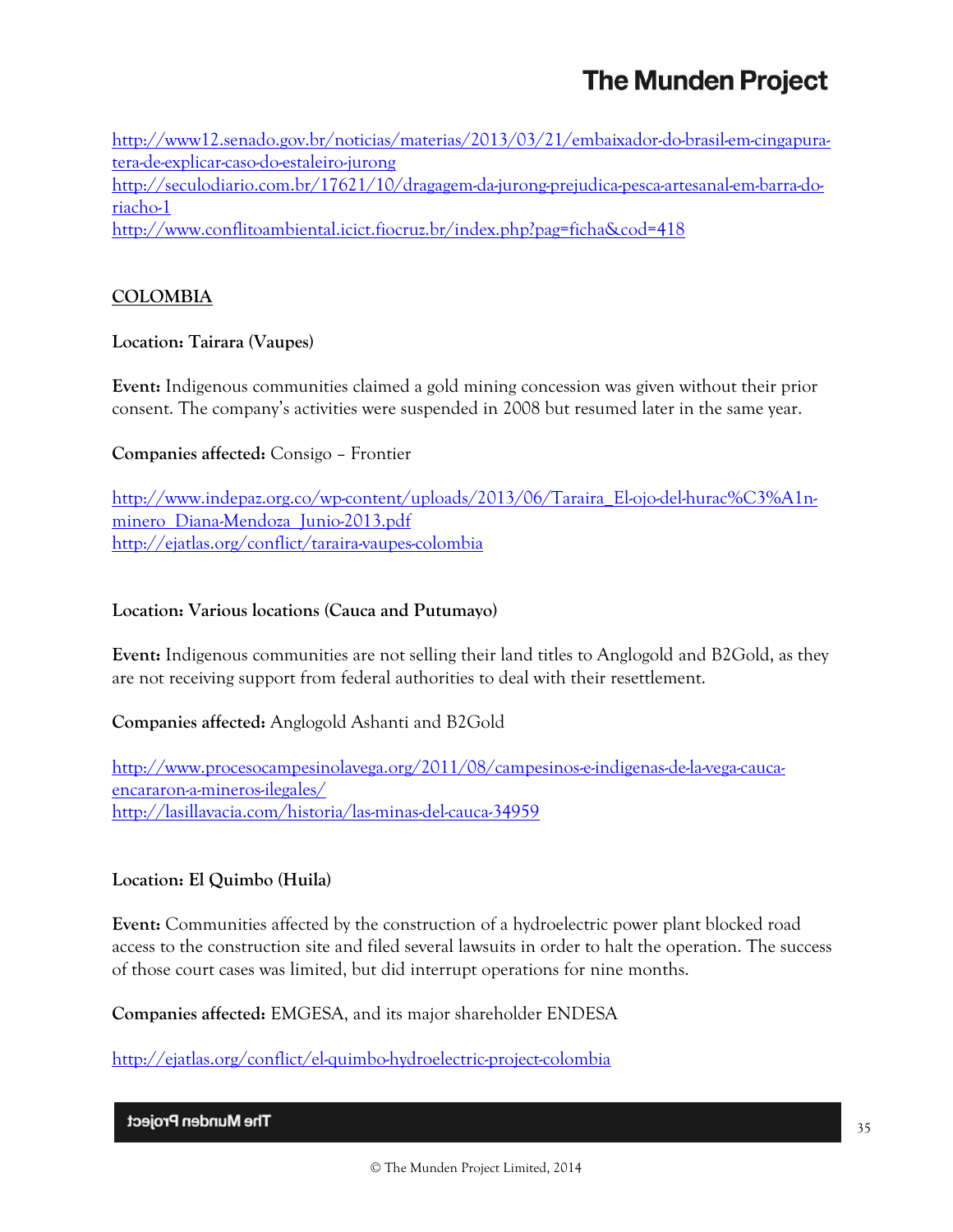[http://www.tusemanario.com/noticia/continuan-exigencias-por-la-liberacion-de-la-madre](http://www.tusemanario.com/noticia/continuan-exigencias-por-la-liberacion-de-la-madre-tierra_5114)[tierra\\_5114](http://www.tusemanario.com/noticia/continuan-exigencias-por-la-liberacion-de-la-madre-tierra_5114) [http://www.elespectador.com/noticias/nacional/protesta-construccion-de-hidroelectrica-el-huila](http://www.elespectador.com/noticias/nacional/protesta-construccion-de-hidroelectrica-el-huila-deja-2-articulo-367312)[deja-2-articulo-367312](http://www.elespectador.com/noticias/nacional/protesta-construccion-de-hidroelectrica-el-huila-deja-2-articulo-367312)

### **Location**: **Suárez (Cauca)**

**Event:** Local communities mobilized several protests and engaged the relevant authorities, resulting in the suspension of all gold mining licenses in the area. The bone of contention was that the prior consent had not been obtained correctly.

#### **Companies affected:** Anglogold Ashanti

[http://www.semana.com/nacion/problemas-sociales/articulo/oro-violencia-muerte-suarez](http://www.semana.com/nacion/problemas-sociales/articulo/oro-violencia-muerte-suarez-cauca/115274-3)[cauca/115274-3](http://www.semana.com/nacion/problemas-sociales/articulo/oro-violencia-muerte-suarez-cauca/115274-3) <http://notiagen.wordpress.com/2012/04/02/la-salvaje-salvajina-el-despojo-y-el-oro-en-suarez/> [http://basedatos.conflictosmineros.net/ocmal\\_db/?page=conflicto&id=84](http://basedatos.conflictosmineros.net/ocmal_db/?page=conflicto&id=84)

## **Location: Buenaventura (Valle del Cauca)**

**Event:** Environmental groups and local communities successfully prevented the construction a port, by working together to ensure the creation of a national park in the area. Many industry bodies, lobbies and government representatives were involved on both sides, with numerous studies by universities commissioned on both sides.

**Companies affected:** local construction companies

<http://www.eltiempo.com/archivo/documento/CMS-7702527> <http://www.semana.com/enfoque/articulo/tribuga-vez-malaga/118877-3> <http://www.wwf.org.co/?194448/Baha-Mlaga-es-al-fin-Parque-Nacional>

#### **Location: Murindó and Carmen Darién (Antioquia and Choco)**

**Event:** Indigenous communities filed a lawsuit against the copper and gold mining operation that would have forced them to leave the territory. In 2005, Muriel Mining Corporation (MMC) was granted nine exploitation and exploration concessions in an area recognized as indigenous territory. The presence of the project in the area resulted in militarization of the area and alleged human rights abuses.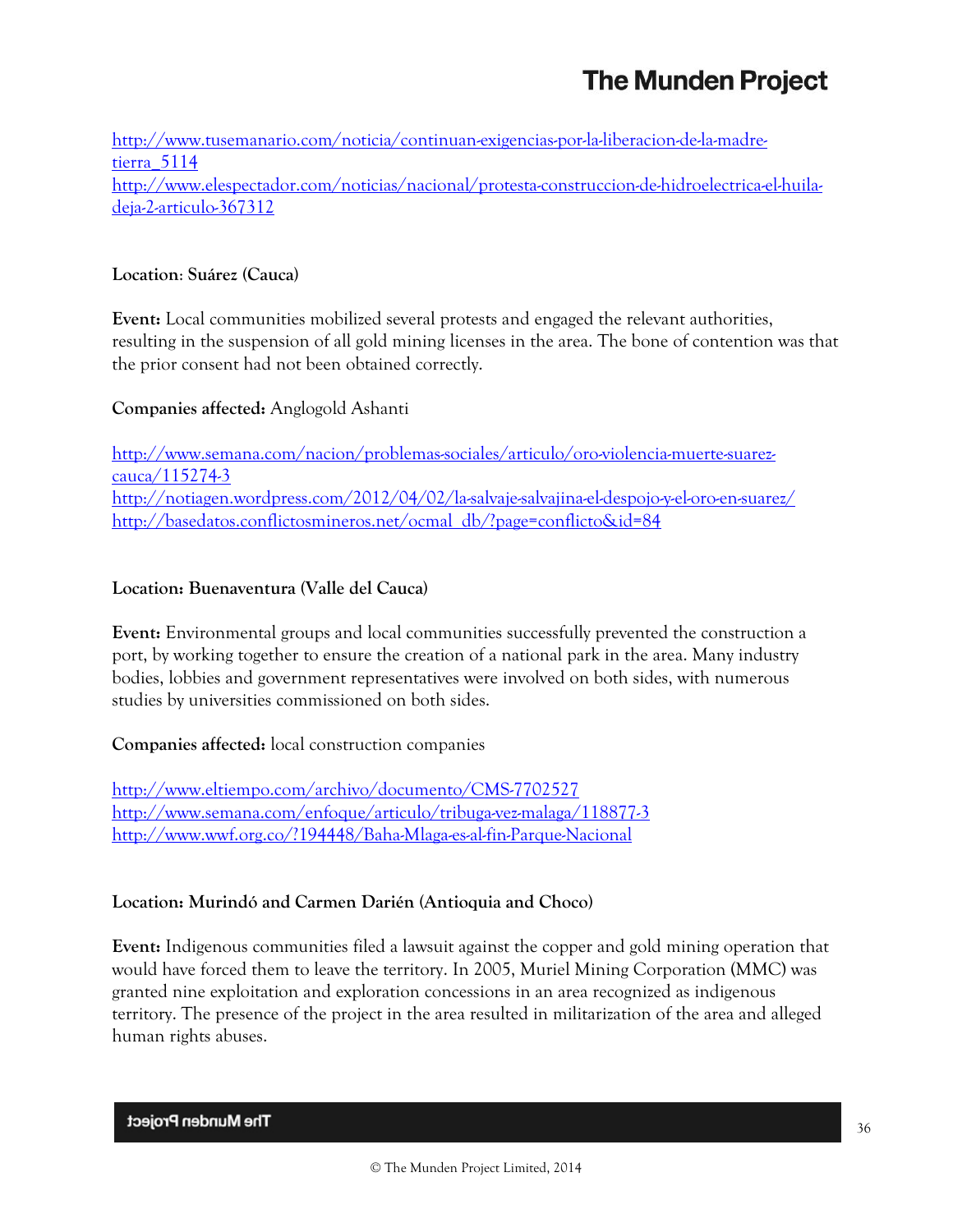In 2009, the Constitutional Court ruled that MMC had not obtained free, prior and informed consent, and further that all licenses be suspended, that the Ministry of Environment must conduct an environmental impact study and that the Ministry of Defence must review their presence and activities in the region. In 2012 the courts refused an appeal by MMC and the Colombian government.

## **Companies affected:** Muriel Mining Corporation, Rio Tinto

<http://ejatlas.org/conflict/proyecto-mand-norte-murind-colombia> <http://justiciaypazcolombia.com/Indigenous-and-Afro-Colombians-of> <http://www.elespectador.com/choco/columna111273-socia-mande-norte> <http://prensarural.org/spip/spip.php?article1854>

## **Location: Cerrito and Chitaga (Santander)**

**Event:** Coal exploration in the region severely disturbed the lives of rural workers, who protested the situation and gathered strong political support. Coal exploration licenses were revoked in 2008, but issued again in the following year.

## **Companies affected:** CARBORIENTE and MINALMO

<http://prensarural.org/spip/spip.php?article3022> <http://paramoalmorzadero.es.tl/PARAMO-EL-ALMORZADERO.htm> <http://ejatlas.org/conflict/paramo-el-almorzadero-colombia>

## **Location: El Cerrejón (La Guajira)**

**Event:** An old coal mine dating from the 1970s expanded in 2001, forcing local communities to leave their homes. Irreversible environmental damage was also observed in local rivers, and air contamination was evident. The Ministry of Justice ordered the resettlement of the affected population and the guarantee of their fundamental rights.

**Companies affected:** BHP Billiton, Anglo American, Glencore International AG, and Carbones del Cerrejon Ltd (former Intercor Exxon Mobil)

<http://ejatlas.org/conflict/el-cerrejn-mine-colombia> <http://www.cmi.com.co/?n=79769> [http://www.cetim.ch/es/interventions\\_details\\_print.php?iid=288](http://www.cetim.ch/es/interventions_details_print.php?iid=288)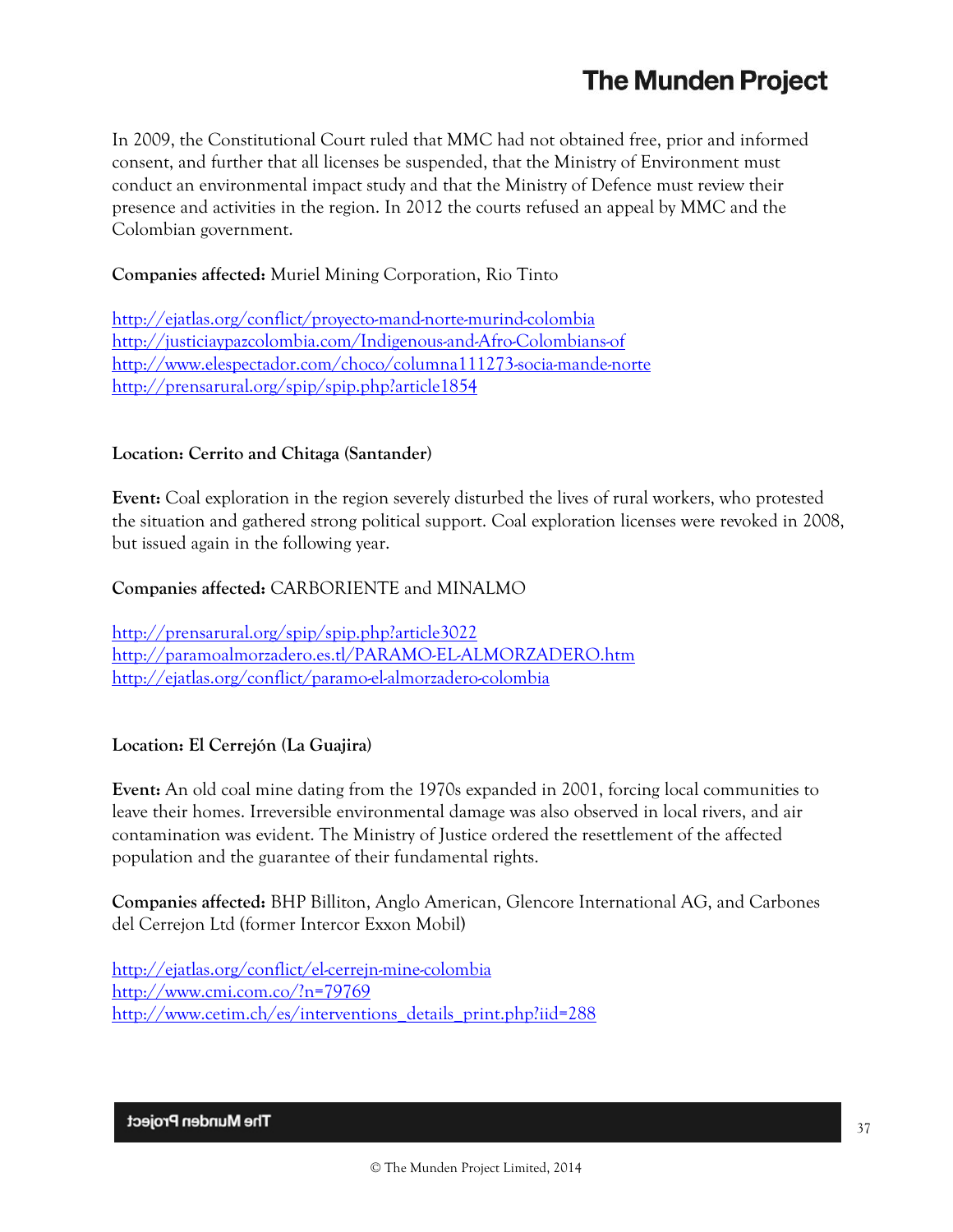## **PERU**

### **Location: Conga (Cajamarca)**

**Event:** A gold mining operation had plans involving drying four lakes to create optimal conditions for the enterprise. The project is located at the east of a hydrographic basin, and very severe impacts of contamination were already felt.

Very large protests against the mine evolved into violent incidents, with at least 30 dead in total. The federal government had to call an emergency state twice due to conflicts with the population. Protests also led to the Prime-Minister's resignation by the end of 2011.

The operation was stopped after the new Prime-Minister took over in early 2012, as he requested international assistance to evaluate the environmental damages caused by the company.

**Companies affected:** Newmont Mining Company and Compañia Minera Buenaventura

<http://www.peruviantimes.com/tag/minas-conga/> [http://ultimosegundo.ig.com.br/mundo/2012-07-05/choques-em-protesto-contra-projeto-de](http://ultimosegundo.ig.com.br/mundo/2012-07-05/choques-em-protesto-contra-projeto-de-mineracao-no-peru-deixam-mais-mortos.html)[mineracao-no-peru-deixam-mais-mortos.html](http://ultimosegundo.ig.com.br/mundo/2012-07-05/choques-em-protesto-contra-projeto-de-mineracao-no-peru-deixam-mais-mortos.html) [http://www.ihu.unisinos.br/noticias/511206-novos-protestos-contra-uma-mina-no-peru-provocam](http://www.ihu.unisinos.br/noticias/511206-novos-protestos-contra-uma-mina-no-peru-provocam-tres-mortos)[tres-mortos](http://www.ihu.unisinos.br/noticias/511206-novos-protestos-contra-uma-mina-no-peru-provocam-tres-mortos)

#### **Location: Quellaveco (Moquegua)**

**Event:** 28 communities demanded the suspension of the EIA for a copper mine. They claimed some of the communities were not reached to discuss the project and would be severely impacted. Anglo American attempted to negotiate but was unsuccessful. Operations were interrupted for 18 months, in order to secure beneficial agreements with local counterparts.

#### **Companies affected:** Anglo American

[http://www.larepublica.pe/29-06-2012/moquegua-pide-anglo-american-s850-millones-por-proyecto](http://www.larepublica.pe/29-06-2012/moquegua-pide-anglo-american-s850-millones-por-proyecto-quellaveco)[quellaveco](http://www.larepublica.pe/29-06-2012/moquegua-pide-anglo-american-s850-millones-por-proyecto-quellaveco) [http://basedatos.conflictosmineros.net/ocmal\\_db/?page=conflicto&id=106](http://basedatos.conflictosmineros.net/ocmal_db/?page=conflicto&id=106)

#### **Location: Cocachacra (Arequipa)**

**Event:** The operations of a copper mine in a very dry area of Peru threatened local populations' access to water. Dialogue was tense in 2010, which delayed the project for one year. In 2011,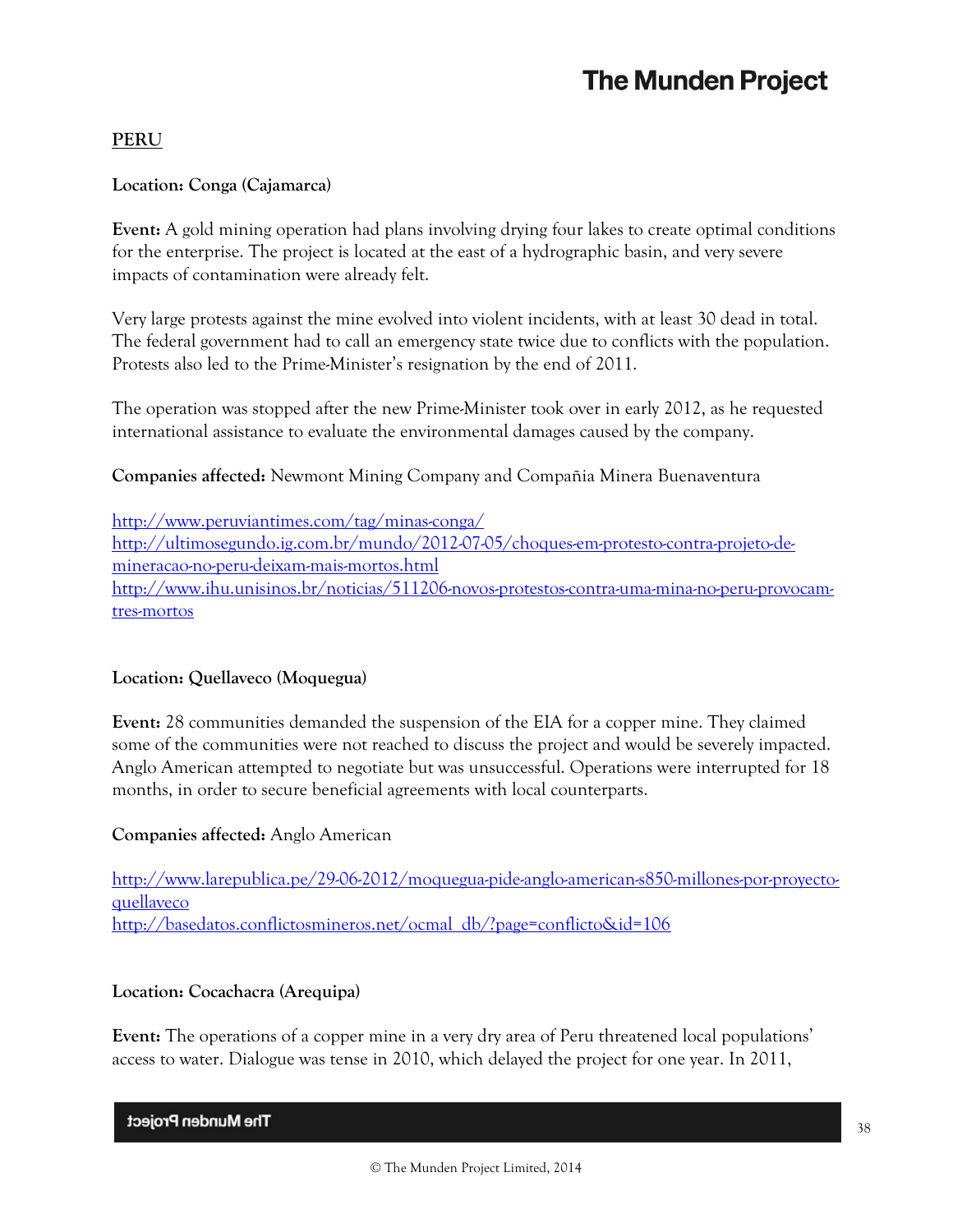conflict escalated and three people died in confrontations. Military forces were deployed to restore order. One month later, the Ministry of Energy and Mines didn't accept the EIA and ordered the company to remove their machines for the site. A new EIA is being created, this time with 3000 observations from local communities. Activities are expected to resume in 2015.

## **Companies affected:** Southern Peru Copper Corporation, and Gropo Mexico

<http://ejatlas.org/conflict/tia-maria-peru> [http://elcomercio.pe/peru/lima/gobierno-cancelo-definitivamente-proyecto-tia-maria-noticia-](http://elcomercio.pe/peru/lima/gobierno-cancelo-definitivamente-proyecto-tia-maria-noticia-739845)[739845](http://elcomercio.pe/peru/lima/gobierno-cancelo-definitivamente-proyecto-tia-maria-noticia-739845) [http://basedatos.conflictosmineros.net/ocmal\\_db/?page=conflicto&id=157](http://basedatos.conflictosmineros.net/ocmal_db/?page=conflicto&id=157)

## **Location: Llusco (Cuzco)**

**Event:** The expansion of gold, copper and silver concessions concerned local communities, which feared for the impacts on their agricultural activities and access to water. The protest took the form of a complete strike in the city, which lasted for 9 days. Local authorities threatened to take over the mining installations if the companies did not leave. A big judicial battle took place, which concluded with the federal government requiring a new EIA for two mines, and permanently suspended the license for another one.

## **Companies affected:** Hochschild Mining, Compañia Minera Area SAC and ANABI SAC

<http://www.larepublica.pe/07-02-2012/incendian-campamento-minero-de-anabi-en-cusco> <http://ejatlas.org/conflict/chumbivilcas-peru> [http://www.inforegion.pe/portada/41414/campamento-de-minera-ares-en-chumbivilcas-continua](http://www.inforegion.pe/portada/41414/campamento-de-minera-ares-en-chumbivilcas-continua-tomado-por-frente-de-defensa-y-mineros-ilegales/)[tomado-por-frente-de-defensa-y-mineros-ilegales/](http://www.inforegion.pe/portada/41414/campamento-de-minera-ares-en-chumbivilcas-continua-tomado-por-frente-de-defensa-y-mineros-ilegales/)

## **Location: Ene-Tambo river (Junin)**

**Event:** The construction of two dams for hydroelectric power was halted by the efforts of the Ashaninka people. Their leader Ruth Mestoquiari received the Goldman Environmental Prize in 2014 for her significant involvement with the cause. The dams would have forced the displacement of 8,000 to 10,000 people. The protests lasted for three years before federal authorities took action and demanded a reallocation of the project.

## **Companies affected:** Odebrecht

[http://www.reuters.com/article/2014/04/29/us-peru-environment-goldman](http://www.reuters.com/article/2014/04/29/us-peru-environment-goldman-idUSKBN0DE1L620140429)[idUSKBN0DE1L620140429](http://www.reuters.com/article/2014/04/29/us-peru-environment-goldman-idUSKBN0DE1L620140429)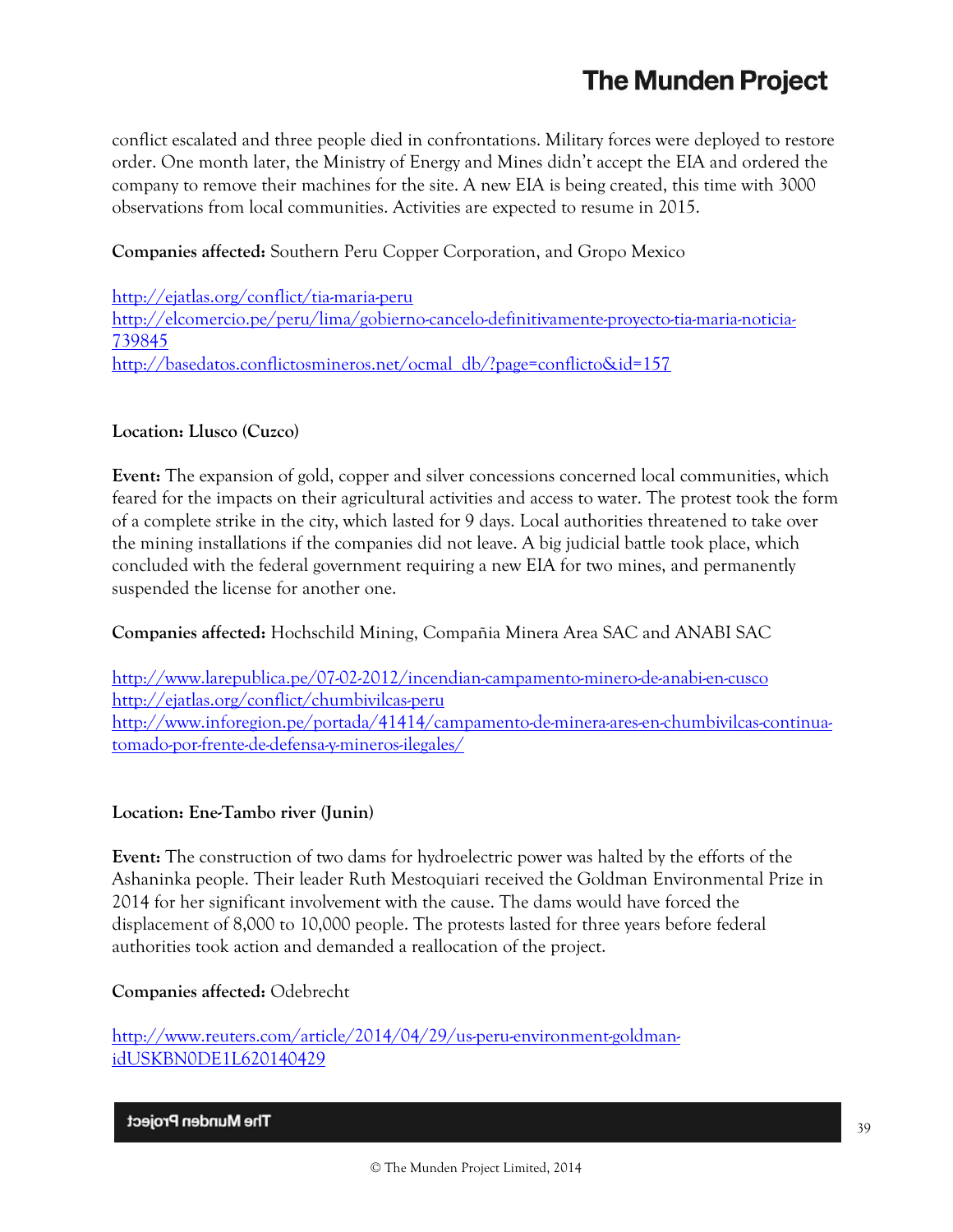[http://www.peruthisweek.com/news-ashaninka-leader-ruth-buendia-wins-goldman-environmental](http://www.peruthisweek.com/news-ashaninka-leader-ruth-buendia-wins-goldman-environmental-prize-for-her-fight-to-halt-construction-of-the-pakitzapango-dam-102839)[prize-for-her-fight-to-halt-construction-of-the-pakitzapango-dam-102839](http://www.peruthisweek.com/news-ashaninka-leader-ruth-buendia-wins-goldman-environmental-prize-for-her-fight-to-halt-construction-of-the-pakitzapango-dam-102839) <http://intercontinentalcry.org/flooding-our-future-megadams-of-the-peruvian-amazon/>

## **Location: San Mateo de Huanchor (Lima)**

**Event:** A widespread series of medical diagnoses in 2002 found strong evidence showing soil and water contamination by arsenic, because of mine tailings in the region. Several lawsuits were filled and resulted in favorable decisions for the affected population. The company paid significant compensations, but has not yet cleaned the soil.

#### **Companies affected:** Minera Lisandro Proaño

[http://elecochasqui.wordpress.com/actualidad/2010-2/enero/tension-en-chicla-por-relaves-toxicos](http://elecochasqui.wordpress.com/actualidad/2010-2/enero/tension-en-chicla-por-relaves-toxicos-de-tamboraque/)[de-tamboraque/](http://elecochasqui.wordpress.com/actualidad/2010-2/enero/tension-en-chicla-por-relaves-toxicos-de-tamboraque/) [http://basedatos.conflictosmineros.net/ocmal\\_db/?page=conflicto&id=28](http://basedatos.conflictosmineros.net/ocmal_db/?page=conflicto&id=28) <http://peru21.pe/noticia/239067/rio-rimac-amenazado-relaves-cerro-tamboraque>

#### **Location: San Marcos (Ancash)**

**Event:** This is one of the largest mines in Peru. When the companies involved announced plans for its expansion in 2006, conflicts with local populations started to appear, which led to the Public Defender's Office to step in and organize the dialogue.

#### **Companies affected:** Compania Minera Antamina S.A, Xstrata, BHP Billiton

[http://www.diariolaprimeraperu.com/online/informe-especial/antamina-conflicto](http://www.diariolaprimeraperu.com/online/informe-especial/antamina-conflicto-persistente_46912.html)[persistente\\_46912.html](http://www.diariolaprimeraperu.com/online/informe-especial/antamina-conflicto-persistente_46912.html) <http://www.laht.com/article.asp?ArticleId=349902&CategoryId=14095> <http://www.theglobeandmail.com/globe-investor/teck-to-expand-antamina-mine/article1207367/>

#### **Location: Santiago de Chuco (La Libertad)**

**Event:** A community denounced water contamination of their watershed by Barrick from their gold mining operation. They managed to prove it actually happened. The company spent a lot of money on palliative measures, but did not fix the problem. Federal authorities criticized the EIA, which took a further 8 months to be completed.

#### **Companies affected:** Barrick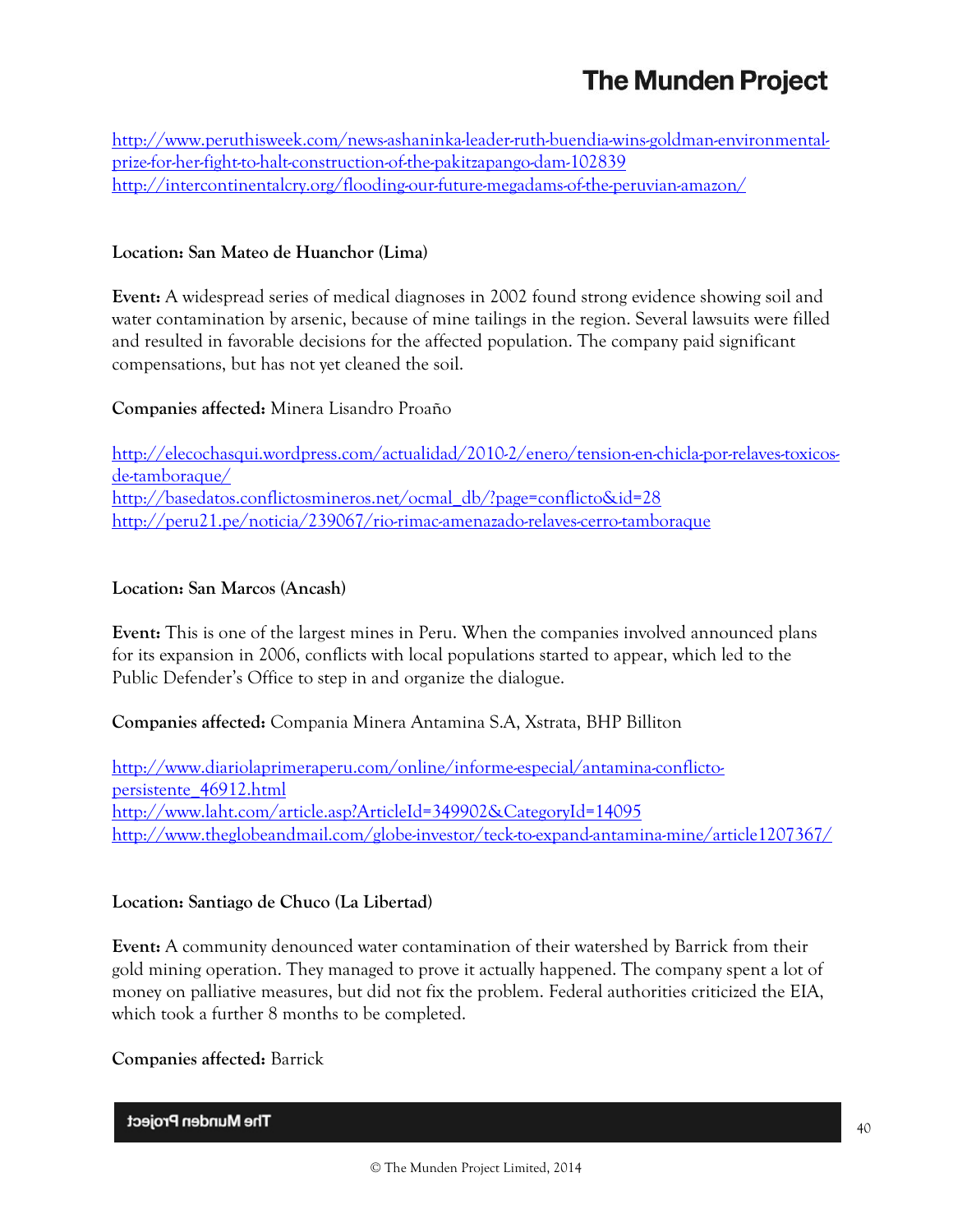<http://www.bothends.info/mfi/dos5-factsheetaltochicamacas.pdf> [http://basedatos.conflictosmineros.net/ocmal\\_db/?page=conflicto&id=25](http://basedatos.conflictosmineros.net/ocmal_db/?page=conflicto&id=25) [http://www.northernminer.com/news/barrick-advances-alto-chicama-project-in](http://www.northernminer.com/news/barrick-advances-alto-chicama-project-in-peru/1000143395/?&er=NA)[peru/1000143395/?&er=NA](http://www.northernminer.com/news/barrick-advances-alto-chicama-project-in-peru/1000143395/?&er=NA)

### **Location: Jesus, Pedro Galvez, Cachachi (Cajamarca)**

**Event:** Local communities took over a mine after waiting too long for the fulfillment of agreements by the operator. The company promised jobs and improvement of roads, but these were never achieved in full, which infuriated locals. After the mine's invasion, the company hired paramilitary security, who threatened local leaderships. Two years after, the project was interrupted by authorities, who demanded news agreements between the company and related counterparties. The community decline to continue discussions about the project.

#### **Companies affected:** Miski Mayo (Vale)

[http://www.muqui.org/adjuntos/Conferencia\\_Padre\\_Marco\\_Arana.pdf](http://www.muqui.org/adjuntos/Conferencia_Padre_Marco_Arana.pdf) [http://basedatos.conflictosmineros.net/ocmal\\_db/?page=conflicto&id=184](http://basedatos.conflictosmineros.net/ocmal_db/?page=conflicto&id=184)

#### **Location: Yanacocha Mine (Cajamarca)**

**Event:** Communities in the area surrounding Yanacocha Mine, resistant to the mine's expansion to Cerro Quilish, eventually became involved in violent confrontations with the mine's operators. In 2012, a large conflict erupted, with several deaths and wounded. This is the second largest gold mine in the world, producing about 3 million ounces of gold per year. This is very close to Minas Conga, and both mines are operated by the same company, so the conflicts are related. After the major events at Minas Conga, Yanacocha also suffered from federal decisions to interrupt operations until order was restored.

**Companies affected:** Newmont Mining Corporation and Buenaventura

<http://ejatlas.org/conflict/yanacocha-mine-peru> [http://cdca.it/IMG/pdf/Violencia\\_en\\_Carachugo\\_II\\_-\\_03-08-06\\_1\\_.pdf](http://cdca.it/IMG/pdf/Violencia_en_Carachugo_II_-_03-08-06_1_.pdf) <http://cdca.it/spip.php?article1684&lang=it>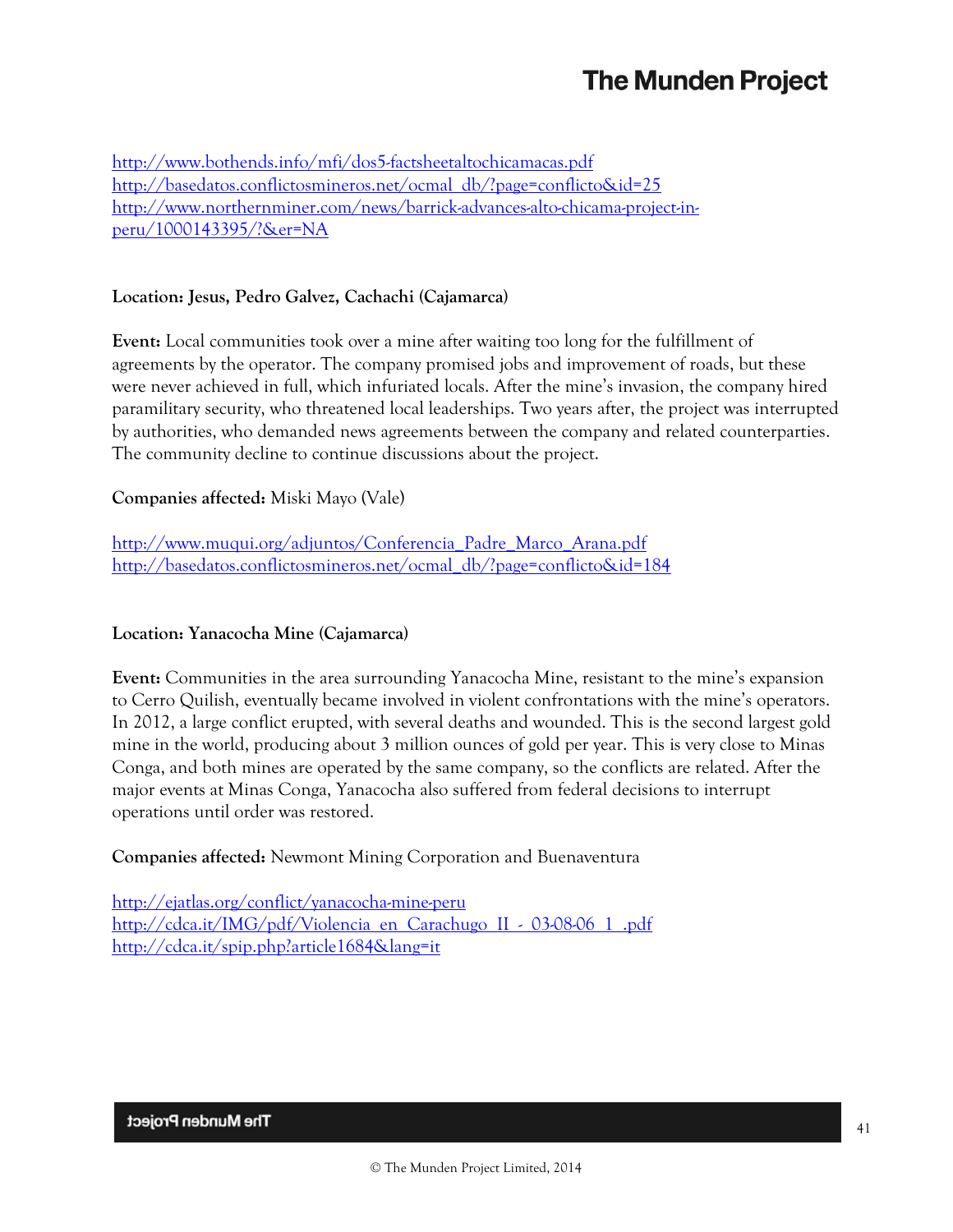#### **Location: Pulán (Cajamarca)**

**Event:** This gold and silver mine was interrupted on different occasions. The first was in 2004, when Buenaventura interrupted the exploration for about a year, due to protests that demanded a much more comprehensive EIA.

In 2008, the companies involved held a public audience, in which nearly 3,000 rural workers were blocked from entering. Three months later, they participated in several protests, closing access roads and demanding the project's suspension. The local government acted two years later, demanding several conservation measures by the company, such as protecting basin headwaters.

In 2012, there was strong pressure to stop operations, following the decisions at Minas Conga. In September 2013, there was a large strike in the region, protesting against the lack of significant action on the basin headwaters.

## **Companies affected:** Buenaventura, La Zanja and Newmont

<http://grufidesinfo.blogspot.com/2011/05/pobladores-de-pulan-y-catache-piden.html> [http://www.panoramacajamarquino.com/noticia/ronderos-le-dicen-a-mineras-que-no-canten](http://www.panoramacajamarquino.com/noticia/ronderos-le-dicen-a-mineras-que-no-canten-victoria/)[victoria/](http://www.panoramacajamarquino.com/noticia/ronderos-le-dicen-a-mineras-que-no-canten-victoria/) <http://gestion.pe/empresas/zanja-expandira-su-produccion-oro-2071717>

## **Location: Reque (Lambayeque)**

**Event:** Organized local groups protested against the copper mine, denouncing the risks of arsenic contamination to their wellbeing and agricultural production. Negotiations were conducted, but did not involve all relevant parties. The company released several reports showing minimal damages and responded to some demands. However, it was not enough to convince locals, who fiercely insisted on suspending all activities. In October 2009, Rio Tinto announced the cancelation of the project.

## **Companies affected:** Rio Tinto

[http://basedatos.conflictosmineros.net/ocmal\\_db/?page=conflicto&id=155](http://basedatos.conflictosmineros.net/ocmal_db/?page=conflicto&id=155) [http://elcomercio.pe/ediciononline/html/2008-10-20/minera-rio-tinto-suspendio-construccion](http://elcomercio.pe/ediciononline/html/2008-10-20/minera-rio-tinto-suspendio-construccion-planta-chiclayo.html)[planta-chiclayo.html](http://elcomercio.pe/ediciononline/html/2008-10-20/minera-rio-tinto-suspendio-construccion-planta-chiclayo.html) <http://www.scribd.com/doc/7398026/Suspender-Proyecto-La-Granja-en-Reque>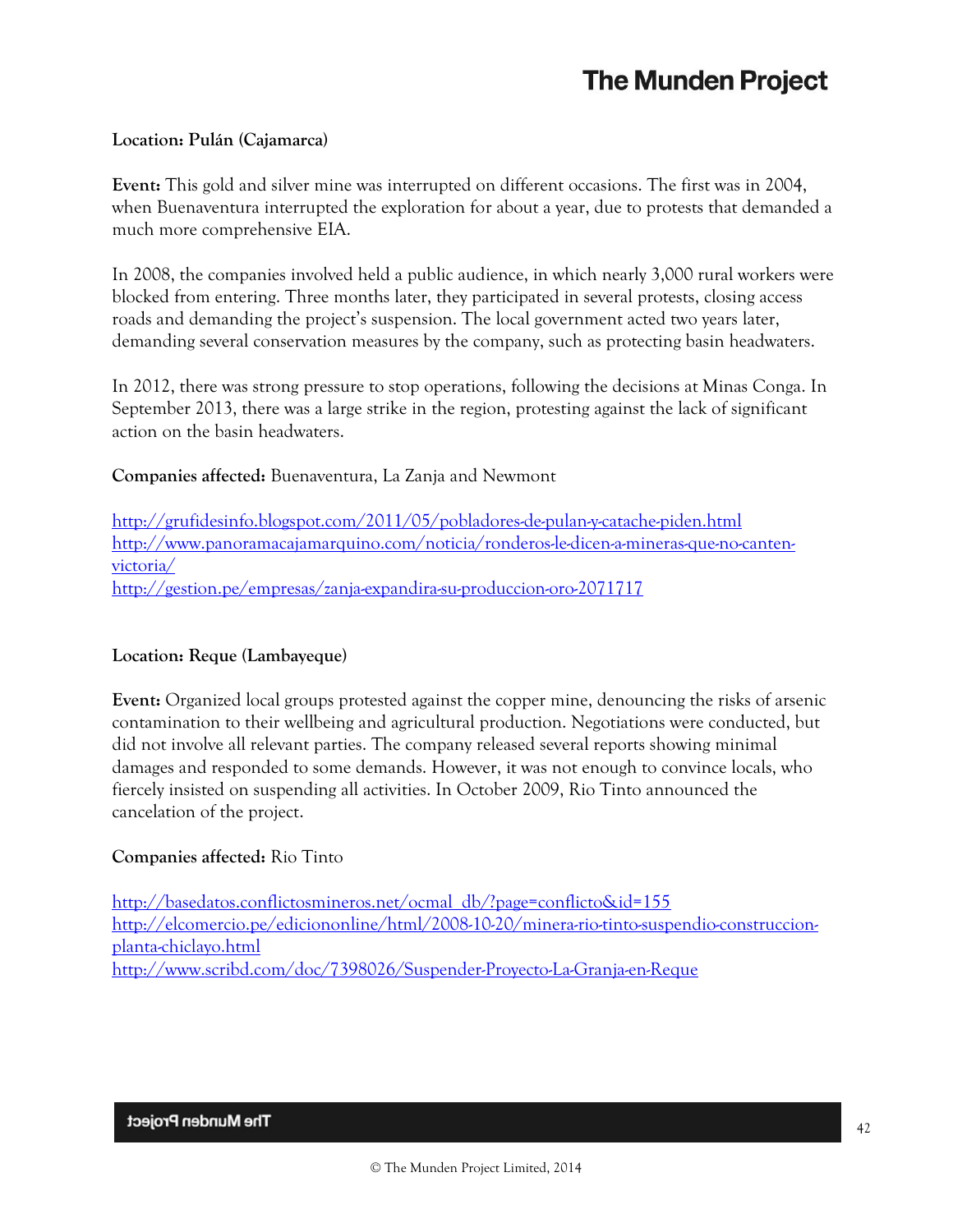### **Location: Ferrenafe (Lambayeque)**

**Event:** This is an old mine that switched hands a few times before becoming part of Candente's operation in 2001. Their exploration started in 2004, and an expansion was proposed 6 years later. In 2012, about 2,000 locals organized and protested against the copper, gold and silver mine's expansion. There was a survey of the local population's opinions about it, in which 95% opposed the mine.

The company proceeded with operations, which infuriated local organizations. Regional authorities demanded new agreements between involved parties to issue concessions.

## **Companies affected:** Canariaco Copper Peru (Candente)

[http://www.larepublica.pe/09-10-2012/lambayeque-consulta-comunal-en-kanaris-rechazo-en-un-95](http://www.larepublica.pe/09-10-2012/lambayeque-consulta-comunal-en-kanaris-rechazo-en-un-95-proyecto-minero-canariaco) [proyecto-minero-canariaco](http://www.larepublica.pe/09-10-2012/lambayeque-consulta-comunal-en-kanaris-rechazo-en-un-95-proyecto-minero-canariaco) <http://gestion.pe/noticia/700372/candente-copper-invertira-us-1565-millones-canariaco-norte> [http://elcomercio.pe/peru/lima/ministerio-energia-minas-desconoce-consulta-popular-contra](http://elcomercio.pe/peru/lima/ministerio-energia-minas-desconoce-consulta-popular-contra-canariaco-noticia-1481186)[canariaco-noticia-1481186](http://elcomercio.pe/peru/lima/ministerio-energia-minas-desconoce-consulta-popular-contra-canariaco-noticia-1481186)

#### **Location: Tambogrande (Piura)**

**Event:** The local population organized and held a vote on a proposed zinc, copper and gold project, involving 27,015 voters, which rejected the proposed mine. The voters feared the impact of the mine on their World Bank sponsored irrigation project.

## **Companies affected:** Manhattan Minerals

[http://www.muqui.org/index.php/observatorio-de-conflictos-usermenu-16/273-piura-caso](http://www.muqui.org/index.php/observatorio-de-conflictos-usermenu-16/273-piura-caso-proyecto-tambogrande)[proyecto-tambogrande](http://www.muqui.org/index.php/observatorio-de-conflictos-usermenu-16/273-piura-caso-proyecto-tambogrande) <http://www.scribd.com/doc/13721411/Caso-Tambogrande-Peru-CLACSO> <http://www.tandfonline.com/doi/abs/10.1080/08941920309166>

#### **Location: Huancabamba, Ayabaca (Piura and Cajamarca)**

**Event:** A copper mine which proposed expansion faced opposition from local communities, who voted against the expansion and gathered strong public support from local politicians and environmental organizations. The local population denounced the potential risk to their access to water, as the mine operation demanded large amounts of water. The Ministry of Energy and Mines rejected the EIA, alleging irregularities in the agreements with local counterparts.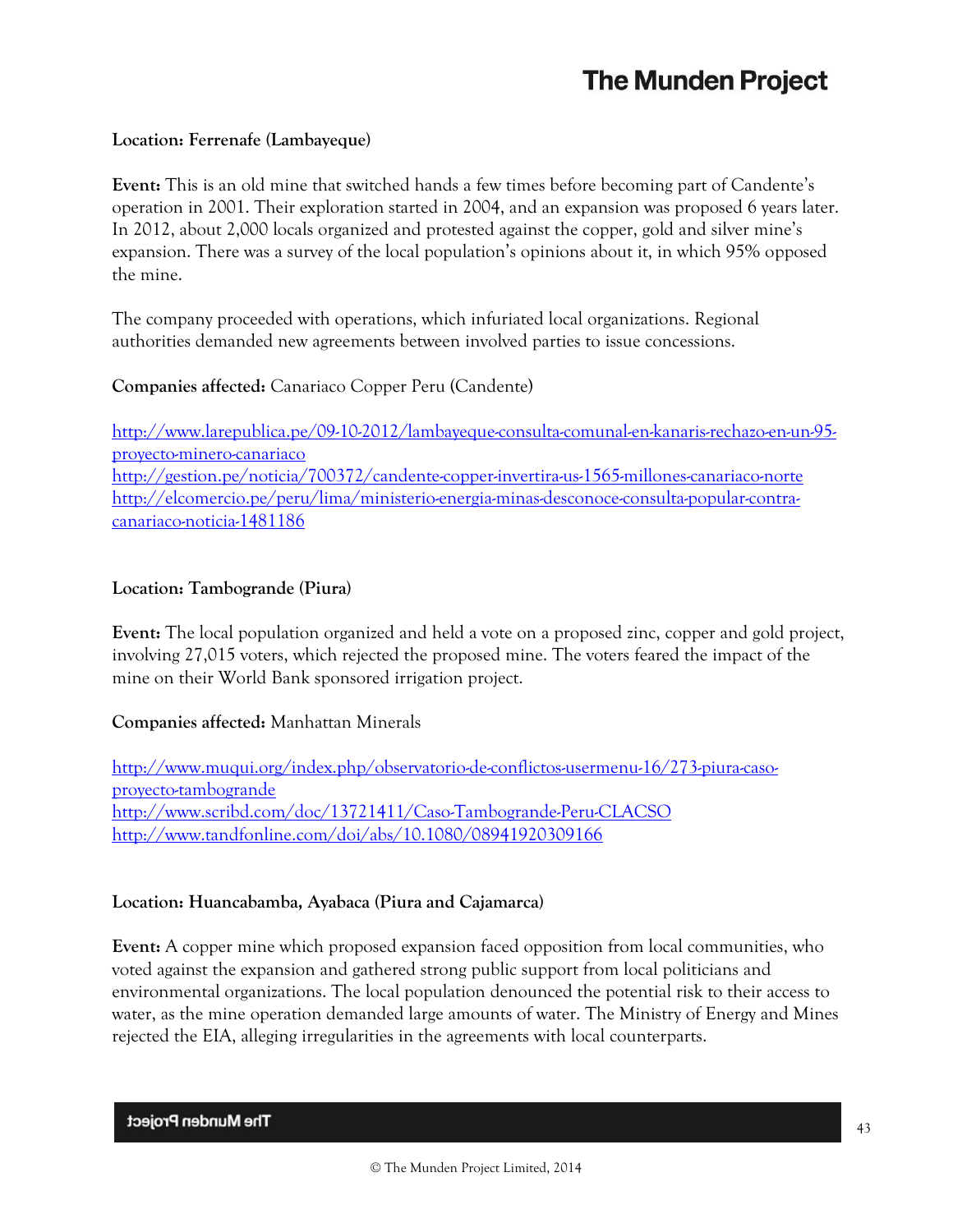**Companies affected:** Majaz S.A. Mine, Monterrico Metals, Zijin Consortium, and Rio Blanco

[http://basedatos.conflictosmineros.net/ocmal\\_db/?page=conflicto&id=5](http://basedatos.conflictosmineros.net/ocmal_db/?page=conflicto&id=5)

## **Location: Cenepa (Condorcanqui)**

**Event:** This project faced a number of interruptions. The first was with its inception, as the original project did not get the necessary concession from related authorities in 2001 due to incompatible natural conditions for exploration. In 2004, the company successfully obtained the exploration licenses. In 2007, 700  $km^2$  of a national park were conceded to the company for the gold and copper mine. This attracted strong criticism by the local population, but only in 2011 did they successfully interrupt operations through the Ministry of Energy and Mines. Concessions were revisited in June 2012 and operations restarted shortly after that.

## **Companies affected:** Minera Afrodita, Dorato Resources

<http://servindi.org/actualidad/92630> [http://basedatos.conflictosmineros.net/ocmal\\_db/?page=conflicto&id=173](http://basedatos.conflictosmineros.net/ocmal_db/?page=conflicto&id=173) [http://www.larepublica.pe/01-06-2012/amazonas-minera-afrodita-afectaria-15-mil-nativos-de-los](http://www.larepublica.pe/01-06-2012/amazonas-minera-afrodita-afectaria-15-mil-nativos-de-los-pueblos-awajun-y-wampis)[pueblos-awajun-y-wampis](http://www.larepublica.pe/01-06-2012/amazonas-minera-afrodita-afectaria-15-mil-nativos-de-los-pueblos-awajun-y-wampis)

## **Location: San Martín (San Martín)**

**Event:** In 2006, Ecoamerica requested the acquisition of 72,000 hectares for timber exploration, but received no response from responsible authorities. The company sued the federal agency in 2010 for "administrative silence". Indigenous communities living in the territory only found out about the South Korean company's intentions in 2010, and opposed the project, as they would have to be resettled.

The company did not have land titles, but proceeded and deforested 400 hectares illegally. Authorities took action and closed the operations.

## **Companies affected:** Ecoamerica (South Korea)

<http://farmlandgrab.org/post/view/18688> [http://www.chs-peru.com/reporte15/upload/archivos/archivo2\\_595.pdf](http://www.chs-peru.com/reporte15/upload/archivos/archivo2_595.pdf) [http://diarioahora.pe/portal/noticias-san-martin/24-yurimaguas/8982-tc-declaro-improcedente](http://diarioahora.pe/portal/noticias-san-martin/24-yurimaguas/8982-tc-declaro-improcedente-demanda-de-ecoamerica)[demanda-de-ecoamerica](http://diarioahora.pe/portal/noticias-san-martin/24-yurimaguas/8982-tc-declaro-improcedente-demanda-de-ecoamerica)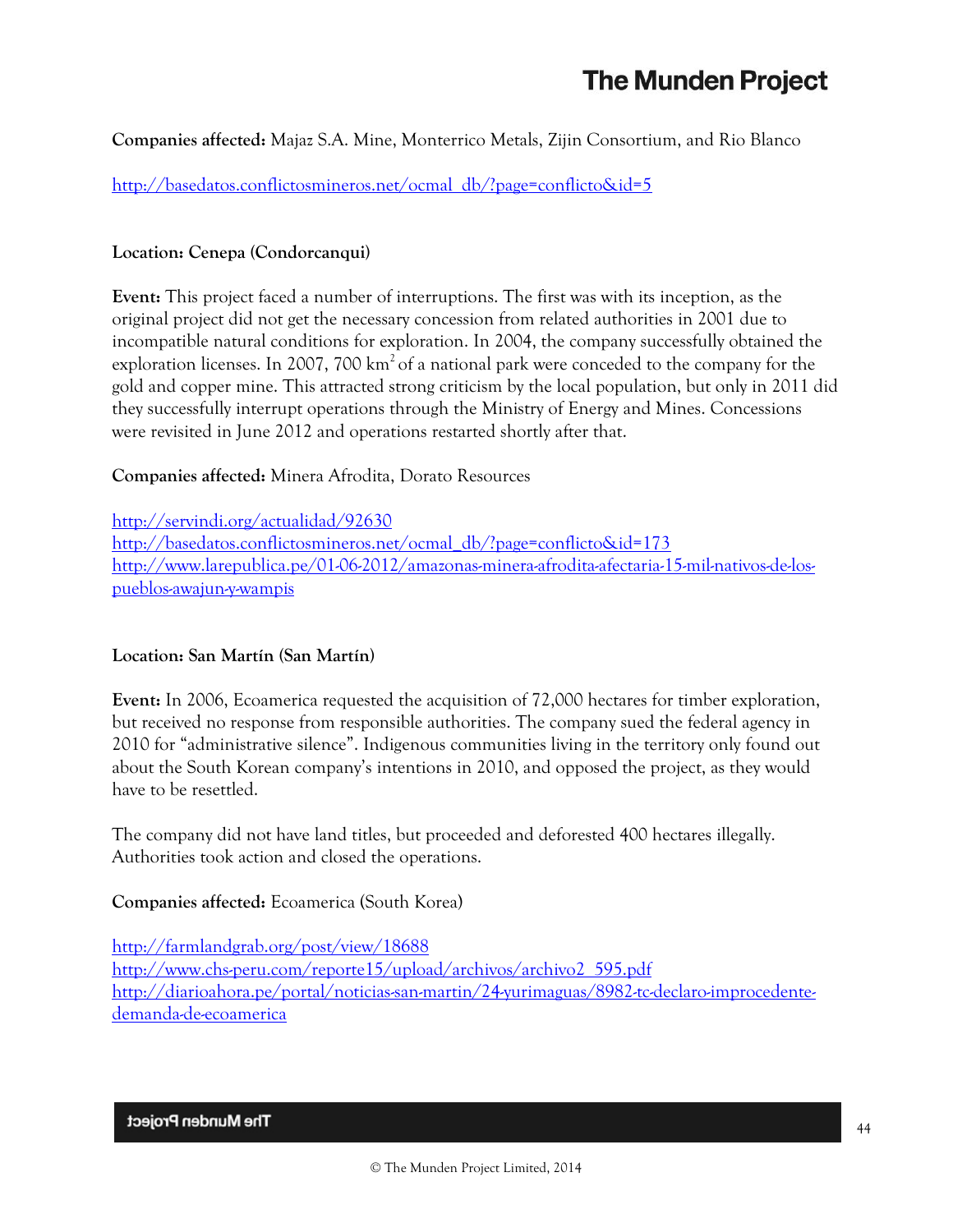#### **Location: Toquepala (Tacna)**

**Event:** The region is located to the north of the Atacama Desert, and faces a large water deficit. In 2007, the regional government declared a state of emergency due to severe droughts. A copper mine with rights to use large amounts of water was severely impacted, having their operations interrupted. The company had previously asked for new concessions which were later declined by the local population, alleging risks associated with increase water use for mining activities.

#### **Companies affected:** Southern Peru Copper Corporation

[http://basedatos.conflictosmineros.net/ocmal\\_db/?page=conflicto&id=102](http://basedatos.conflictosmineros.net/ocmal_db/?page=conflicto&id=102) [http://aguasderegiontacna.blogspot.com/2008\\_11\\_30\\_archive.html](http://aguasderegiontacna.blogspot.com/2008_11_30_archive.html)

#### **Location: Quellaveco (Moquegua)**

**Event:** In 2000, Anglo American obtained the necessary license to initiate studies of a possible change in the course of a river to explore copper on Asana River. In 2008, the EIA was submitted, but it did not convince local counterparties who proposed changes to guarantee water access for human consumption. The regional government requested alterations on the proposed EIA before approving it. This prolonged studies for about 8 months, when an appropriate version was submitted.

## **Companies affected:** Anglo American Quellaveco

[http://basedatos.conflictosmineros.net/ocmal\\_db/?page=conflicto&id=106](http://basedatos.conflictosmineros.net/ocmal_db/?page=conflicto&id=106) <http://www.conflictosmineros.net/component/content/article/5969>

## **LIBERIA**

#### **Location: Grand Kru, Maryland (Sinoe)**

**Event:** In 2010, Golden Agri Resources (GAR) partnered with the Government of Liberia to create a 220,000 hectare concession for a palm oil plantation and port site, with 40,000 ha granted for small-holder plantations. In 2012, an NGO filed a filed a lawsuit against GAR for noncompliance with the Roundtable on Sustainable Palm Oil on behalf of communities living on the land. The communities' grievances included the pollution of water, the destruction of ancestral graves, forced relocation, and the destruction of wetlands. In 2013, following an auditor's assessment, development was halted until certain benchmarks had been met.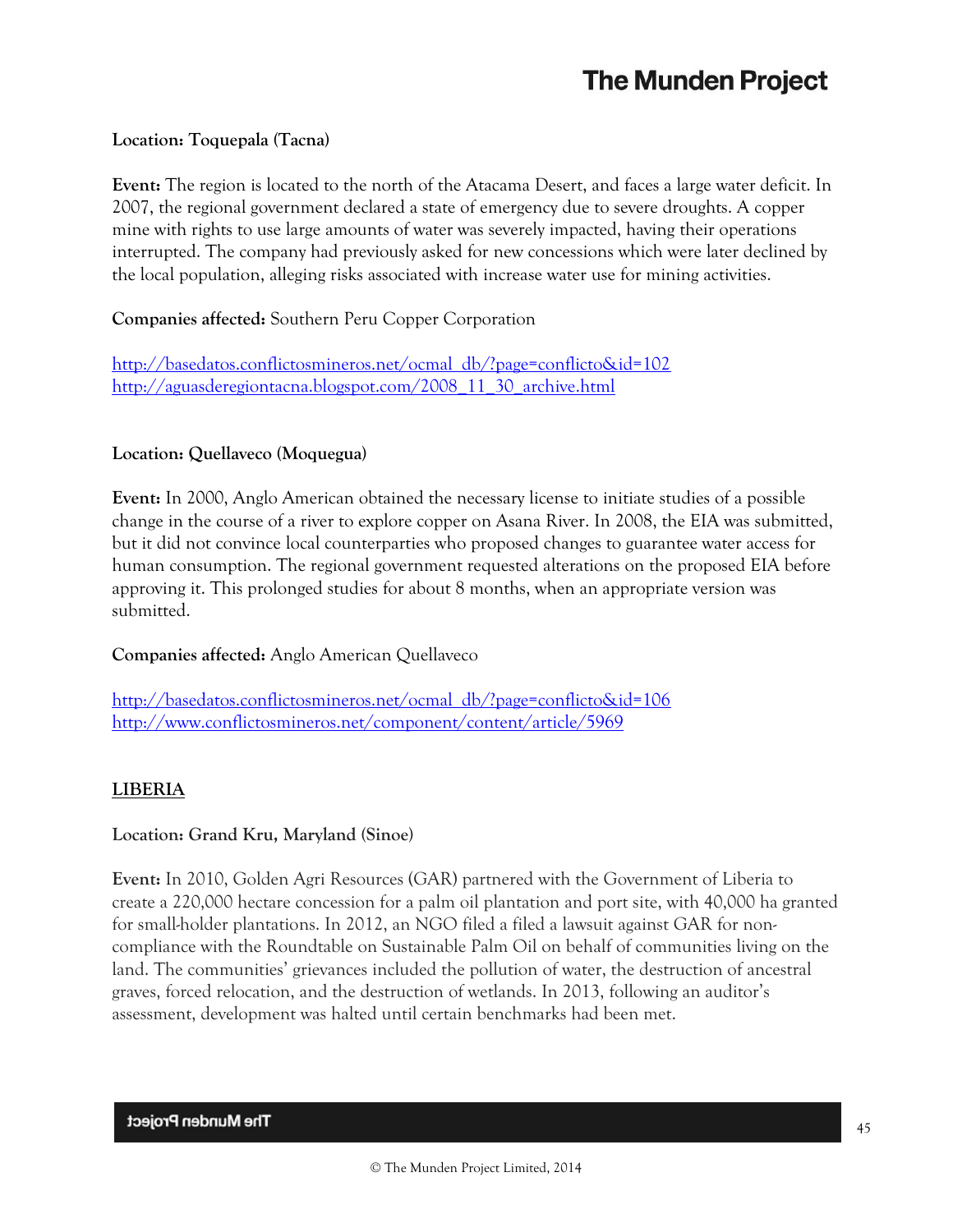**Companies affected:** Golden Agri Resources, who formed the partnership with the Government of Liberia through Golden Veroleum (a subsidiary of Verdant Fund LP)

<http://ejatlas.org/conflict/golden-agri-resources-veroleum-palm-oil-plantations-sinoe-liberia>

#### **Location: Gran Bassa, River Cess (Sinoe)**

**Event:** There has been a history of conflict between the operators of a 169,000 ha palm oil plantation and local smallholders occupying the land. In 2013, a strike and protest – resulting from 250 workers claiming they had not been paid – turned into a riot in which 700 trees were burned and machinery was damaged. In August of the same year, local government authorities urged citizens to obstruct surveys required for the expansion of the plantation.

When the project was expanded in 2011, desecration of gravesites and bulldozing of farms prompted local residents to lodge complaints. The National Traditional Council has sided with Equatorial Palm Oil and the President's right to sell the land, whereas local communities, particularly youth leaders, have maintained that they were not consulted about the expansion and been angered by the destruction of their land.

**Companies affected:** Equatorial Palm Oil, Equatorial Biofuels Limited, Liberian Palm Developments Limited and Biopalm Energy

<http://ejatlas.org/conflict/equatorial-palm-oil-project-stalls-in-bassa-liberia> <http://allafrica.com/stories/201308140486.html> <http://www.ipsnews.net/2013/05/the-bitter-taste-of-liberias-palm-oil-plantations/> <http://allafrica.com/stories/201304020472.html>

## **Location: Yekepa (Nimba)**

**Event:** In reopening a number of mines, renovating the nearest port and securing access to the corridor linking the sites, Arcelor Mittal faced criticisms over the way they handled social and environmental impacts, in particular that they had given inadequate compensation for the involuntary resettlement of farmers. Friends of the Earth alleged that money set aside to support socio-economic development was being spent on projects that were not benefitting the affected communities.

**Companies affected:** Arcelor Mittal

<http://ejatlas.org/conflict/arcelormittals-iron-ore-mining-liberia> [http://news.bbc.co.uk/today/hi/today/newsid\\_9731000/9731458.stm](http://news.bbc.co.uk/today/hi/today/newsid_9731000/9731458.stm)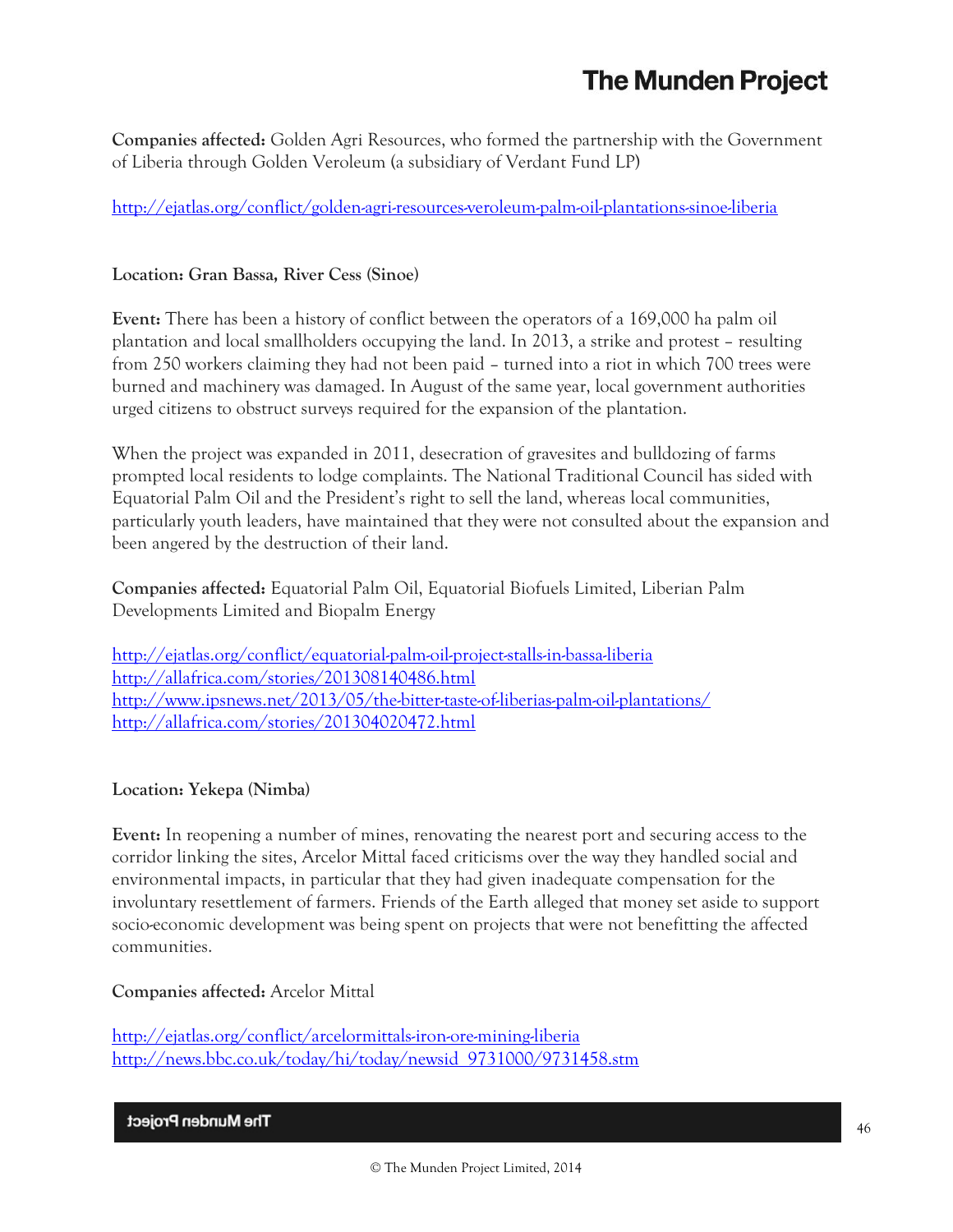## **Location: Garwula (Grand Cape Mount)**

**Event:** RSPO upheld a complaint made against Sime Darby by villagers affected by the installation of 5,000 ha of palm oil plantation. Local communities complained of a lack of consultation, inadequate or absent compensation and lost livelihoods.

In response to the complaint, made in September 2011, Sime Darby suspended operations in a contested area and agreed to bilateral negotiations. However, the government demanded that it be involved in the negotiations and they broke down. By the following year, expansion of the plantation over local residents' property had continued, with compensation remaining either inadequate or absent and consultation non-existent.

Following intervention by the Forest Peoples Program and Sustainable Development Institute, the government department responsible has been changed, and future concession have been frozen until the issues have been resolved.

**Companies affected:** Sime Darby Plantation (Liberia) Inc (Sime Darby Group)

[http://www.foeeurope.org/sites/default/files/news/foee\\_liberia\\_landgrab\\_eng.pdf](http://www.foeeurope.org/sites/default/files/news/foee_liberia_landgrab_eng.pdf) <http://ejatlas.org/conflict/sime-darby-plantations-liberia> [http://www.forestpeoples.org/topics/agribusiness/news/2012/04/liberia-agri-business-expansion](http://www.forestpeoples.org/topics/agribusiness/news/2012/04/liberia-agri-business-expansion-threatens-forests-and-local-communi)[threatens-forests-and-local-communi](http://www.forestpeoples.org/topics/agribusiness/news/2012/04/liberia-agri-business-expansion-threatens-forests-and-local-communi)

## **MOZAMBIQUE**

## **Location: Matuba Farm, Emvest's land fund in Limpopo/Chokwe (Gaza Province)**

**Event:** EmVest Asset Management is in conflict with local villagers in Matuba, Mozambique due to conflicting reports over land claims, with EmVest describing a 2000 hectare, 50 year lease with the government of Mozambique for food crop production. However, government legal documents show only a provisory use of 1000 hectares of land for 2 years. Matuba villagers claim they were forced by the government to cede 1k hectare of land, not the 2k that EmVest describes. Villagers insist they need the other 1k hectares of farmlands to live and farm.

**Companies affected:** Current investments are approximately 5,200,000 USD. There have been low levels of local organizing by farmers, international environmental justice organizations, and university students. At this time, the issue has not been resolved and EmVest is currently seeking a government document (DUAT) for approval of the additional 1k hectares.

[http://ejatlas.org/conflict/matuba-farm-emvests-land-fund-in-limpopo-chokwe-gaza-province](http://ejatlas.org/conflict/matuba-farm-emvests-land-fund-in-limpopo-chokwe-gaza-province-mozambique)[mozambique](http://ejatlas.org/conflict/matuba-farm-emvests-land-fund-in-limpopo-chokwe-gaza-province-mozambique)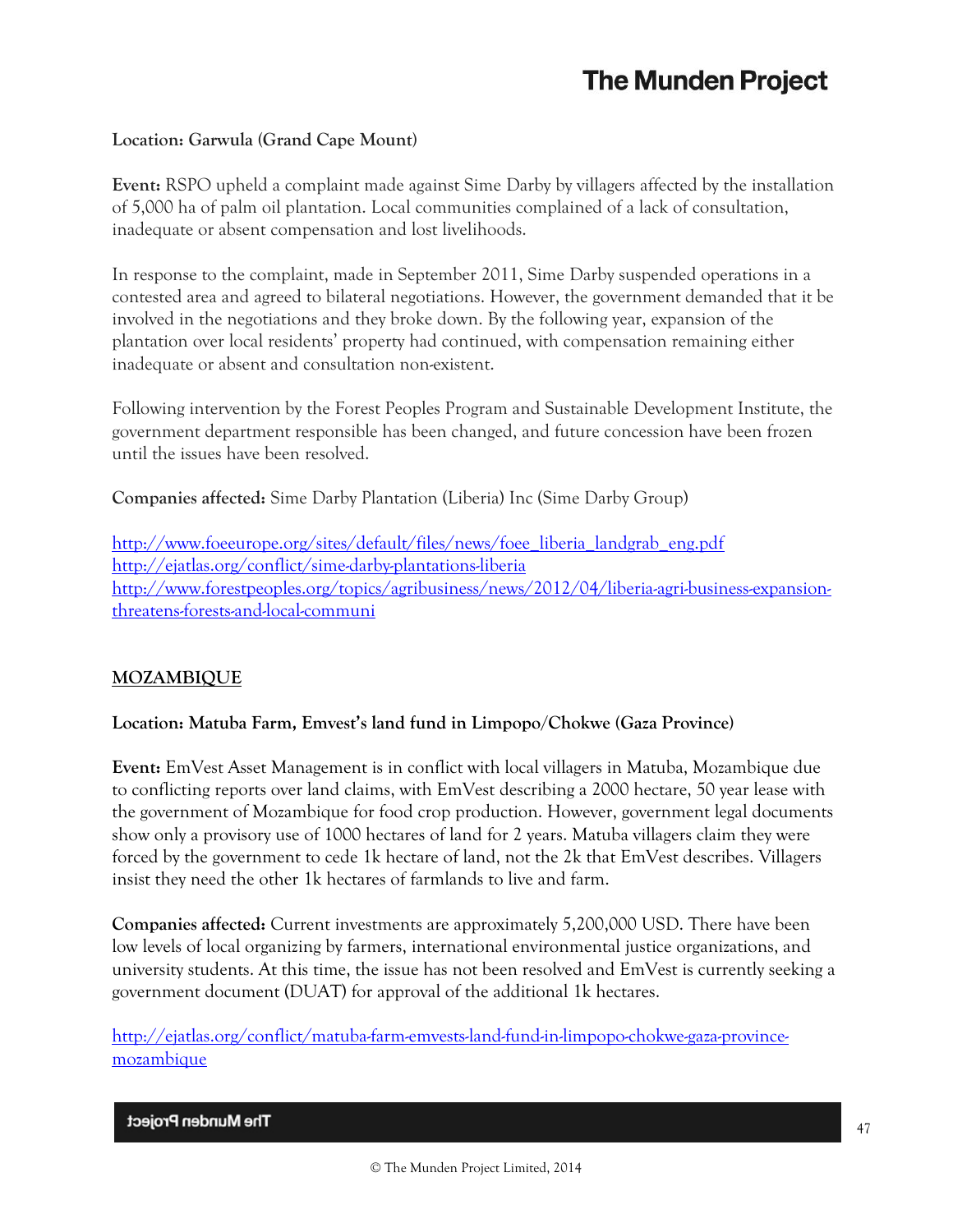[http://www.oaklandinstitute.org/sites/oaklandinstitute.org/files/OI\\_Emvest\\_Brief.pdf](http://www.oaklandinstitute.org/sites/oaklandinstitute.org/files/OI_Emvest_Brief.pdf)

## **Location: ProCana Sugar Plantation (Limpopo)**

**Event:** The conflict is over 30,000 hectares in the Massinger district of Gaza province, which was initially granted to the Ministry of Tourism for the establishment of Limpopo National Park. The same land was then promised to ProCana (with investment backing from the Central African Mining and Exploration Co.) for ethanol production from sugar cane, which was to be irrigated with water from the Massingir dam. This would have negatively affected farmers downstream of the plantation. Villagers were already being displaced for the National Park, but sided with the Park against ProCana. The government withdrew the agreement citing non-compliance with contractual clauses, as CAMEC shifted investment away from biofuels.

**Companies affected:** ProCana, Central African Mining and Exploration Co.

<http://ejatlas.org/conflict/procana-sugar-plantation-limpopo-mozambique> <http://www.tni.org/paper/politics-agrofuels-and-mega-land-and-water-deals>

## **Location: Pande-Temane Natural Gas Pipeline (Inhambane)**

**Event:** Sasol applied to the UNFCCC for the right to produce and sell carbon credits because it claimed to be choosing between building a new coal mine and building a pipeline to the gas fields in Inhambane, Mozambique. Environmental organizations (notably Earthlife Africa) stepped in, pointing out that Sasol had been considering building the profitable pipeline since 1998. UNFCCC rejected the project, but did not include any statement against companies manipulating the carbon credit system, as environmental organizations had hoped.

## **Companies affected:** Sasol

<http://ejatlas.org/conflict/pande-temane-natural-gas-pipeline-mozambiquesouth-africa> <http://www.tni.org/article/sasol-cdm-developed-world-pays-sasol-increase-its-carbon-emissions>

#### **Location: Ntacua tree plantations (Zambezia)**

**Event:** Ntacua Florestas de Zambezia, owned by Global Solidarity Forest Fund, currently holds 9.5k hectares of land in Zambezia but is seeking 70,000 for tree plantations to be sold as timber. Conflict has arisen with local communities due to lack of proper consultation, among other environmental issues.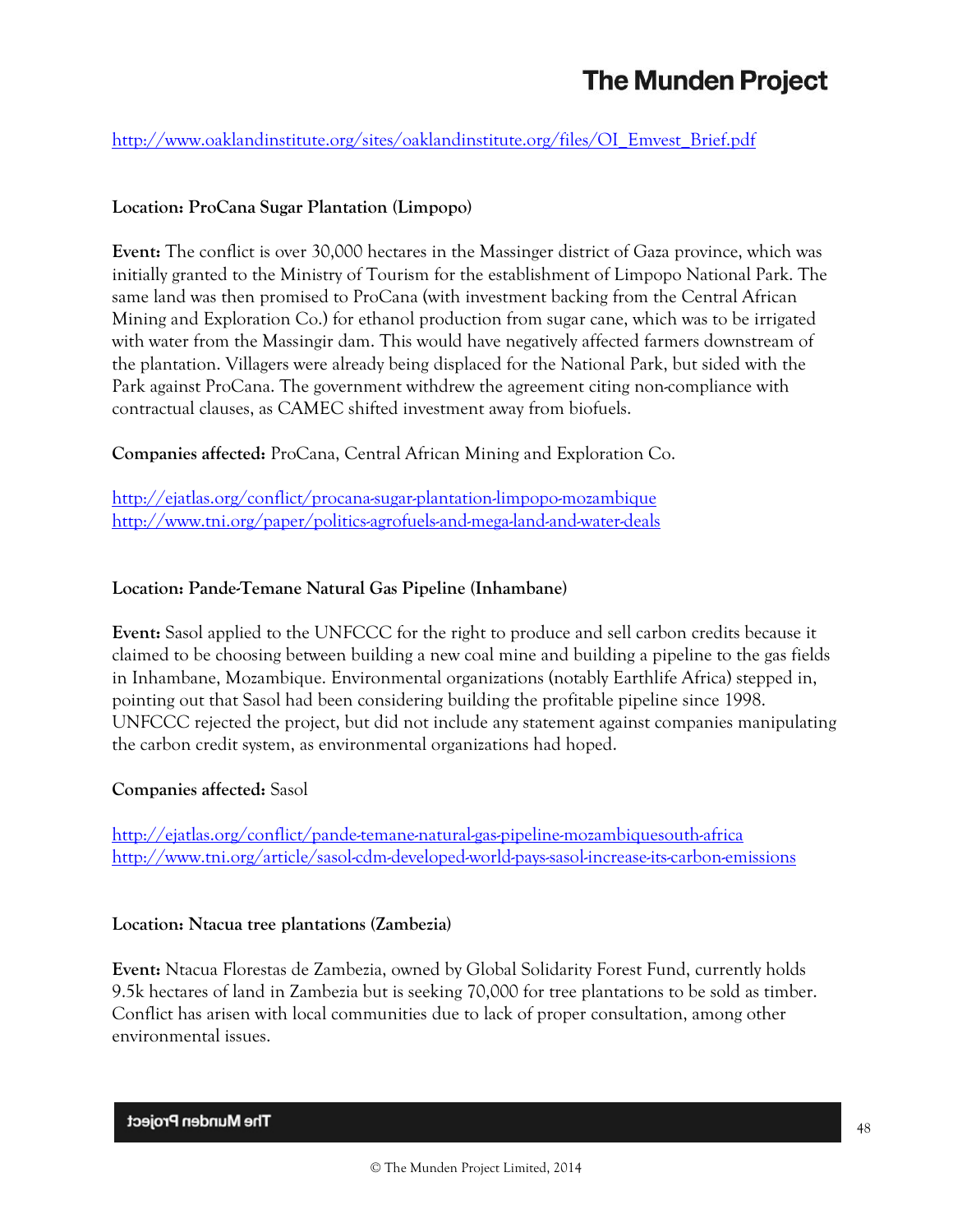## **Companies affected:** Ntacua Florestas, Global Solidarity Forest Fund

<http://ejatlas.org/conflict/ntacua-tree-plantations-in-zambezia-mozambique> [http://www.open.ac.uk/technology/mozambique/sites/www.open.ac.uk.technology.mozambique/](http://www.open.ac.uk/technology/mozambique/sites/www.open.ac.uk.technology.mozambique/files/pics/d131619.pdf) [files/pics/d131619.pdf](http://www.open.ac.uk/technology/mozambique/sites/www.open.ac.uk.technology.mozambique/files/pics/d131619.pdf) (pg 47)

#### **Location: Tectona monoculture tree plantations (Zambezia)**

**Event:** Tectona Forest of Zambezia is another company that is an investment of the Global Solidarity Forest Fund. In this case, it is using areas of teak plantations, which formerly served as community farms for 38 local communities. According to the company, conflicts arose during the titling process due to "lack of consensus on the demarcation of the area of company operations and policy issues." Members of several communities have been unhappy with Tectona and point to local chiefs and representatives who accept money from the company instead of safeguarding their rights.

**Companies affected:** Tectona Forest, Global Solidarity Forest Fund

<http://ejatlas.org/conflict/tectona-monoculture-tree-plantations-mozambique> [http://www.open.ac.uk/technology/mozambique/sites/www.open.ac.uk.technology.mozambique/](http://www.open.ac.uk/technology/mozambique/sites/www.open.ac.uk.technology.mozambique/files/pics/d131619.pdf) [files/pics/d131619.pdf](http://www.open.ac.uk/technology/mozambique/sites/www.open.ac.uk.technology.mozambique/files/pics/d131619.pdf)

## **Location: Quifel's Hoyo Hoyo agrictulre project (Lioma)**

**Event:** Quifel Natural Resources has a concession of 10,000 hectares in Lioma, for which it promised job creation, a health clinic, and numerous other community benefits. Since then Quifel has failed to reach required benchmarks, such as not completing a demarcation within the required timeframe, and did not provide any of the aforementioned benefits. As of January 2013, boundary posts remained absent and only 400 ha had been planted, which displaced at least 200 families. The project is operating, despite events of road traffic disruption and frequent protests.

## **Companies affected:** Quifel Natural Resources

[http://ejatlas.org/conflict/quifels-hoyo-hoyo-agriculture-project-in-lioma-zambezia-region](http://ejatlas.org/conflict/quifels-hoyo-hoyo-agriculture-project-in-lioma-zambezia-region-mozambique)[mozambique](http://ejatlas.org/conflict/quifels-hoyo-hoyo-agriculture-project-in-lioma-zambezia-region-mozambique) [http://www.oaklandinstitute.org/sites/oaklandinstitute.org/files/OI\\_country\\_report\\_mozambiqu](http://www.oaklandinstitute.org/sites/oaklandinstitute.org/files/OI_country_report_mozambique_0.pdf)  $e$  0.pdf (pg 43-44)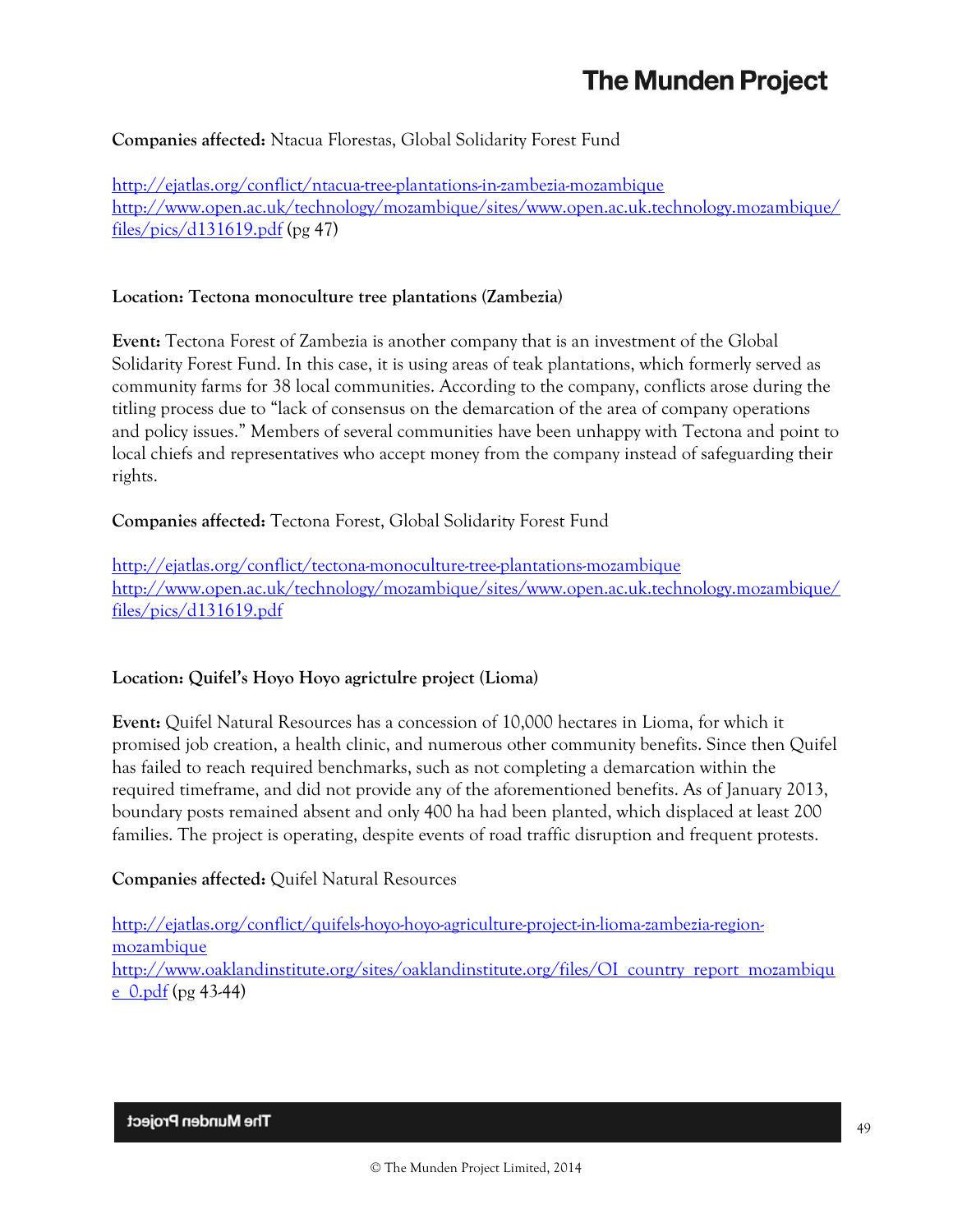### **Location: Chikweti plantations (Niassa)**

**Event:** Chikweti's investment in pine and eucalyptus plantations has led to conflict with rural communities, since the concession occupies the same land that the communities have traditionally used. This included closing off areas used by the communities for access to water and farmland. Chikweti Forests of Niassa Sarl is another company funded by the Global Solidarity Forest Fund. The government stepped in, fined the company, and implemented more rules and control.

## **Companies affected:** Chikweti Forests, Global Solidarity Forest Fund

<http://ejatlas.org/conflict/chikweti-plantations-mozambique> [http://www.open.ac.uk/technology/mozambique/sites/www.open.ac.uk.technology.mozambique/](http://www.open.ac.uk/technology/mozambique/sites/www.open.ac.uk.technology.mozambique/files/pics/d131619.pdf) [files/pics/d131619.pdf](http://www.open.ac.uk/technology/mozambique/sites/www.open.ac.uk.technology.mozambique/files/pics/d131619.pdf) (pg 50-54)

#### **Location: Malonda Tree Farm (Niassa)**

**Event:** Malonda Tree Farm, managed by Green Resources AS (a Norwegian company financed by Norfund), is involved in eucalyptus and pine plantations on 60,000 hectares. Conflict with local populations has been fierce, as the company began clearing land and planting. The company claims that the project only includes land abandoned by the local population. Members of the community assert that Malonda has not abided by the boundaries of the concessions and has not engaged in appropriate levels of community consultation.

## **Companies affected:** Malonda Tree Farm, Green Resources AS, Norfund

<http://ejatlas.org/conflict/malonda-tree-farms-in-niassa-mozambique> [http://www.open.ac.uk/technology/mozambique/sites/www.open.ac.uk.technology.mozambique/](http://www.open.ac.uk/technology/mozambique/sites/www.open.ac.uk.technology.mozambique/files/pics/d131619.pdf) [files/pics/d131619.pdf](http://www.open.ac.uk/technology/mozambique/sites/www.open.ac.uk.technology.mozambique/files/pics/d131619.pdf) (pg 49-50)

#### **Location: Lurio and Sanga forestry and sequestration (Niassa)**

**Event:** Green Resources AS (Norway) is engaging in a forestry plantation and sequestration project under CDM covering 126,000 hectares over 15 years. Locals argue that they had no input in the land acquisition process and that the project has only offered temporary jobs and not fulfilled promises. Green Resources also appears to have no specific community development plan.

**Companies Affected:** Green Resources AS

<http://ejatlas.org/conflict/green-resources-as-niassa-project>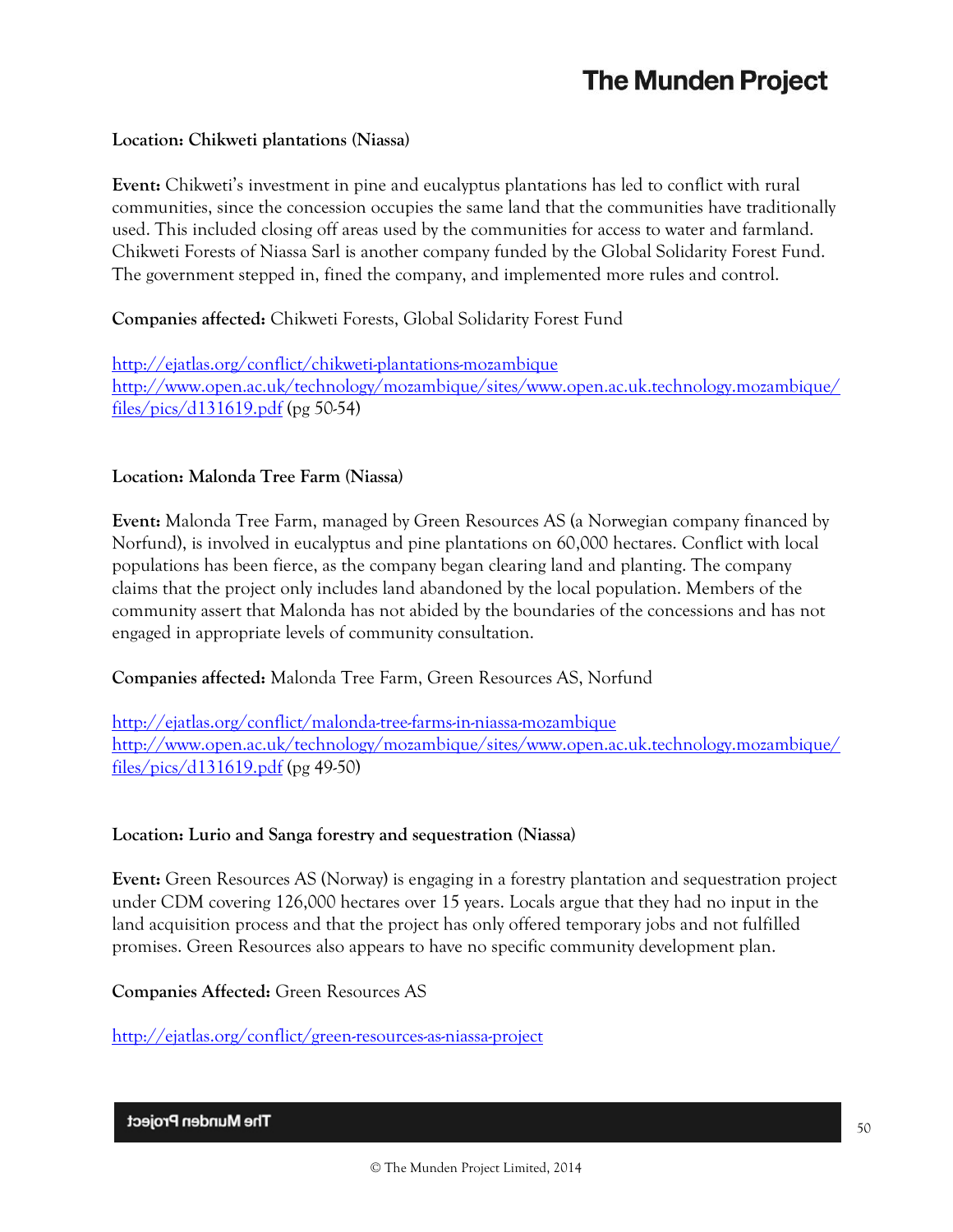## **Location: Cimentos de Mocambique Cement Factory, Matola (Maputo)**

**Event:** A cement factory, Cimentos de Mocambique, began emitting plumes of smoke from the plant in 2000 which spread around the surrounding neighborhoods. Local residents filed complaints with the Ministry of the Environment and Matola municipality that the factory's filters were not functioning properly. When no action was taken, protests began with support from local communities, environmentalists, and even other local factories. While the particles are non-toxic, they still cause lung/respiratory problems and the dust causes damage to affected vegetation. The plant remains in operation and even applied for a CDM credit for using natural gas rather than coal to fuel the plant. In 2009, new filters were installed but pollution levels are still above acceptable levels set by the World Health Organization.

## **Companies affected:** Cimentos de Mocambique SA

[http://ejatlas.org/conflict/fuel-switching-by-cimentos-de-mocambique-matola-gas-company](http://ejatlas.org/conflict/fuel-switching-by-cimentos-de-mocambique-matola-gas-company-mozambique)[mozambique](http://ejatlas.org/conflict/fuel-switching-by-cimentos-de-mocambique-matola-gas-company-mozambique)

## **SOUTH AFRICA**

## **Location: Cape Town (City of Cape Town Municipality)**

**Event:** In 1997, South Africans suffering from asbestos-related disease sued Cape PLC in the English High Court seeking compensation for the asbestos mining and milling activities in S. Africa. The complainants were former workers and local residents. By 2001, there were 7500 plaintiffs. Ultimately, a settlement was reached where Gencors administers a £35 million trust and settled with plaintiffs for  $\mathfrak{L}3$  million, while Cape settled for  $\mathfrak{L}7.5$  million. Asbestos mining stopped in the mid-1980s, but people are still being diagnosed with asbestos-related disease regularly.

## **Companies affected:** Cape PLC, Gencors

<http://annhyg.oxfordjournals.org/content/55/6/569.full> <http://ejatlas.org/conflict/cape-gencors-asbestos-mining--milling-activity-south-africa>

## **Location: Karoo (various districts)**

**Event:** Numerous oil and gas companies are looking to access shale gas in the Greater Karoo Basin using horizontal hydraulic fracturing. Local communities are concerned about associated risks to water and air, existing economics, and human and environmental health. Facing public opposition, South Africa's government appointed a task force to study the implications of fracking and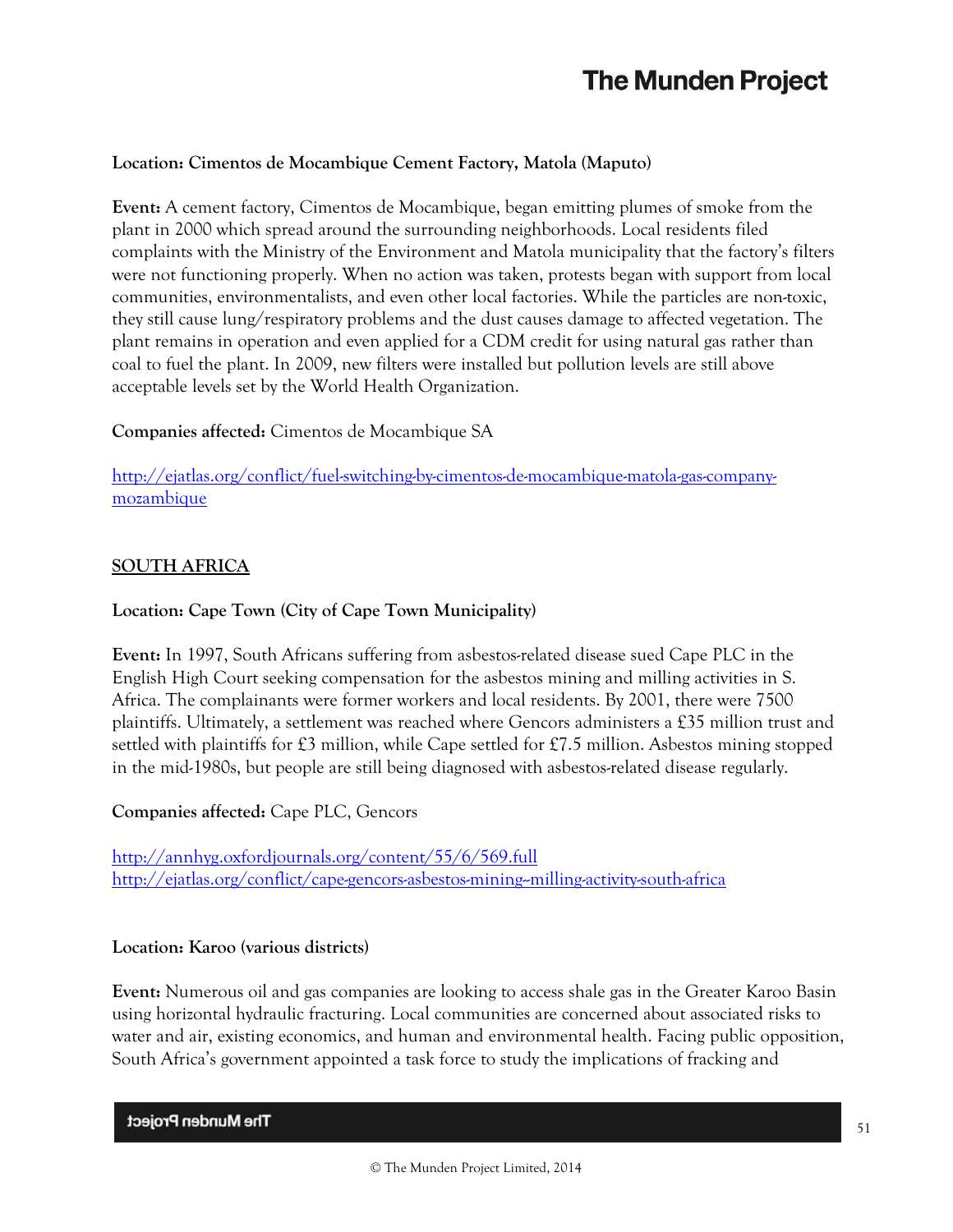declared a moratorium on exploration applications. The Karoo Action Group sued when no civil society groups were appointed to the task force and won. The moratorium was in place for 17 months until September 2012 when it was lifted.

## **Companies affected:** Sosal, Shell

<http://ejatlas.org/conflict/hydraulic-fracking-in-the-karoo-south-africa> <http://thegreentimes.co.za/protest-against-fracking-threatening-water/> <http://mg.co.za/article/2012-04-20-the-fracking-intrusion-of-a-sacred-space/>

## **Location: Pondoland Wild Coast (Eastern Cape)**

**Event:** Transworld Energy and Minerals and local partner Xolco proposed to mine ilmenite, rutile and zircon from the Pondoland Coast at Xolobeni. The proposed area overlaps the Pondoland Centre of Endemism, a botanically rich area. This has generated significant opposition, including street protests by farmers and indigenous groups that would likely be displaced. The project is already delayed due to questioning by local authorities.

**Companies affected:** Transworld Energy and Minerals, Xolco

<http://ejatlas.org/conflict/pondoland-wild-coast-xolobeni-mining-threat-south-africa> <http://www.wildcoast.co.za/xolobeni>

## **Location: Sappi Saiccor mill, Mkomazi River (KwaZulu Natal)**

**Event:** The Sappi Saiccor mill operates on the Mkomazi River, upstream from the town of Umkomaas. The mill uses water from the river, derives energy from coal and generates atmospheric pollution, dumps liquid effluent out at sea and solid waste onto farmland. Locals experience illness due to resulting pollution but the operation persists. The company "bribed" local schools and organizations with small donations, which seemingly bought their silence.

## **Companies affected:** Sappi Specialised Cellulose

<http://ejatlas.org/conflict/sappi-saiccor-pulp-mill-pollution-south-africa> <http://chrislang.org/2005/11/29/south-africa-sappi-saiccor-to-expand-its-polluting-pulp-mill/>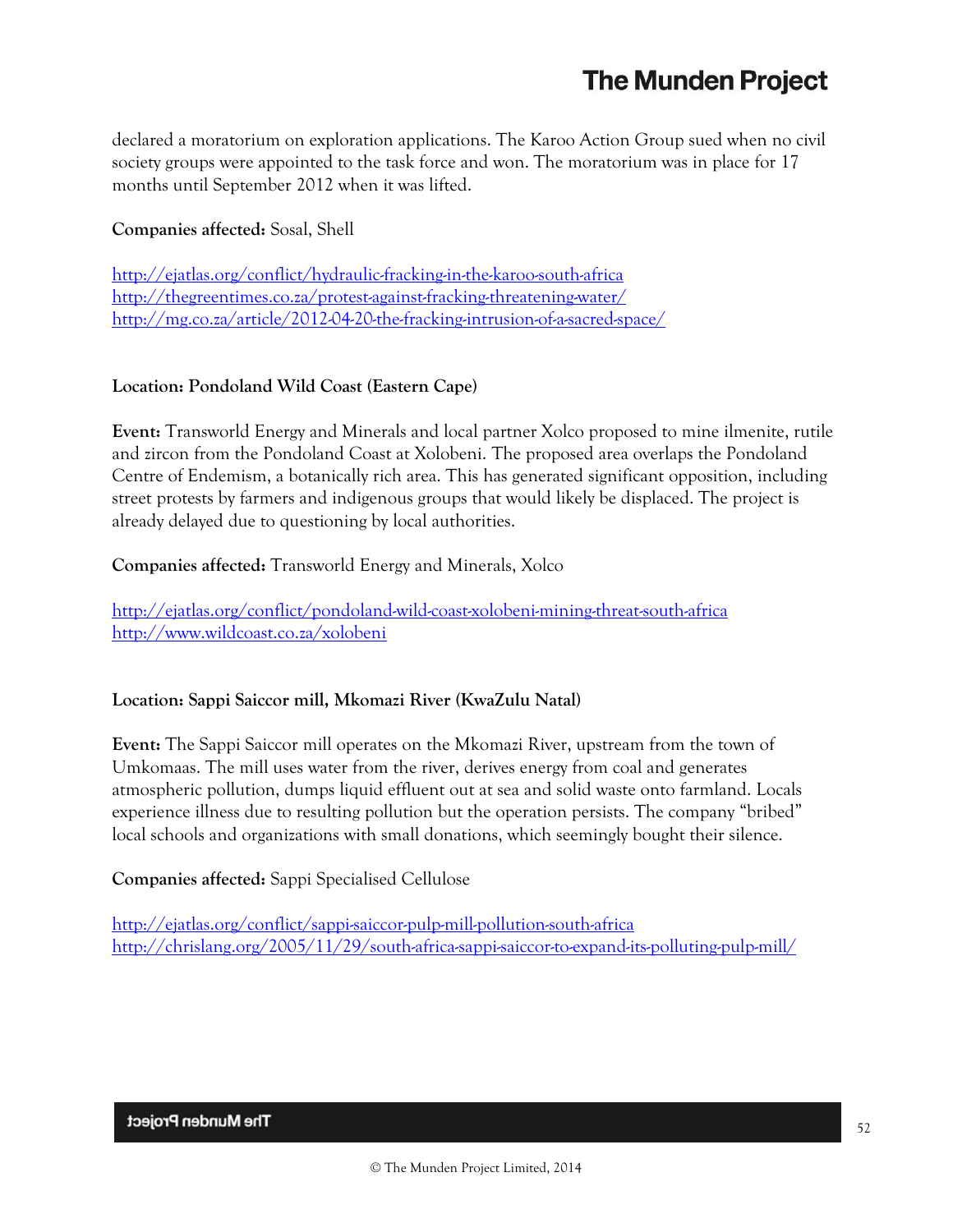### **Location: Bisasar, Durban (kwaZulu Natal)**

**Event:** Durban Solid Waste and Environmental Waste Solutions (South Africa) operate the Bisasar Road Landfill site in Durban. Approximately 3000 to 5000 tons of waste is dumped here daily and this has led to increases in cancer rates locally. Community members have repeatedly called for closure of the site, but the dump was approved as a pilot CDM project for converting methane to electricity. The World Bank provided initial investments of \$14 million, but in 2005 refused to purchase emissions credits because of concern over environmental justice issues in Durban.

**Companies affected:** Durban Solid Waste, Environmental Waste Solutions (South Africa)

<http://ejatlas.org/conflict/bisasar-rd-landfill-site-south-africa>

#### **Location: Leeuwpan coal mine (Mpumalanga)**

**Event:** Local activists allege that the expansion of a coal extraction mine is illegal. Farmers around the mine claim the coal operation does not have the proper water license. The case was taken to court and its decision favored the local population. Operations were halted until the proper license is issued.

**Companies affected:** Exxaro Leeuwpan Colliery

<http://mg.co.za/article/2012-05-14-delmas-farmer-lodges-complaint-against-exxaro> <http://www.ejolt.org/2012/11/natural-water-body-threatened-by-large-mining-company/> <http://oxpeckers.org/2013/12/ways-to-kill-a-wetland/>

## **CAMBODIA**

#### **Location: Lumphat Wildlife Sanctuary (Ratanakkiri)**

**Event:** In 2013, UK-based NGO Global Witness published a report accusing diversified Vietnamese company Hoang Anh Gia Lai (HAGL) of illegally logging in Lumphat Wildlife Sanctuary outside concession areas, and being in possession of at least 47,000 hectares of economic land concessions (ECLs), which is almost five times the legal limit. 17 indigenous communities accused HAGL of land grabbing in their home villages in Ratanakkiri province and filed a complaint with the International Finance Corporation (IFC), which invests in the rubber producer via an intermediary fund called Dragon Capital Group.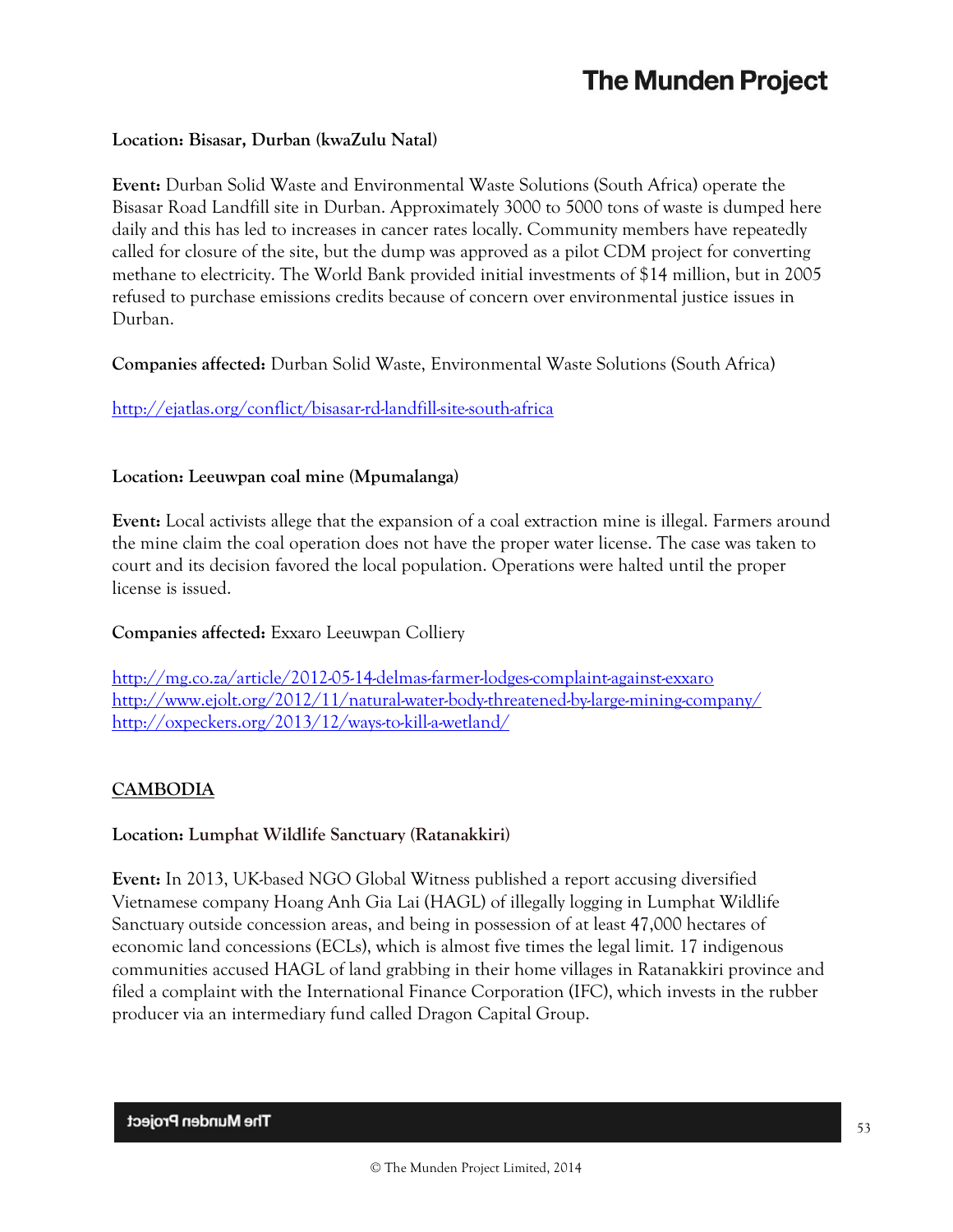In April 2014, HAGL responded to a request from IFC and announced that it was suspending logging operations of three projects in the province from May 1 to November 30.

**Companies affected:** Hoang Anh Gia Lai and its subsidiaries in Ratanakkiri province (Hoang Anh Andong Meas, Hoang Anh Oyadav, Heng Brothers), companies logging for HAGL (Cheng Bo Ying Co. Ltd., MDHL Share World Co. Ltd., Savan Prasith Investment and Construction Co. Ltd), HAGL investors (International Finance Corporation via Dragon Capital Group, Deutsche Bank, Credit Suisse)

[http://www.cambodiadaily.com/archives/rubber-firm-accused-of-illegal-logging-puts-work-on-hold-](http://www.cambodiadaily.com/archives/rubber-firm-accused-of-illegal-logging-puts-work-on-hold-58287/)[58287/](http://www.cambodiadaily.com/archives/rubber-firm-accused-of-illegal-logging-puts-work-on-hold-58287/) [http://www.globalwitness.org/library/credit-suisse-ignored-human-rights-commitments-and](http://www.globalwitness.org/library/credit-suisse-ignored-human-rights-commitments-and-became-major-shareholder-vietnamese)[became-major-shareholder-vietnamese](http://www.globalwitness.org/library/credit-suisse-ignored-human-rights-commitments-and-became-major-shareholder-vietnamese)

## **Location: Borei Keila (Phnom Penh)**

**Event:** In 2003, a land-sharing agreement was proposed for Borei Keila commune in Phnom Penh, to allow a private company to develop part of the area for commercial purposes while providing alternative housing to residents on the remaining land. A social land concession for 4.6 ha was authorized by Cambodian Prime Minister Hun Sen, and the government contracted Phan Imex to construct 10 apartment buildings on 2ha to house 1,776 families in exchange for rights to redevelop the remaining land into luxury accommodation, offices and retail spaces.

In 2010, Phan Imex had constructed only 8 of the 10 buildings, and instead offered residents compensation and housing at sites outside Phnom Penh. Not all families moved to the relocation sites: some stayed in Borei Keila, protesting for housing and compensation from Phan Imex and the government. In January 2012, there were clashes between Borei Keila residents and private security forces hired by Phan Imex to evict them. In Spring 2014, following clashes with government security forces after occupying a building at the site, some residents were still refusing offers of temporary shelter at Borei Keila from the government. Phan Imex, which has claimed bankruptcy, has been ordered by court to repay a Korean company a US\$ 2.7m deposit for Borei Keila land which was never delivered.

## **Companies affected:** Phan Imex

<http://www.opendevelopmentcambodia.net/tag/phan-imex/> <http://www.phnompenhpost.com/national/bricks-used-drive-out-authorities> <http://www.phnompenhpost.com/national/borei-keila-deal-taken-some>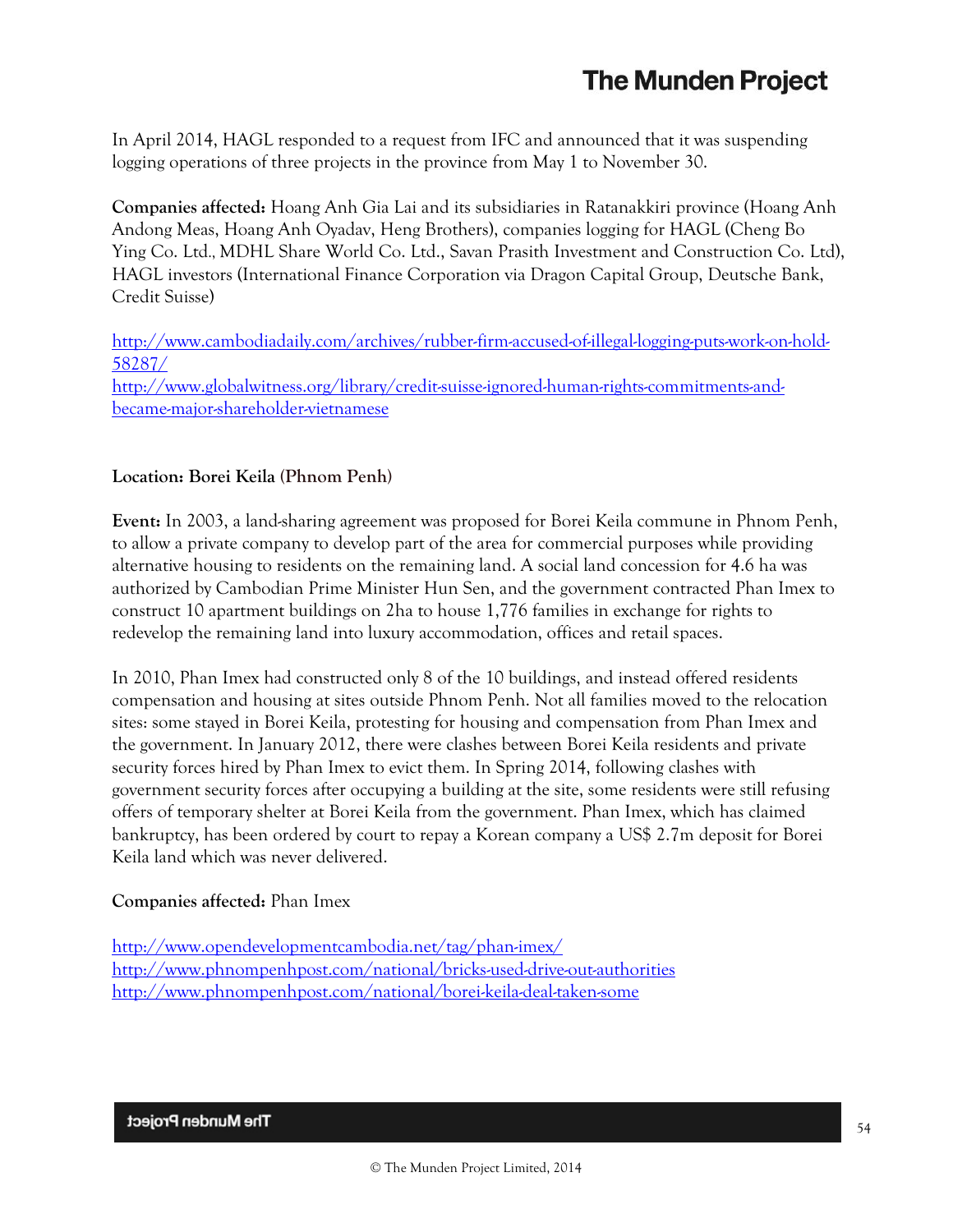## **Location: Thpong and Oral districts (Kampong Speu)**

**Event:** In April 2010, Phnom Penh Sugar Company's land clearing operations in Kampong Speu were interrupted by protestors from affected villages. Local residents were protesting against a mass eviction following the allocation of land to the Phnom Penh Sugar Company (PPSC) as economic land concessions. The total size of the concessions was over 23,000 ha, more than twice the size permitted under Cambodia's Land Law; the concessions encroach on more than 2,000 ha of farmland belonging to families in Thpong and Oral districts, as well as grazing land, water resources and registered community forest.

The company's offices were set on fires and road blocks were set up to prevent access to the factory.

**Companies affected:** Phnom Penh Sugar Co. Ltd and its sister company Kampong Speu Sugar Co. Ltd.

<http://www.phnompenhpost.com/national/cambodian-sugar-plant-leaves-villagers-bitter> [http://www.nytimes.com/2013/10/01/business/international/in-cambodias-cane](http://www.nytimes.com/2013/10/01/business/international/in-cambodias-cane-fields.html?_r=2&)[fields.html?\\_r=2&](http://www.nytimes.com/2013/10/01/business/international/in-cambodias-cane-fields.html?_r=2&) <http://www.inclusivedevelopment.net/anz-bankrolls-massive-land-grab-in-cambodia/>

## **INDIA**

## **Location: Mehdiganj (Uttar Pradesh)**

**Event:** Coca-Cola's bottling plant has been shut down by state government authorities. The Uttar Pradesh Pollution Control Board (UPPCB) ordered the plant to shut down because it found the company to be violating a number of conditions of its license, or "No Objection Certificate" (NOC). Eviction from land occupied by bottling plant in Mehdiganj. The action to evict Coca-Cola comes as the result of an [order](http://www.indiaresource.org/campaigns/coke/2014/TehsildarDec162013Mehdiganj.pdf) (in Hindi) passed by the *Tehsildar*, the local revenue officer, in December 2013 after an official investigation carried out at the insistence of local villagers. The company was also fined Rs.124,590, (about US\$ 2,000).

Coca-Cola has been unable to begin operations in the expanded facility because it lacks all the required permits - because of local objections. Coca-Cola got an interim stay on the UPPCB's order to the company to shut its plant in Mehdiganj down. The National Green Tribunal allowed the company to continue its existing operations but restrained it from making any moves towards expansion of the facility.

## **Companies affected:** Coca Cola

<http://www.toxicswatch.org/2014/06/coca-cola-plant-shut-down-in-india.html>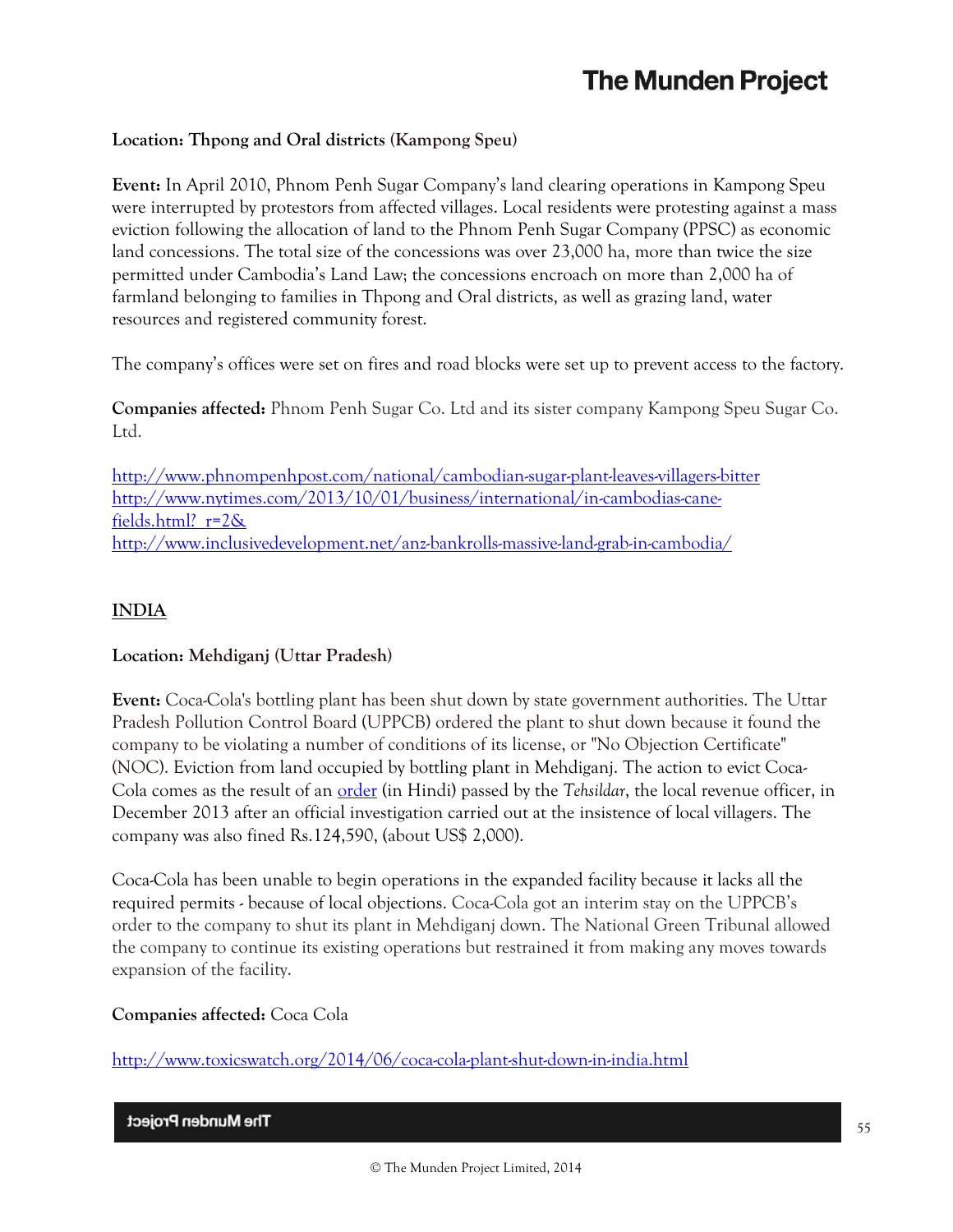| http://www.scoop.co.nz/stories/WO1401/S00285/india-coca-cola-to-be-evicted-from-illegally-  |
|---------------------------------------------------------------------------------------------|
| occupied-land.htm                                                                           |
| http://www.edie.net/news/6/Coca-Cola-to-be-evicted-from-illegally-occupied-land-by-Indian-  |
| authorities-/                                                                               |
| http://www.organicconsumers.org/articles/article 30429.cfm                                  |
| http://hotnhitnews.com/Shutdown-ordered-for-Coca-Cola-plant-licence-cancelled-HotnHitNews-  |
| 19118062014.htm                                                                             |
| http://www.dailypioneer.com/state-editions/dehradun/state-skipping-sc-verdict-in-coca-cola- |
| project.html                                                                                |

## **Location: Nano Project, Singur (West Bengal)**

**Event:** Tata Motors decided to pull out of the Nano Project factory out of Singur, West Bengal. They had to relocate and move equipment and machinery from Singur in West Bengal state to Gujarat where the Nano is now produced. The construction of the plant was initiated on January 2007.In October 2008, they pulled out of Singur due to political unrest and agitation.

The protesters' compromise was that Tata be allowed to keep the 600 acres on which it has already built and return the remaining 400 acres to the farmers. This proposal was rejected by both the state government and Tata Motors. The relocation is a highly expensive option, with the plant 85% complete, Tata would lose its US\$ 350 million investment and have to spend another US\$ 50 million to \$100 million to relocate. The bigger problem is that to keep prices low on the world's cheapest car, Tata had planned to have suppliers set up factories on the 400 acres in dispute.

## **Companies affected:** Tata Motors

[http://blogs.lse.ac.uk/indiaatlse/2013/09/13/learning-from-singur-land-acquisition-and](http://blogs.lse.ac.uk/indiaatlse/2013/09/13/learning-from-singur-land-acquisition-and-compensation-in-india/)[compensation-in-india/](http://blogs.lse.ac.uk/indiaatlse/2013/09/13/learning-from-singur-land-acquisition-and-compensation-in-india/) [http://www.businessweek.com/stories/2008-08-27/why-indian-farmers-are-fighting-tatas](http://www.businessweek.com/stories/2008-08-27/why-indian-farmers-are-fighting-tatas-nanobusinessweek-business-news-stock-market-and-financial-advice)[nanobusinessweek-business-news-stock-market-and-financial-advice](http://www.businessweek.com/stories/2008-08-27/why-indian-farmers-are-fighting-tatas-nanobusinessweek-business-news-stock-market-and-financial-advice) <http://www.bloomberg.com/apps/news?pid=newsarchive&sid=aP8iIdFX6l9w>

## **Location: POSCO steel project (Orissa)**

**Event:** There was a temporary suspension of land acquisition process for POSCO steel project in Orissa, India. With several social activists making a beeline to the POSCO project area to support the protesting villagers, the state government seems to have halted its land acquisition for POSCO's 12 million tonne steel plant in Jagatsinghpur district. For the last five years, people living in the villages of the proposed site under the banner of POSCO Pratirodh Sanghrsa Samiti (Anti-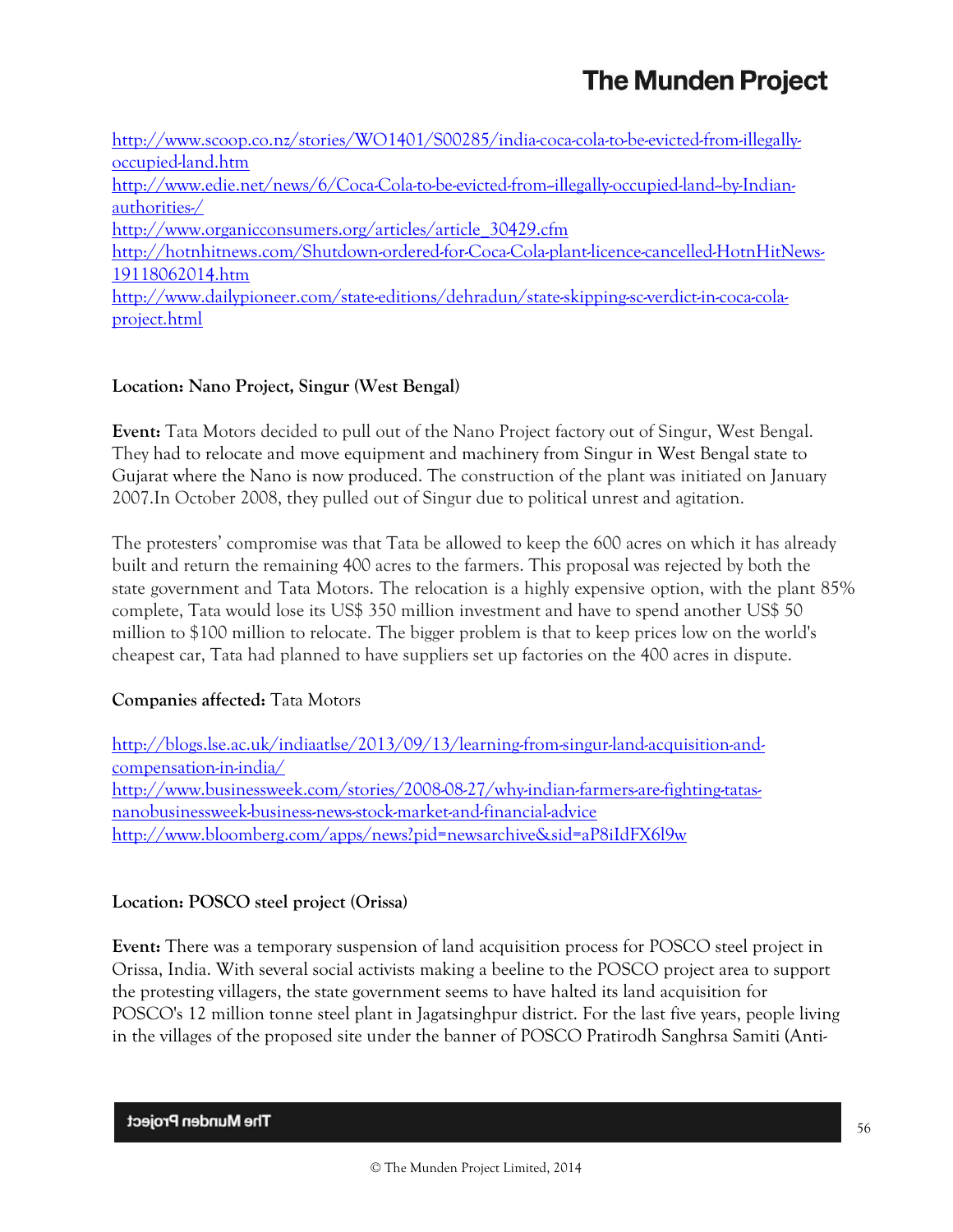POSCO People's Movement) have been relentlessly protesting against the land acquisition process. More than 4000 families, totaling a population of 30,000, will be affected by the project.

## **Companies affected:** POSCO

<http://www.aljazeera.com/indepth/features/2011/07/201171711310873319.html> <http://divergences.be/spip.php?article857&lang=fr> [http://www.telegraphindia.com/1140114/jsp/nation/story\\_17784488.jsp#.U8P7oRbJAlI](http://www.telegraphindia.com/1140114/jsp/nation/story_17784488.jsp#.U8P7oRbJAlI) [http://www.thehindu.com/todays-paper/tp-national/despite-protests-odisha-continues-with-land](http://www.thehindu.com/todays-paper/tp-national/despite-protests-odisha-continues-with-land-acquisition-for-posco/article4878973.ece)[acquisition-for-posco/article4878973.ece](http://www.thehindu.com/todays-paper/tp-national/despite-protests-odisha-continues-with-land-acquisition-for-posco/article4878973.ece) <http://blogs.wsj.com/indiarealtime/2011/07/04/orissa-anti-posco-protest-is-a-family-affair/> [http://www.globalpost.com/dispatch/news/regions/asia-pacific/india/130308/indian-women](http://www.globalpost.com/dispatch/news/regions/asia-pacific/india/130308/indian-women-strip-protest-odisha-posco)[strip-protest-odisha-posco](http://www.globalpost.com/dispatch/news/regions/asia-pacific/india/130308/indian-women-strip-protest-odisha-posco)

## **INDONESIA**

## **Location: Ketapang (West Kalimantan)**

**Event:** In mid-1999 villagers apparently reoccupied 2,000 ha of HSL/Commonwealth Development Corporation's plantation, marking their former property with boards bearing their names. In early July 2000, 50-60 people from three villages cut down 400 oil palms in the concession area in broad daylight as a token protest. Villagers claim that they were forced to hand over their land, and that there has been manipulation of consent forms and compensation payments.

**Companies affected:** PT Harapan Sawit Lestari (HSL), Cargill, CTP Holding, CDC Group

<http://www.downtoearth-indonesia.org/old-site/ccdc2.htm#Cfl> [http://www.downtoearth-indonesia.org/story/conflicts-between-community-and-british-owned](http://www.downtoearth-indonesia.org/story/conflicts-between-community-and-british-owned-plantation-company-kalimantan)[plantation-company-kalimantan](http://www.downtoearth-indonesia.org/story/conflicts-between-community-and-british-owned-plantation-company-kalimantan) <http://www.ejatlas.org/conflict/pt-hsl-conflict-kalimantan>

## **Location: Kuala Batee, South Aceh (Sumatra)**

**Event:** Arson and damage to company property were caused following disputes over land. The company's base camp was burnt down, including two office buildings and an employee dormitory. Company employees were evicted as a result. Vehicles, heavy machinery and other equipment were also damaged or confiscated.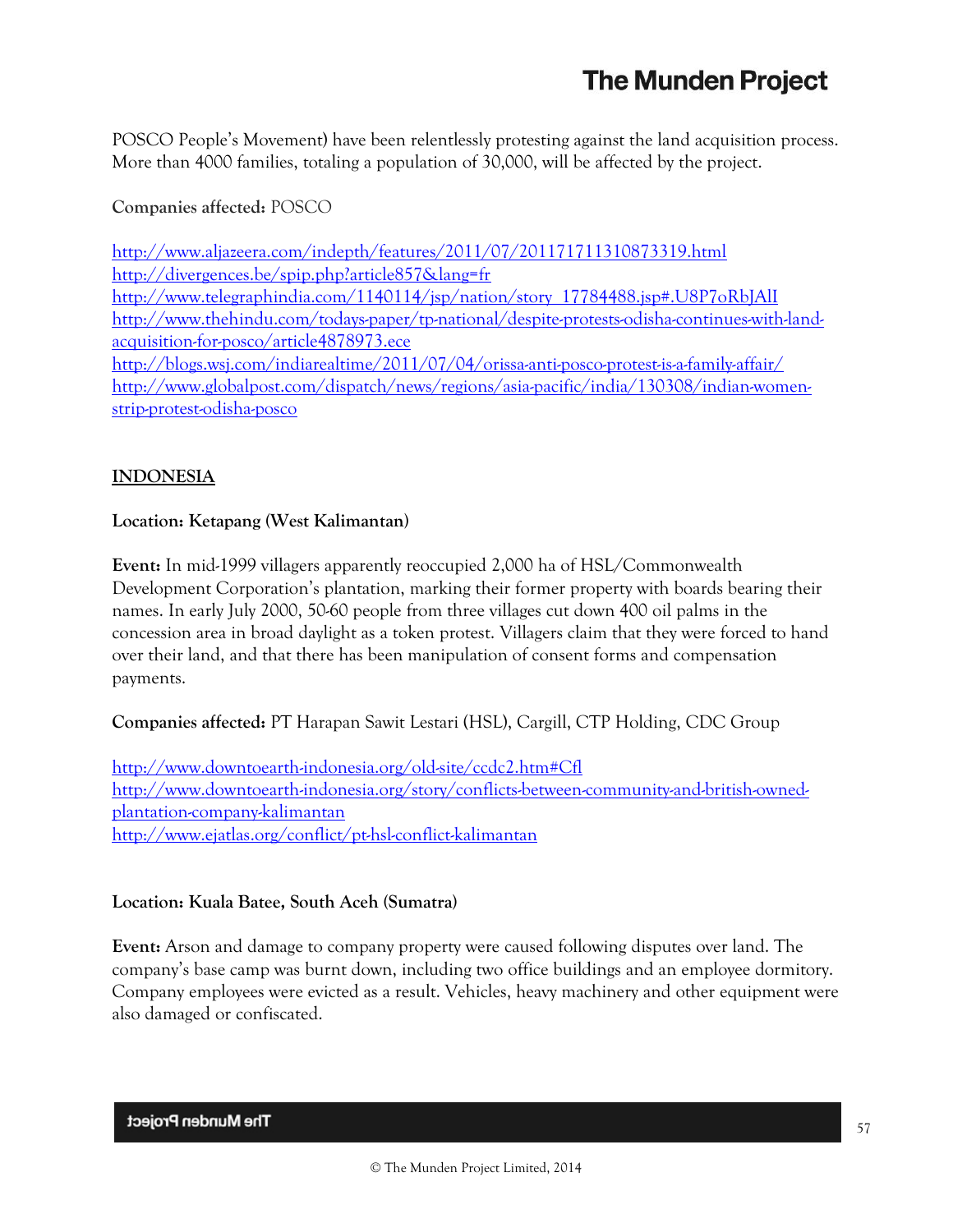Villagers were unhappy about a land dispute between local farmers and the company. Several months of attempts to negotiate over land rights erupted into violent conflict.

## **Companies affected:** PT Cemerlane Abadi

<http://www.ejatlas.org/conflict/pt-cemerlang-abdi-conflict-sumatra> [http://www.nas.gov.sg/archivesonline/audiovisual\\_records/record-details/4fc05cc7-1164-11e3-](http://www.nas.gov.sg/archivesonline/audiovisual_records/record-details/4fc05cc7-1164-11e3-83d5-0050568939ad) [83d5-0050568939ad](http://www.nas.gov.sg/archivesonline/audiovisual_records/record-details/4fc05cc7-1164-11e3-83d5-0050568939ad)

## **Location: Meraukee (Papua)**

**Event:** Local communities affected by Wilmar's operations demanded that the company halt operations on the ground while proper and thorough EIAs were conducted, and further that there should be a transparent consultation process to gain the communities' consent for land acquisition. It was later decided to move Wilmar's permit to Animha district, and it was also reduced in size to a maximum of 80,000 hectares.

## **Companies affected:** Wilmar International

<http://www.downtoearth-indonesia.org/story/why-not-wilmar> [http://www.ejatlas.org/conflict/wilmar-international-sugar-plantations-in-meraukee-papua](http://www.ejatlas.org/conflict/wilmar-international-sugar-plantations-in-meraukee-papua-indonesia)[indonesia](http://www.ejatlas.org/conflict/wilmar-international-sugar-plantations-in-meraukee-papua-indonesia) [https://awasmifee.potager.org/?page\\_id=168](https://awasmifee.potager.org/?page_id=168) <http://www.panap.net/en/fs/post/food-sovereignty-wfd-2012/1292> <http://bio-fuel-watch.blogspot.com/2014/02/biofuelwatch-down-to-earth-article.html> [http://www.scoop.co.nz/stories/WO1207/S00621/indonesia-mifee-stealthy-face-of-conflict-in](http://www.scoop.co.nz/stories/WO1207/S00621/indonesia-mifee-stealthy-face-of-conflict-in-west-papua.htm)[west-papua.htm](http://www.scoop.co.nz/stories/WO1207/S00621/indonesia-mifee-stealthy-face-of-conflict-in-west-papua.htm) [http://www.downtoearth-indonesia.org/story/starvation-and-poverty-indonesia-civil-society](http://www.downtoearth-indonesia.org/story/starvation-and-poverty-indonesia-civil-society-organisations-appeal-suspension-mifee-project-p)[organisations-appeal-suspension-mifee-project-p](http://www.downtoearth-indonesia.org/story/starvation-and-poverty-indonesia-civil-society-organisations-appeal-suspension-mifee-project-p)

## **Location: North province (Sumatra)**

**Event:** Land granted to PT LonSum for oil palm, rubber and cacao plantation was illegally occupied by members of the local community who claimed the land had been taken without their consent. On several occasions, villagers entered, occupied and damaged land and plantations belonging to PT LonSum obtained via a land use permit for oil palm, rubber & cacao plantations. The villagers also started to clear land claiming that the company took it from them.

On 12th August 2013, 3000 Bulukumba people led by AGRA (Aliansi Gerakan Reforma Agraria – Alliance of Agrarian Reform Movement), occupied PT Lonsum plantation to reclaim their land.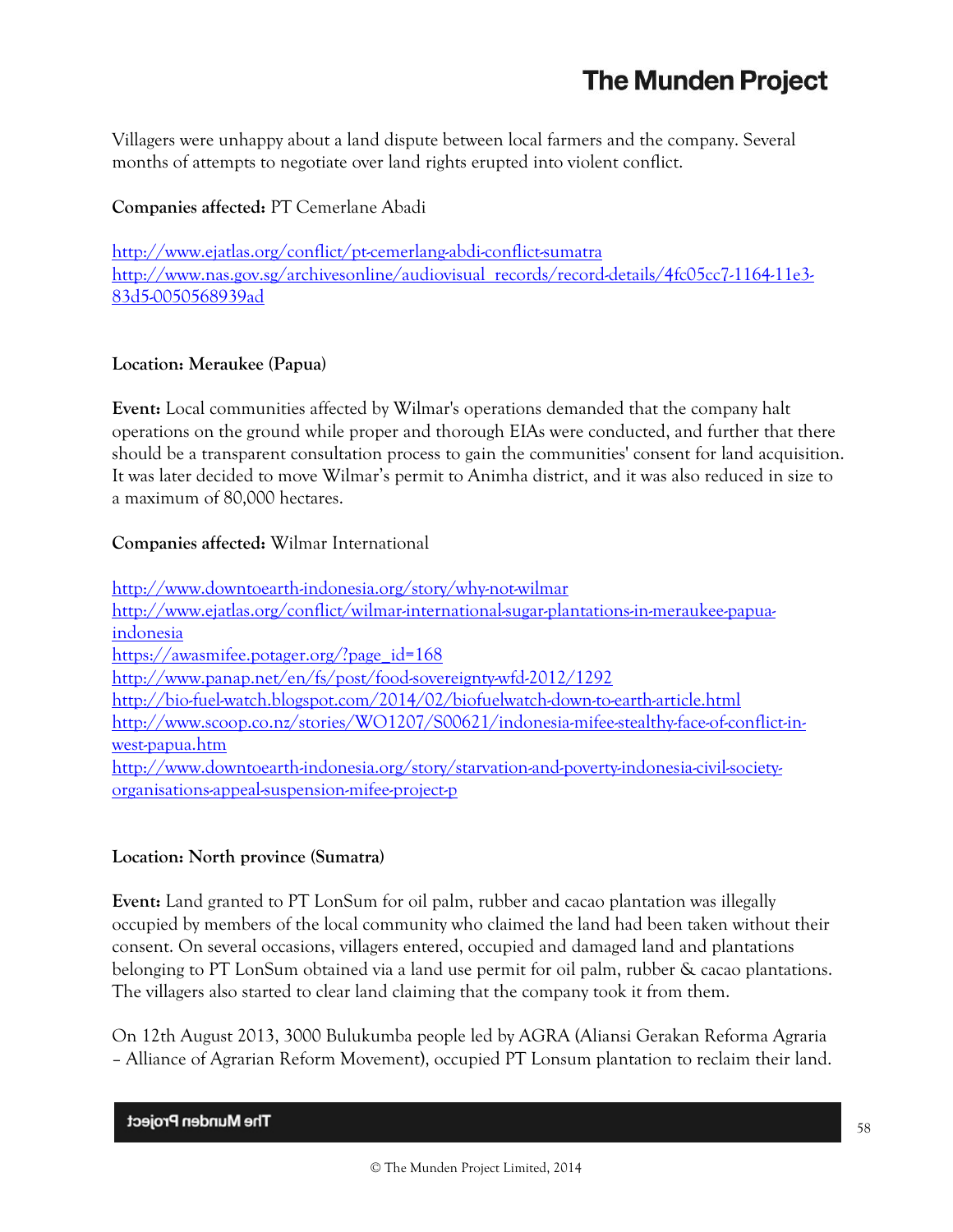They were met by the representative of local Bulukumba government who promised to deliver their demands to the Governor of South Sulawesi to start the mediation.

## **Companies affected:** PT LonSum

<http://www.downtoearth-indonesia.org/story/dayaks-charged-oil-palm-dispute> <https://www.greenleft.org.au/node/29254> [http://earthofpeople.wordpress.com/2013/08/21/3-000-bulukumba-peasants-occupy-loncum-ltd](http://earthofpeople.wordpress.com/2013/08/21/3-000-bulukumba-peasants-occupy-loncum-ltd-agricultural-plantation/)[agricultural-plantation/](http://earthofpeople.wordpress.com/2013/08/21/3-000-bulukumba-peasants-occupy-loncum-ltd-agricultural-plantation/) <http://plantationworkers.blogspot.com/2007/04/human-rights-abuses-in-plantation-and.html> <http://www.fian.org/fileadmin/media/publications/0417HIDO-Pergulaan-e01.pdf> [http://indigenouspeoplesissues.com/index.php?option=com\\_content&view=article&id=17478:in](http://indigenouspeoplesissues.com/index.php?option=com_content&view=article&id=17478:indonesia-key-findings-in-defense-of-land-and-livelihood-of-indigenous-peoples-in-bulukumba-indonesia&catid=32&Itemid=65) [donesia-key-findings-in-defense-of-land-and-livelihood-of-indigenous-peoples-in-bulukumba](http://indigenouspeoplesissues.com/index.php?option=com_content&view=article&id=17478:indonesia-key-findings-in-defense-of-land-and-livelihood-of-indigenous-peoples-in-bulukumba-indonesia&catid=32&Itemid=65)[indonesia&catid=32&Itemid=65](http://indigenouspeoplesissues.com/index.php?option=com_content&view=article&id=17478:indonesia-key-findings-in-defense-of-land-and-livelihood-of-indigenous-peoples-in-bulukumba-indonesia&catid=32&Itemid=65)

## **PHILIPPINES**

## **Location: Batong Buhay (Kalinga-Apayao)**

**Event:** CNC is a Chinese-led consortium, which allegedly performed exploratory drilling of the large gold and copper deposits in Batong Buhay (literally translated as "Living Rock"), a site which is claimed by the Balatoc tribe as their ancestral homeland. Villagers halted the alleged drilling activity in Balatoc February this year. Some residents cut off the water supply, prompting the operators of the drilling machines to cease their operations in the area.

"We do not want this to blow into a violent situation," said local residents, citing that the mining company failed to conduct the necessary FPIC (Free Prior and Informed Consent) before commencing with any mining operation in the area.

Eventually, the National Commission on Indigenous Peoples, a quasi-judicial body under the office of the President of the Philippines, issued a temporary restraining order against CNC on June 25, 2013 then a resolution on September 9, 2013 which stipulated a writ of preliminary injunction.

CNC and its other private partners were not mining as the public generally understand the term. They were conducting mineral exploration. However, mineral exploration is included within the legal definition of mining in the legislation applicable to the tribe's filed complaint.

**Companies affected:** CNC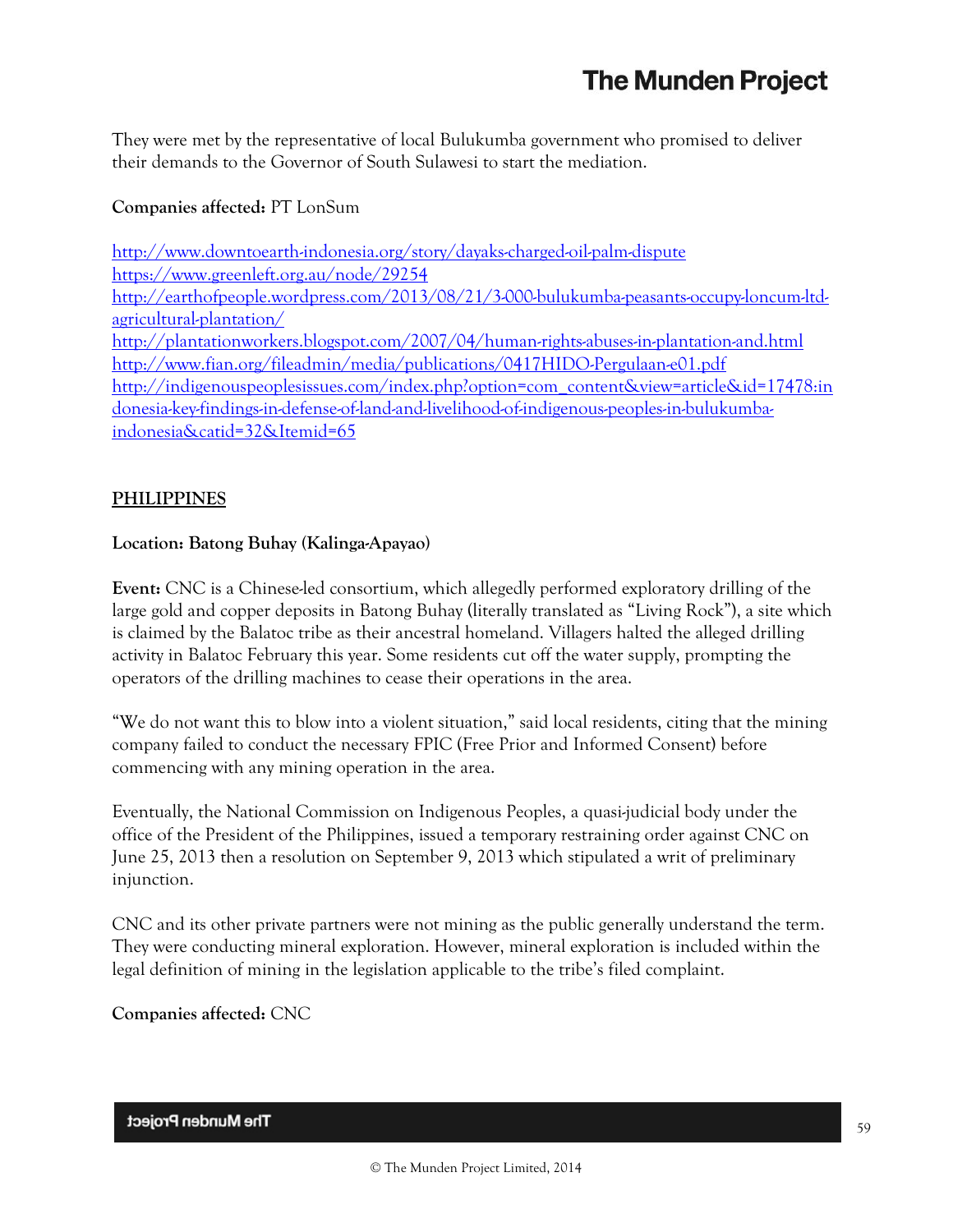[https://ph.news.yahoo.com/cordillera-villagers-rally-behind-kalinga-tribe-mining-dispute-](https://ph.news.yahoo.com/cordillera-villagers-rally-behind-kalinga-tribe-mining-dispute-191444314.html)[191444314.html](https://ph.news.yahoo.com/cordillera-villagers-rally-behind-kalinga-tribe-mining-dispute-191444314.html) <http://www.mb.com.ph/kalinga-tribe-wins-mining-case/> <http://www.piplinks.org/kalinga-folk-block-entry-mining-firm> <http://www.philstar.com/nation/2013/10/26/1249380/ncip-favors-kalinga-tribe-mining-case> <http://bulatlat.com/main/2013/06/25/kalinga-folk-block-entry-of-mining-firm/>

## **Location: Tampakan, Mindanao (South Cotobato)**

**Event:** The Tampakan project, touted as the largest known undeveloped copper-gold minefield in Southeast Asia, was restricted by the open-pit mining ban imposed on South Cotabato since 2010. A report by Indophil conceded that the Tampakan project, located in the troubled southern island of Mindanao, had run into problems, chiefly the provincial government's ban on open-pit mining which delayed the start of development.

The mine would be the Philippines' largest ever foreign investment but it has faced opposition from church, community and environmental groups. The project would require numerous other government and community permits to be obtained.

Bishops, led by new Cardinal and Cotabato Archbishop Orlando Quevedo wrote a letter to President Benigno Aquino III, noting that while mining can contribute to the economy, the project by global miner Xstrata Plc's Philippines unit may harm the local community and environment. Church leaders also stressed their opposition to the project is based on "moral grounds," being against the integrity of God's creation as well as the destruction of almost 4,000 hectares of land.

The aim of extracting 13.5 million metric tons of copper and 15.8 million ounces of gold, could theoretically provide P134 billion to the economy each year. The government eventually issued an environmental compliance certificate to Sagittarius, a unit of Xstrata, in February 2013, despite appeals by various sectors to halt the project. Marbel Bishop Dinualdo Gutierrez claimed Aquino ignored a petition of more than 100,000 people to scrap the mining project.

In August, 2013, Glencore Xstrata said it was laying off nearly all workers at the Tampakan project amid continued delays, although Indophil said in its quarterly report that the company and its local partners "remain optimistic that the pathways for the development of Tampakan will be cleared."

Glencore Xstrata owns 62.5 percent and Indophil owns 37.5 percent of a joint venture that holds a 40-percent controlling stake in Sagittarius Mines, Inc., which operates the Tampakan project.

**Companies affected:** Indophil, Glencore Xstrata, Sagittarius Mines, Inc.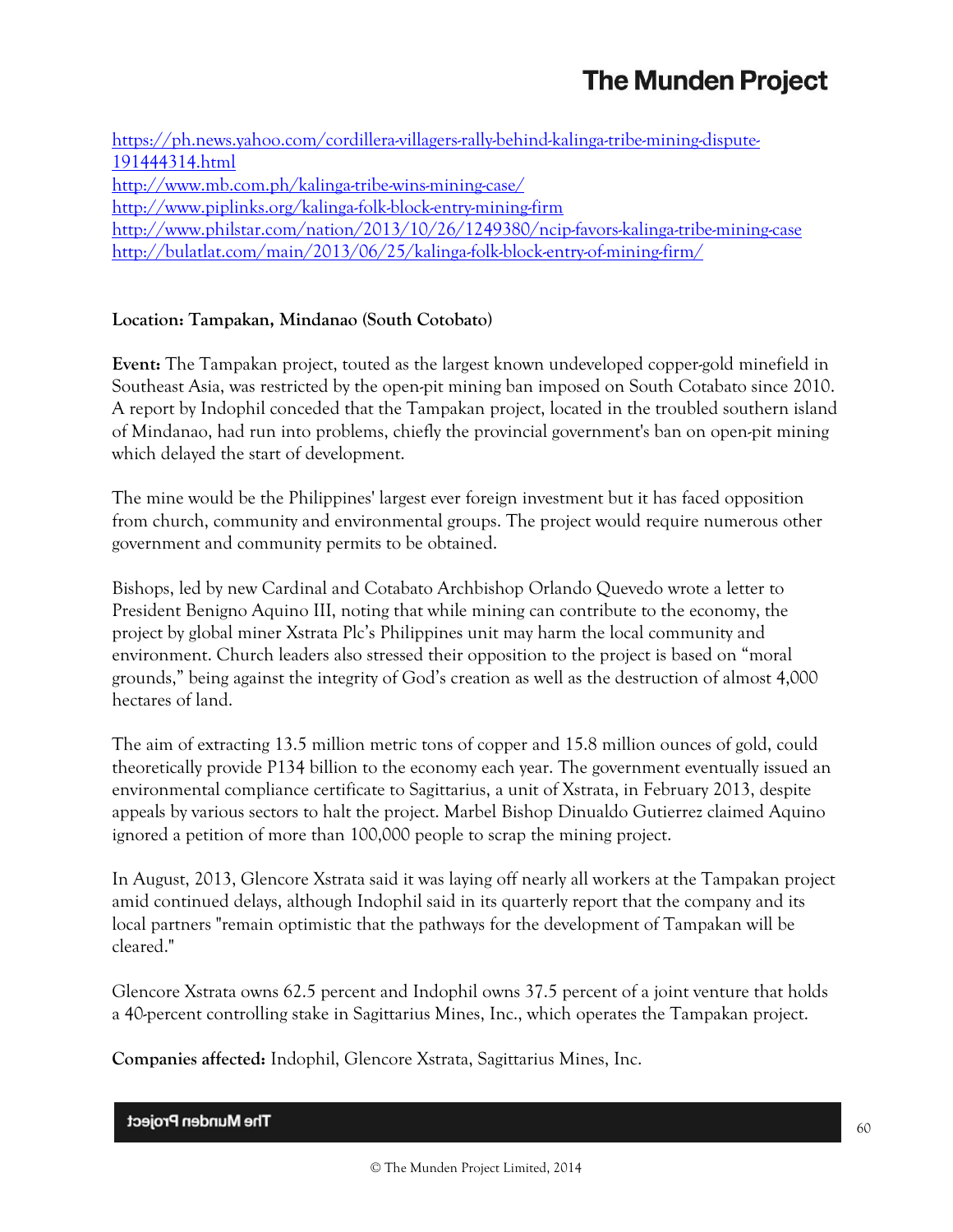[http://www.gmanetwork.com/news/story/346542/economy/companies/glencore-xstrata-to-pull](http://www.gmanetwork.com/news/story/346542/economy/companies/glencore-xstrata-to-pull-out-of-philippine-mining-project)[out-of-philippine-mining-project](http://www.gmanetwork.com/news/story/346542/economy/companies/glencore-xstrata-to-pull-out-of-philippine-mining-project)

[http://www.gmanetwork.com/news/story/352786/economy/agricultureandmining/bishops-seek](http://www.gmanetwork.com/news/story/352786/economy/agricultureandmining/bishops-seek-stop-to-tampakan-mining-in-mindanao)[stop-to-tampakan-mining-in-mindanao](http://www.gmanetwork.com/news/story/352786/economy/agricultureandmining/bishops-seek-stop-to-tampakan-mining-in-mindanao)

[http://www.mindanews.com/top-stories/2014/05/08/tampakan-project-budget-for-2014-down-to-](http://www.mindanews.com/top-stories/2014/05/08/tampakan-project-budget-for-2014-down-to-9m/)[9m/](http://www.mindanews.com/top-stories/2014/05/08/tampakan-project-budget-for-2014-down-to-9m/)

<http://www.piplinks.org/groups-hold-indignation-rally-protest-tampakan-project>

## **Location: Jaluar River Multipurpose Project (IloIlo)**

**Event:** A Writ of Kalikasan was issued on October 31, 2013 against the Php11.2 billion Jaluar River Multipurpose Project (JRMP) II. The JRMP II is a megadam project in IloIlo, Philippines. The Writ of Kalikasan is a legal remedy for parties who believe their "constitutional right to a balanced and healthful ecology is violated or threatened with a violation" and to stop an environmentally destructive act or actions.

A petition filed by former IloIlo Rep. Augusto Syjuco Jr., who claimed that the project would displace thousands of indigenous people and pose "horrendous and inconceivable peril," including the risks of flooding and habitat destruction, prompted the writ. There were also protests by various indigenous groups and other sectoral groups.

## **Companies affected:** Dasan Consultants (South Korea)

<http://newsinfo.inquirer.net/519727/nia-abides-by-writ-of-kalikasan-vs-megadam> [http://www.philstar.com/region/2014/02/28/1295497/indigenous-people-protest-iloilo-dam](http://www.philstar.com/region/2014/02/28/1295497/indigenous-people-protest-iloilo-dam-project)[project](http://www.philstar.com/region/2014/02/28/1295497/indigenous-people-protest-iloilo-dam-project) <http://www.philstar.com/region/2013/04/25/934714/protest-caravan-held-vs-mega-dam-project>

## **Location: Subic Bay (Zambales)**

**Event:** A Writ of Kalikasan was issued by the Court of Appeals on Janruary 30, 2013 against the 600-megawatt coal-fired power plant project of Redondo Peninsula Energy Inc. in Subic. The Writ of Kalikasan was issued following a case filed by environmental groups which opposed the project. The petitioners asked the courts to issue a Temporary Environmental Protection Order (TEPO) and/or a Writ of Kalikasan ordering the corporation behind the project, Redondo Peninsula Energy Inc., to cease and desist from the construction and operation of the coal-fired power plant.

They described the coal-fired power plant project as a "threat to the environment and the people's lives." Kalikasan Partylist President Clemente Bautista, Jr. said "the Central Luzon region will be at risk [of having] more pollution and disasters if this coal-fired power plant is allowed to operate."